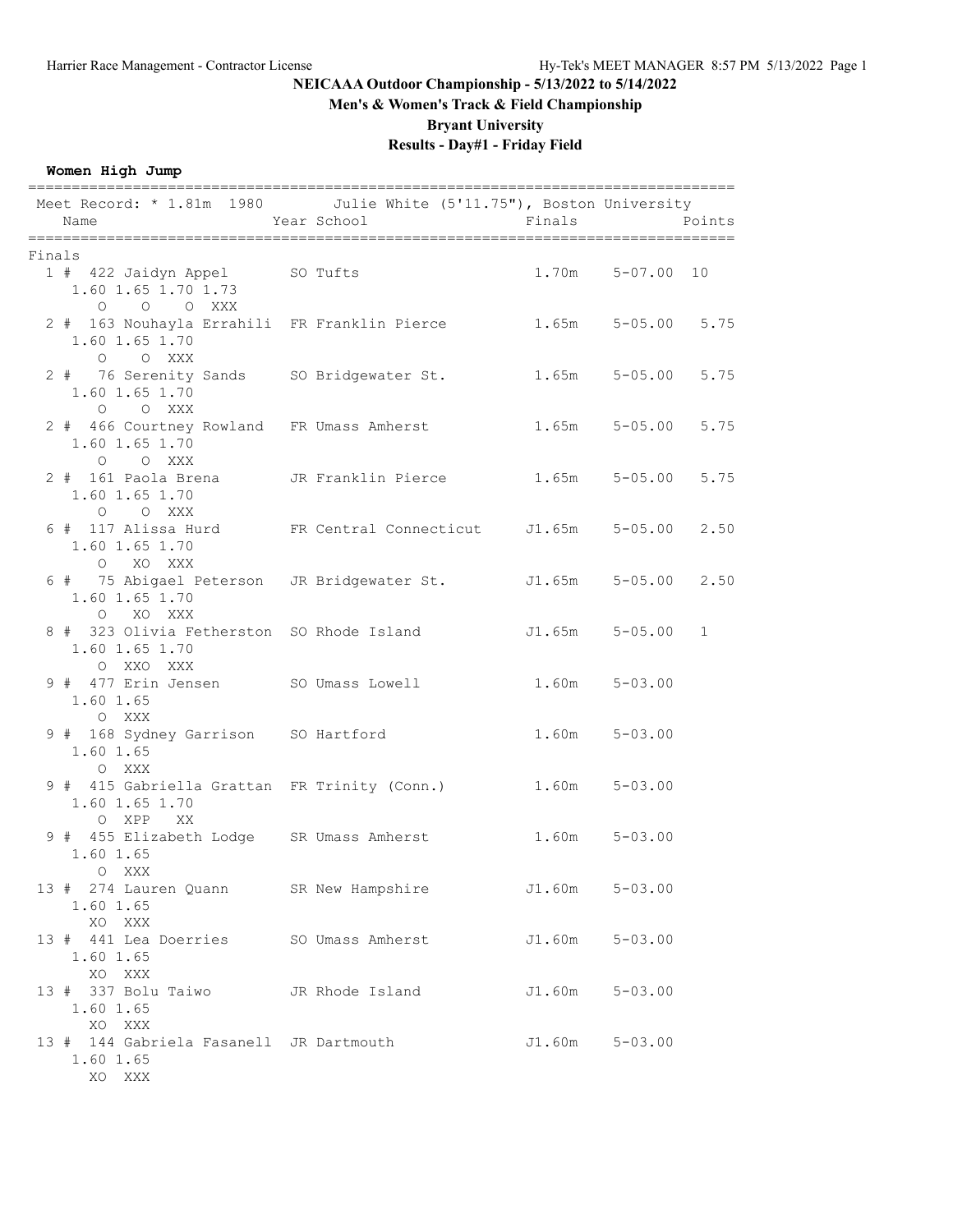# **Men's & Women's Track & Field Championship**

**Bryant University**

# **Results - Day#1 - Friday Field**

|  |  |  | Women High Jump |  |  |
|--|--|--|-----------------|--|--|
|--|--|--|-----------------|--|--|

| 17 # 375 Emma Hallet SO Snhu               | $J1.60m$ $5-03.00$ |  |
|--------------------------------------------|--------------------|--|
| 1.60 1.65                                  |                    |  |
| XXO XXX                                    |                    |  |
| 17 # 474 Fleur Balogh De G FR Umass Lowell | J1.60m 5-03.00     |  |
| 1.60 1.65                                  |                    |  |
| XXO XXX                                    |                    |  |
| -- # 131 Isabel Llach FR Colby             | NH                 |  |
| 1.60                                       |                    |  |
| XXX                                        |                    |  |
| -- # 219 Hayley Dougela SR Merrimack       | NH                 |  |
| 1.60                                       |                    |  |
| XXX                                        |                    |  |
| -- # 199 Allison Schneider FR Holy Cross   | NH                 |  |
| 1.60                                       |                    |  |
| XXX                                        |                    |  |
| -- # 398 Olivia Jalbert SO Southern Maine  | NH                 |  |
| 1.60                                       |                    |  |
| XXX                                        |                    |  |
| -- # 435 Tessa Bostwick SO Umass Amherst   | NH                 |  |
| 1.60                                       |                    |  |
| XXX                                        |                    |  |

#### **Women Pole Vault**

| ;=================================<br>Meet Record: * 4.06m 2004 Laura Chmielewski (13'3.75"), Northeastern |                    | ====================================== |                    |                |
|------------------------------------------------------------------------------------------------------------|--------------------|----------------------------------------|--------------------|----------------|
| Name                                                                                                       | Year School Finals |                                        |                    | Points         |
| 1 # 181 Kylie Hilton SO Harvard 4.05m 13-03.50 10<br>3.85 3.95 4.05 4.10<br>0 XO O XXP                     |                    |                                        |                    |                |
| 2 # 192 E. Annie Lineberg JR Holy Cross<br>3.60 3.75 3.85 3.95<br>O XO O XXX                               |                    | 3.85m 12-07.50 8                       |                    |                |
| 3 # 509 Kelsie Hao<br>3.60 3.75 3.85 3.95<br>O O XO XXX                                                    | JR Williams        | J3.85m 12-07.50                        |                    | 6              |
| 4 # 59 Charlotte Hodge FR Bowdoin<br>3.45 3.60 3.75 3.85<br>$O$ $O$ $O$ $XXX$                              |                    |                                        | $3.75m$ $12-03.50$ | 5              |
| 5 # 206 Yasmen Farag JR Maine<br>3.45 3.60 3.75<br>XXO OXXX                                                |                    |                                        | $3.60m$ $11-09.75$ | $\overline{4}$ |
| 6 # 215 Skyler Bomba JR Merrimack<br>3.45 3.60 3.75<br>O XO XXX                                            |                    | J3.60m 11-09.75                        |                    | 2              |
| 6 # 361 Jennifer Pasram SO Sacred Heart<br>3.45 3.60 3.75<br>O XO XXX                                      |                    | J3.60m 11-09.75                        |                    | 2              |
| 6 # 476 Rachel Hill     JR Umass Lowell         J3.60m   11-09.75<br>3.45 3.60 3.75<br>O XO XXX            |                    |                                        |                    | 2              |
| 9 # 106 Lois Warden SO Bryant<br>3.45 3.60 3.75<br>XO XO XXX                                               |                    | J3.60m 11-09.75                        |                    |                |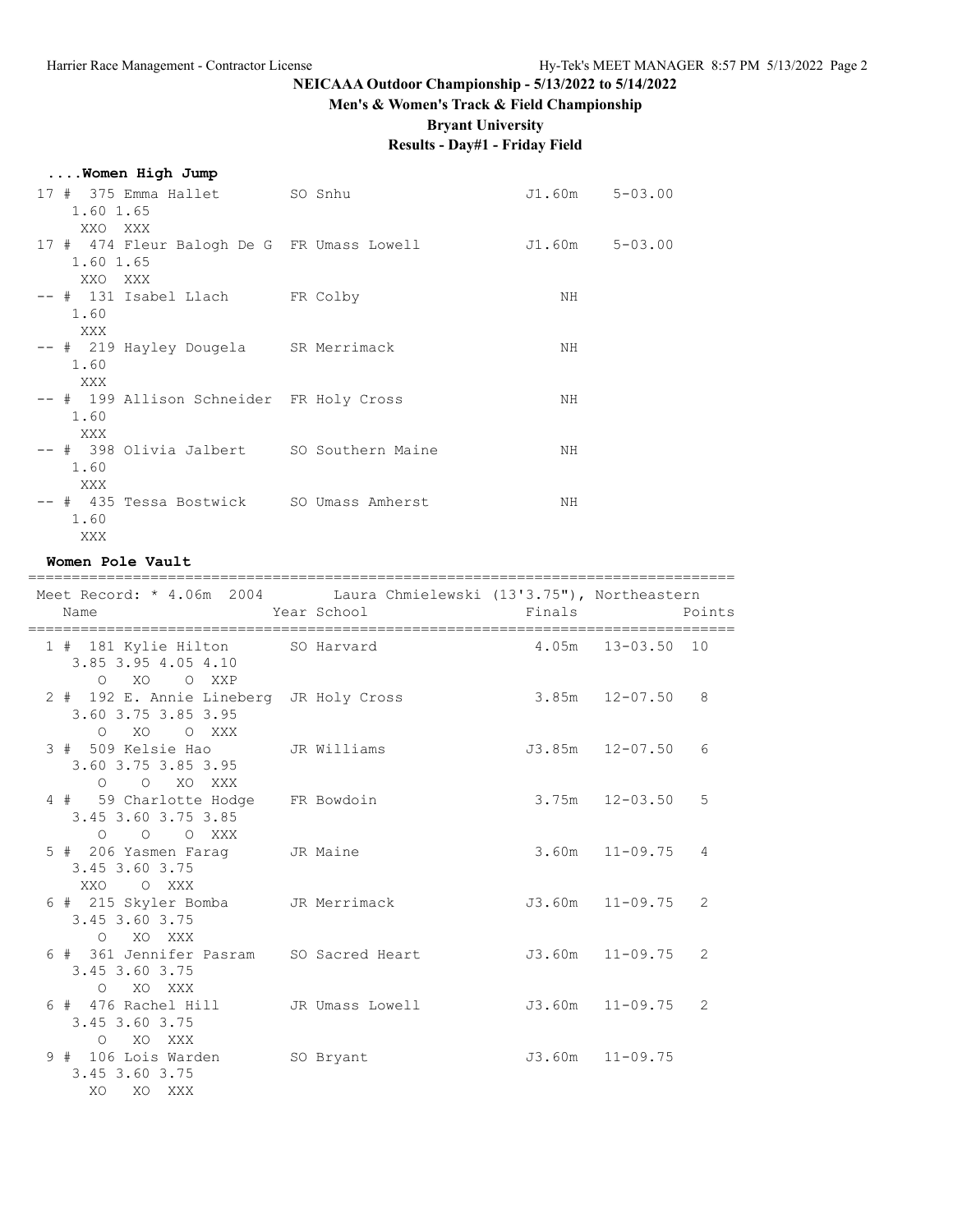# **Men's & Women's Track & Field Championship**

**Bryant University**

# **Results - Day#1 - Friday Field**

### **....Women Pole Vault**

| 10 # 328 Caroline Larkin SO Rhode Island 53.60m 11-09.75<br>3.45 3.60 3.75<br>O XXO XXX |    |                     |
|-----------------------------------------------------------------------------------------|----|---------------------|
| 11 # 268 Danielle Heine SO New Hampshire 3.45m 11-03.75<br>3.45 3.60<br>O XXX           |    |                     |
| 11 # 148 Maya Grudman FR Dartmouth<br>3.45 3.60<br>O XXX                                |    | $3.45m$ $11-03.75$  |
| 13 # 436 Sophia Casciano JR Umass Amherst J3.45m 11-03.75<br>3.45 3.60<br>XO XXX        |    |                     |
| 14 # 251 Lila Wine SO Mit<br>$3.45$ 3.60<br>XXO XXX                                     |    | $J3.45m$ $11-03.75$ |
| -- # 351 Jenna Engels FR Sacred Heart<br>3.45<br>XXX                                    | NH |                     |
| -- # 123 Madison Garrigus SO Coast Guard<br>3.45<br>XXX                                 | NH |                     |
| -- # 335 Sydney Shannon SO Rhode Island<br>3.45<br>XXX                                  | NH |                     |
| -- # 425 Sarah Firth FR Tufts<br>3.45<br>XXX                                            | NH |                     |
| -- # 238 Jacqueline Ahrens JR Mit<br>3.45<br>XXX                                        | NH |                     |
| -- # 269 Jordan Hoffman SR New Hampshire<br>3.45<br>XXX                                 | NH |                     |
| -- # 237 Zoe Wang FR Middlebury<br>3.45<br>XXX                                          | NH |                     |
| -- # 179 Alana Carroll SO Harvard<br>3.85<br>XXX                                        | NH |                     |

#### **Women Long Jump**

| Meet Record: * 6.36m 2003 Viktoriya Rybalko (20'10.75"), Univ. of Maine<br>Year School<br>Name                                                                   |  | Finals Wind                 | H# Points |
|------------------------------------------------------------------------------------------------------------------------------------------------------------------|--|-----------------------------|-----------|
| 1 # 531 Katy Nippert SR Wpi<br>$5.69$ m (0.7) $5.73$ m (-0.5) $5.80$ m (+0.0) $5.85$ m (+0.0) $5.85$ m (+0.0) $5.81$ m (+0.0)                                    |  | $5.85m + 0.0$ 19-02.50 2 10 |           |
| $5.66m$ 0.8 18-07.00 2 8<br>2 # 297 Kalli'ana Botelho<br>SR Ouinnipiac<br>$5.51m(-0.6)$ $5.25m(+0.0)$ $5.51m(-0.7)$ $5.62m(-0.8)$ FOUL $(+0.0)$ $5.66m(0.8)$     |  |                             |           |
| 3 # 382 Mackenzie Glenn FR So. Conn. St. 5.60m -1.1 18-04.50 1 6<br>$5.29$ m (+0.0) FOUL (+0.0) $5.60$ m (-1.1) $5.12$ m (+0.0) $5.49$ m (+0.0) $3.46$ m (+0.0)  |  |                             |           |
| 4 # 339 Xiana Twombly JR Rhode Island 5.53m -1.1 18-01.75 2 5<br>$5.16$ m (-0.9) $5.42$ m (+0.0) $5.53$ m (-1.1) $5.44$ m (+0.0) $5.46$ m (+0.0) $5.42$ m (+0.0) |  |                             |           |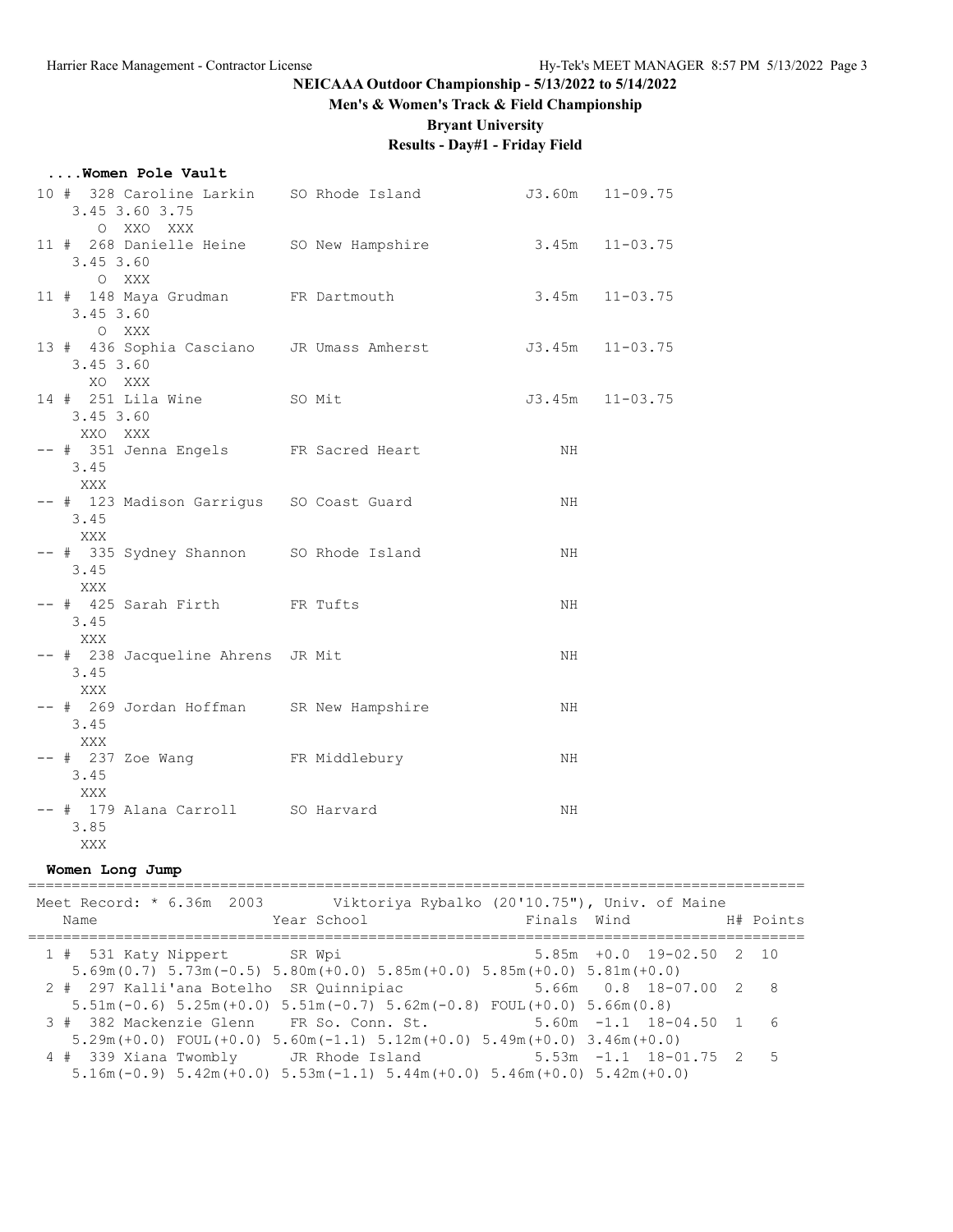**Men's & Women's Track & Field Championship**

**Bryant University**

# **Results - Day#1 - Friday Field**

### **....Women Long Jump**

| 27 Olivia Johnson SO Assumption 55.53m 0.8 18-01.75<br>5 #                                                                                           |                |                           | $\overline{1}$ | $\overline{4}$ |
|------------------------------------------------------------------------------------------------------------------------------------------------------|----------------|---------------------------|----------------|----------------|
| $5.08m (+0.0)$ $5.30m (-0.5)$ $5.53m (0.8)$ $5.09m (+0.0)$ $5.30m (+0.0)$ $5.18m (+0.0)$                                                             |                |                           |                |                |
| 6 # 47 Lucy Ambroult SO Bentley 5.52m +0.0 18-01.50 2                                                                                                |                |                           |                | $\overline{3}$ |
| $5.21m (+0.0)$ $5.32m (0.1)$ $5.50m (-0.8)$ $5.12m (-0.3)$ $5.28m (0.4)$ $5.52m (+0.0)$                                                              |                |                           |                |                |
| 7 # 49 Asia Hamilton FR Boston University 5.47m +0.0 17-11.50 2                                                                                      |                |                           |                | $\overline{c}$ |
| $5.20$ m $(0.2)$ $5.32$ m $(2.0)$ $5.41$ m $(-0.5)$ FOUL $(0.9)$ $5.40$ m $(-2.0)$ $5.47$ m $(+0.0)$                                                 |                |                           |                |                |
| 8 # 226 Cady Barns SR Middlebury 5.43m +0.0 17-09.75 1                                                                                               |                |                           |                | $\mathbf{1}$   |
| $5.17m(-0.2)$ $5.43m(+0.0)$ $5.35m(+0.0)$ $5.05m(+0.0)$ $5.25m(+0.0)$ $5.36m(+0.0)$                                                                  |                |                           |                |                |
| 9 # 17 Muffie Mazambani SO Amherst                                                                                                                   |                | $J5.43m + 0.0 17-09.75 1$ |                |                |
| $5.06m (+0.0) 5.43m (+0.0) 5.12m (+0.0)$                                                                                                             |                |                           |                |                |
| 10 # 262 Olivia Chamberlai FR New Hampshire 5.38m -0.1 17-08.00 2                                                                                    |                |                           |                |                |
| $5.37m(-0.7)$ $5.38m(-0.1)$ $5.22m(-0.7)$                                                                                                            |                |                           |                |                |
| 5.37m (-0.7) 5.38m (-0.1) 5.22m (-0.7)<br>11 # 156 Bridget McNally 80 Dartmouth 5.37m -1.5 17-07.50 2                                                |                |                           |                |                |
| $5.04m(-0.2)$ FOUL $(-1.2)$ $5.37m(-1.5)$                                                                                                            |                |                           |                |                |
| 12 # 455 Elizabeth Lodge SR Umass Amherst                                                                                                            |                | J5.37m -0.6 17-07.50 1    |                |                |
| $4.84m (+0.0)$ $4.70m (-0.1)$ $5.37m (-0.6)$                                                                                                         |                |                           |                |                |
| 13 # 440 Tiarra Deveaux FR Umass Amherst 5.33m +0.0 17-06.00 1                                                                                       |                |                           |                |                |
| $5.05m(-0.1)$ $5.33m(+0.0)$ $5.26m(+0.0)$                                                                                                            |                |                           |                |                |
| 14 # 83 Lauren Stern SR Brown                                                                                                                        |                | $5.30m -0.3$ 17-04.75 2   |                |                |
| $5.30m(-0.3) 5.20m(+0.0) F0UL(0.1)$                                                                                                                  |                |                           |                |                |
| 15 # 279 Savannah Vartabed JR New Hampshire 5.24m                                                                                                    |                | $0.2$ 17-02.25 1          |                |                |
| $5.18m(0.5) 5.03m(+0.0) 5.24m(0.2)$                                                                                                                  |                |                           |                |                |
| 16 # 381 Kisha Francois FR So. Conn. St. 5.22m                                                                                                       |                | $0.2$ 17-01.50 1          |                |                |
| $5.14m (+0.0) 5.22m (0.2) F0UL (-0.9)$                                                                                                               |                |                           |                |                |
| 17 # 277 Mia Taranko SO New Hampshire 5.20m +0.0 17-00.75 1                                                                                          |                |                           |                |                |
| $5.20m (+0.0) 5.10m (+0.0) 5.12m (+0.0)$                                                                                                             |                |                           |                |                |
| 18 # 260 Meline Almasian SO New Hampshire                                                                                                            | $J5.20m + 0.0$ | $17 - 00.75$ 1            |                |                |
| FOUL $(+0.0)$ 4.95m $(+0.0)$ 5.20m $(+0.0)$                                                                                                          |                |                           |                |                |
| 19 # 453 Jordan Lafave FR Umass Amherst 5.17m +0.0 16-11.50 2                                                                                        |                |                           |                |                |
| $5.10m(-1.0)$ 4.98m $(-2.0)$ 5.17m $(+0.0)$<br>5.10m(-1.0) 4.98m(-2.0) 5.1/m(+0.0)<br>20 # 300 Britney Del Mundo SR Quinnipiac 4.45m +0.0 14-07.25 1 |                |                           |                |                |
|                                                                                                                                                      |                |                           |                |                |
| FOUL<br>$4.28m(-1.9)$ FOUL $(+0.0)$ $4.45m(+0.0)$                                                                                                    |                |                           |                |                |
| -- # 96 Jasmine Hope SO Bryant                                                                                                                       |                |                           | 2              |                |
| FOUL FOUL                                                                                                                                            |                |                           |                |                |

#### **Women Hammer Throw**

==================================================================================== Meet Record: \* 62.50m 2017 Destiney Coward, So. Connecticut St.

|  | Meet Record: ^ 02.30m Z017 Destiney Coward, SO. Connecticut St.<br>Year School<br>Name | Finals             |                | H# Points                |
|--|----------------------------------------------------------------------------------------|--------------------|----------------|--------------------------|
|  | 1 # 213 Mackenzie Wilson JR Maine                                                      | 56.78m 186-03 2 10 |                |                          |
|  | 53.40m FOUL 54.25m 53.22m FOUL 56.78m<br>2 # 180 Cammy Garabian FR Harvard             | 56.70m             | 186-00 2 8     |                          |
|  | 54.02m 56.70m 54.70m FOUL FOUL 55.00m<br>3 # 345 Chelsea Yang SR Ric                   | 56.58m             | 185-07 2 6     |                          |
|  | FOUL 56.29m 54.64m 56.58m 54.40m FOUL<br>4 # 324 Erynn Field SO Rhode Island           | 54.94m             | $180 - 03$ 2 5 |                          |
|  | 50.61m 51.82m 54.94m FOUL FOUL 52.83m                                                  |                    |                |                          |
|  | 5 # 317 Samantha Andrews SR Rhode Island<br>52.58m 54.06m 54.85m 51.51m 54.65m FOUL    | 54.85m             | 179-11 2 4     |                          |
|  | 6 # 331 Ashley O'Loughlin SR Rhode Island<br>54.68m 53.51m 52.62m 50.91m 51.55m 54.30m | 54.68m             | $179 - 05$ 2   | $\overline{\phantom{a}}$ |
|  | 7 # 522 Skylar Barthelmes SR Wpi                                                       | 53.19m             | 174-06 2 2     |                          |
|  | 53.19m FOUL 52.29m 51.70m 52.64m 51.97m                                                |                    |                |                          |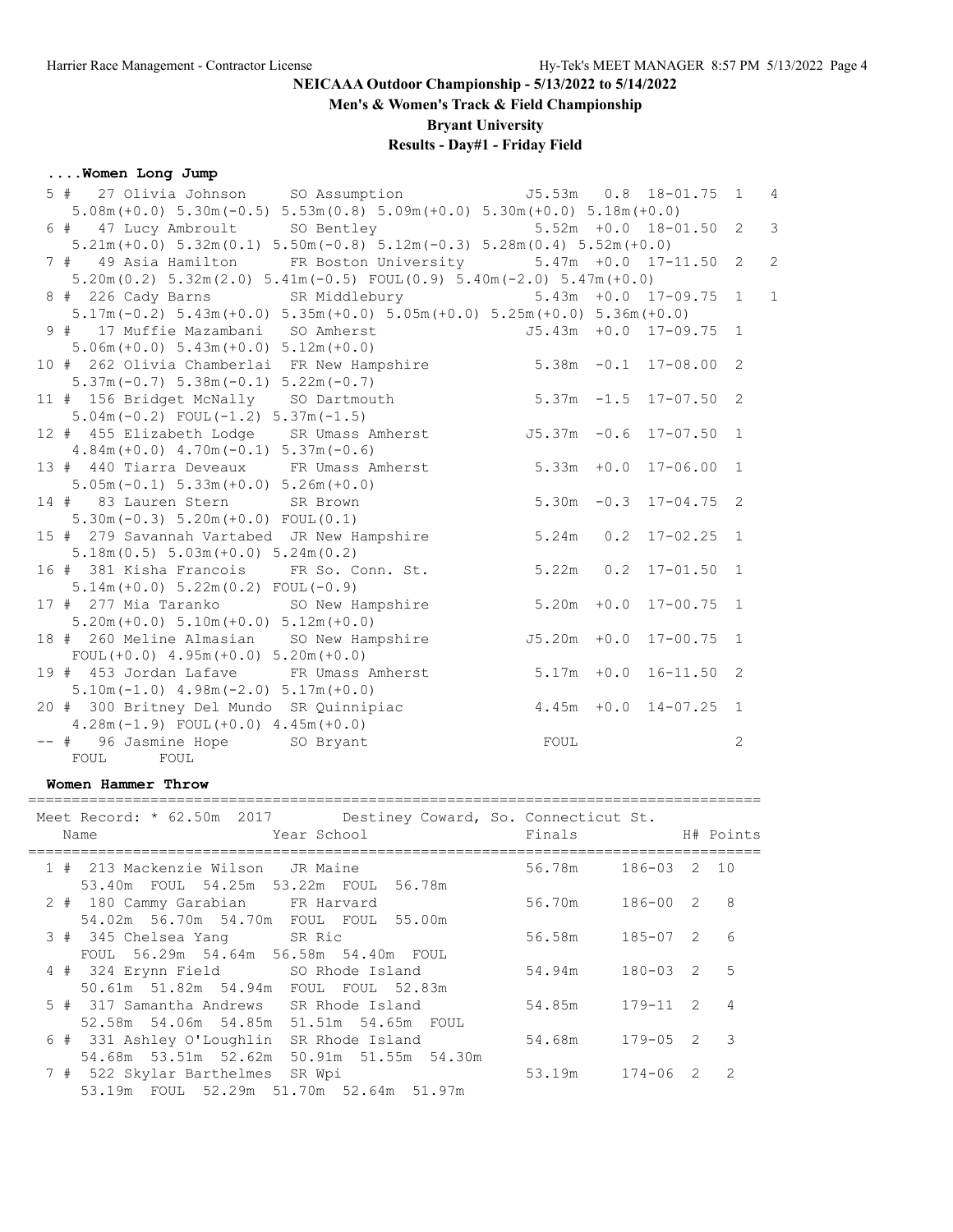## **Men's & Women's Track & Field Championship**

**Bryant University**

# **Results - Day#1 - Friday Field**

#### **....Women Hammer Throw**

|  | 8 # 240 Alexis Boykin FR Mit                                    |                                    | 52.94m  173-08  1  1 |              |  |
|--|-----------------------------------------------------------------|------------------------------------|----------------------|--------------|--|
|  | 44.73m FOUL 52.94m 46.04m 48.95m 51.39m                         |                                    |                      |              |  |
|  | 9 # 200 Jordyn Shubrick SR Holy Cross                           |                                    | 52.81m  173-03  2    |              |  |
|  | 52.20m 51.85m 52.81m 51.54m FOUL FOUL                           |                                    |                      |              |  |
|  | 10 # 280 Sarah Williams                                         | JR New Hampshire                   | 52.31m  171-07  2    |              |  |
|  | 51.92m 52.31m 48.96m                                            |                                    |                      |              |  |
|  | 11 # 443 Cheyenne Fiqueroa                                      | SO Umass Amherst 52.17m            |                      | $171 - 02$ 2 |  |
|  | 52.17m FOUL FOUL                                                |                                    |                      |              |  |
|  | 12 # 433 Voski Armenakyan                                       | SO Umass Amherst 51.51m 169-00 2   |                      |              |  |
|  | 51.51m 51.42m 50.39m                                            |                                    |                      |              |  |
|  | 13 # 346 Funmibi Yusuff                                         | SR Ric                             | 49.79m               | $163 - 04$ 1 |  |
|  | FOUL 49.79m 46.85m                                              |                                    |                      |              |  |
|  | 14 # 420 Kamila Zygadlo                                         | SO Trinity (Conn.) 48.44m 158-11 1 |                      |              |  |
|  | FOUL FOUL 48.44m                                                |                                    |                      |              |  |
|  | 15 # 343 Hayley Chariter                                        | 48.41m<br>FR Ric                   |                      | $158 - 10$ 1 |  |
|  | 46.81m  48.41m  FOUL                                            | $47.34m$ $155-04$ 1                |                      |              |  |
|  | 16 # 100 Anna Orticerio                                         | SO Bryant                          |                      |              |  |
|  | FOUL 46.44m 47.34m                                              |                                    |                      |              |  |
|  | 17 # 209 Erica Magnuson                                         | SR Maine                           | 47.18m               | $154 - 09$ 1 |  |
|  | FOUL FOUL 47.18m                                                | 45.18m                             |                      |              |  |
|  | 18 # 414 Caitlyn Filloramo FR Suffolk<br>44.92m  45.18m  45.15m |                                    |                      | $148 - 03$ 1 |  |
|  | 19 # 87 Brooke Bock                                             | FR Bryant                          | 45.02m               | $147 - 08$ 1 |  |
|  | 34.33m 44.36m 45.02m                                            |                                    |                      |              |  |
|  | 20 # 155 Lily Lockhart                                          | 44.92m<br>JR Dartmouth             |                      | $147 - 04$ 2 |  |
|  | FOUL FOUL 44.92m                                                |                                    |                      |              |  |
|  | 21 # 284 Jalynn McCown JR New Haven                             | 44.49m 145-11 1                    |                      |              |  |
|  | 44.49m FOUL 41.69m                                              |                                    |                      |              |  |
|  | 22 # 332 Jianna Peno JR Rhode Island                            |                                    | 41.21m 135-02 1      |              |  |
|  | 41.21m  40.78m  FOUL                                            |                                    |                      |              |  |
|  |                                                                 |                                    |                      |              |  |

#### **Women Javelin Throw**

| Meet Record: * 50.92m 1983 Karolyn Welsh (167'1"), Springfield College<br>Year School <a> Finals <a> Finals <a> H#<br/> Points<br/>Name</a></a></a> |  |                      |                |                |
|-----------------------------------------------------------------------------------------------------------------------------------------------------|--|----------------------|----------------|----------------|
|                                                                                                                                                     |  |                      |                |                |
| 1 # 320 Julia Campezato SR Rhode Island 46.12m 151-04 2 10                                                                                          |  |                      |                |                |
| FOUL 46.12m 41.42m 42.86m 42.58m FOUL<br>2 # 81 Mackenzii Phillip FR Brown 44.06m 144-07 2 8<br>44.06m 41.08m 42.98m 39.98m 40.94m 39.18m           |  |                      |                |                |
| 3 # 207 Julia Feid JR Maine<br>43.28m  41.51m  42.97m  FOUL  39.24m  41.94m                                                                         |  | $43.28m$ $142-00$ 2  |                | 6              |
| 4 # 221 Alana Johnson SO Merrimack 42.81m 140-05 2 5                                                                                                |  |                      |                |                |
| 37.58m 38.31m 38.65m 39.76m 35.76m 42.81m<br>5 # 309 Mikah Maples SR Quinnipiac 42.62m 139-10 2<br>39.60m FOUL 42.62m FOUL FOUL FOUL                |  |                      |                | $\overline{4}$ |
| 6 # 357 Kaitlyn Luba     SO Sacred Heart        40.18m    131-10 1   3<br>35.90m 37.67m 40.18m 35.59m 35.84m 38.67m                                 |  |                      |                |                |
| 7 # 522 Skylar Barthelmes SR Wpi<br>40.10m 34.22m FOUL 32.51m 35.03m 35.08m                                                                         |  | 40.10m               | $131 - 07$ 2 2 |                |
| 8 # 523 Abigail Calistra JR Wpi<br>35.70m 38.38m 37.63m 39.01m 34.86m 37.45m                                                                        |  | 39.01m  128-00  1  1 |                |                |
| 9 # 444 Sara Folan FR Umass Amherst 38.04m 124-10 1<br>38.04m FOUL 36.10m 36.00m 34.14m FOUL                                                        |  |                      |                |                |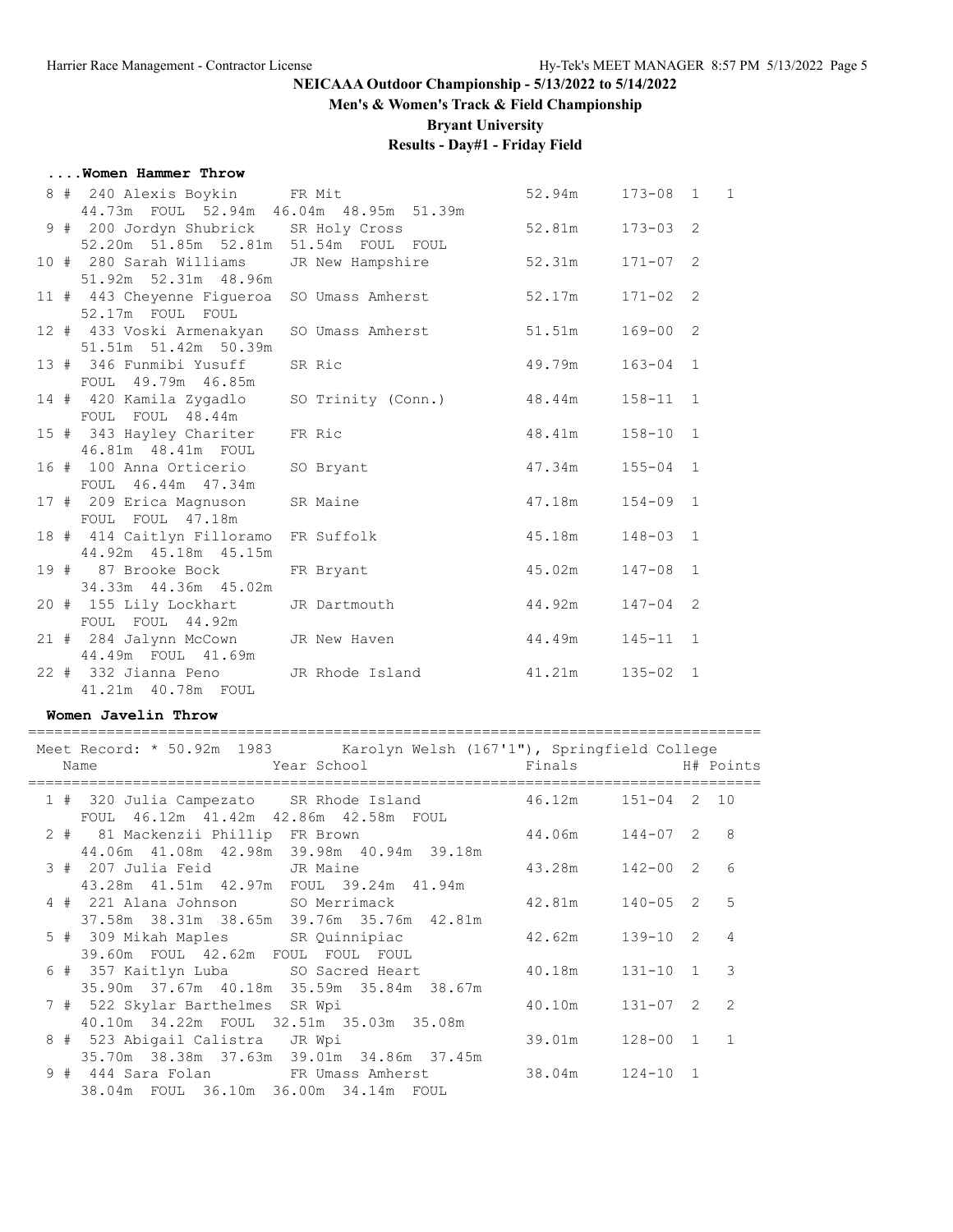## **Men's & Women's Track & Field Championship**

**Bryant University**

# **Results - Day#1 - Friday Field**

#### **....Women Javelin Throw**

| 10 # 283 Neva Bostic SO New Haven<br>33.78m 33.70m 37.77m                      |                                             | 37.77m          | $123 - 11$ 1 |  |
|--------------------------------------------------------------------------------|---------------------------------------------|-----------------|--------------|--|
| 11 # 218 Skylar DiMartino SO Merrimack<br>35.18m 37.29m 32.05m                 |                                             | 37.29m 122-04 2 |              |  |
| 34.26m 37.12m FOUL                                                             | 12 # 521 Riley Sanderson SR Worcester State | 37.12m          | $121 - 09$ 2 |  |
| 13 # 212 Kendall Willard SR Maine<br>34.33m 35.00m 36.99m                      |                                             | 36.99m          | $121 - 04$ 1 |  |
| 14 # 479 Alyssa Bourque FR Vermont<br>FOUL 36.74m 35.42m                       |                                             | 36.74m 120-06 1 |              |  |
| 15 # 432 Aaliyah Alleyne FR Umass Amherst<br>33.12m 34.09m 36.57m              |                                             | 36.57m          | $120 - 00$ 2 |  |
| 36.35m FOUL 36.42m                                                             | 16 # 278 Olivia Valianti FR New Hampshire   | 36.42m          | $119 - 06$ 1 |  |
| 17 # 274 Lauren Quann SR New Hampshire<br>33.59m 35.24m 36.28m                 |                                             | 36.28m 119-00 2 |              |  |
| 18 # 398 Olivia Jalbert                                                        | SO Southern Maine                           | 36.10m          | $118 - 05$ 1 |  |
| 32.94m 36.10m 36.06m<br>19 # 364 Sierrah Rich JR Sacred Heart                  |                                             | 35.54m          | $116 - 07$ 1 |  |
| 35.54m 35.18m 34.51m<br>20 # 530 Elizabeth Mattico                             | SO Wpi                                      | 35.20m          | $115 - 06$ 1 |  |
| 33.41m 34.12m 35.20m<br>21 # 103 Laura Rizik JR Bryant<br>34.95m 29.65m 32.52m |                                             | 34.95m 114-08 1 |              |  |
|                                                                                |                                             |                 |              |  |

## **Heptathlon: #2 Women High Jump Heptathlon**

| Name                                                                                                           | Year School | Finals | Points                   |
|----------------------------------------------------------------------------------------------------------------|-------------|--------|--------------------------|
| 1 # 288 Dominique Biron JR Northeastern 1.70m 5-07.00 855<br>1.58 1.61 1.64 1.67 1.70 1.73<br>XO O XO O XO XXX |             |        |                          |
| 2 # 5 Raven-Symone Jarr SO American Int'l 1.67m 5-05.75 818<br>1.55 1.58 1.61 1.64 1.67 1.70<br>O P O O O XXX  |             |        |                          |
| 3 # 489 Lauren Triarsi JR Vermont<br>1.46 1.49 1.52 1.55 1.58 1.61 1.64                                        |             |        | $1.61m$ $5-03.25$ $747$  |
| 0 0 0 0 0 XO XXX<br>3 # 199 Allison Schneider FR Holy Cross<br>1.46 1.49 1.52 1.55 1.58 1.61 1.64              |             |        | 1.61m 5-03.25 747        |
| $0 \t 0 \t 0 \t 0 \t 0 \t 0 \t 0$<br>5 # 152 Anoush Krafian JR Dartmouth<br>1.46 1.49 1.52 1.55 1.58 1.61      |             |        | 1.58m 5-02.25 712        |
| O O XO XXO O XXX<br>5 # 487 Kayla Myers FR Vermont<br>1.46 1.49 1.52 1.55 1.58 1.61                            |             |        | $1.58m$ $5-02.25$<br>712 |
| $O$ $O$ $O$ $O$ $O$ $XXX$<br>7 # 184 Jane Feeney FR Holy Cross<br>1.40 1.43 1.46 1.49 1.52 1.55 1.58           |             |        | 1.55m 5-01.00 678        |
| O P O O O XO XXX<br>8 # 347 Madeline Archange SO Sacred Heart<br>1.40 1.43 1.46 1.49 1.52<br>XO XO<br>XO OXXX  |             |        | $1.49m$ $4-10.50$ 610    |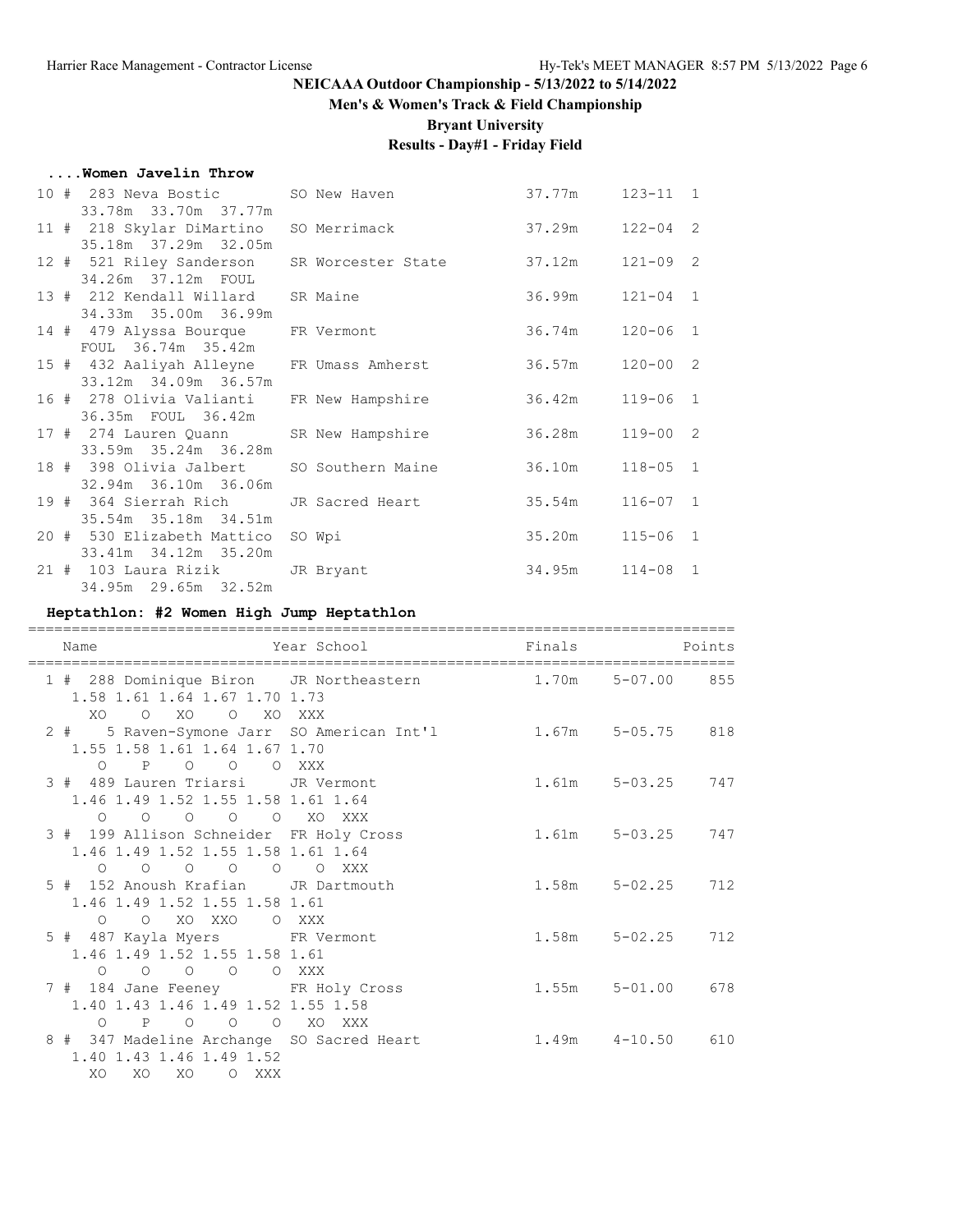**Men's & Women's Track & Field Championship**

**Bryant University**

## **Results - Day#1 - Friday Field**

|  | Heptathlon: #2 Women High Jump Heptathlon |  |                  |                   |     |  |
|--|-------------------------------------------|--|------------------|-------------------|-----|--|
|  | 9 # 452 Heather Kurland FR Umass Amherst  |  |                  | $1.46m$ $4-09.50$ | 577 |  |
|  | 1.40 1.43 1.46 1.49                       |  |                  |                   |     |  |
|  | OXOOXXX                                   |  |                  |                   |     |  |
|  | 10 # 446 Katelyn Gorgenyi                 |  | FR Umass Amherst | $1.43m$ $4-08.25$ | 544 |  |
|  | 1.40 1.43 1.46                            |  |                  |                   |     |  |

O O XXX

## **Heptathlon: #3 Women Shot Put Heptathlon**

|  | Name                                                            | Year School       | Finals |                     | Points |
|--|-----------------------------------------------------------------|-------------------|--------|---------------------|--------|
|  | 1 # 288 Dominique Biron JR Northeastern<br>10.33m 10.42m 11.98m |                   |        | 11.98m 39-03.75     | 660    |
|  | 2 # 184 Jane Feeney FR Holy Cross<br>10.40m 9.91m 11.30m        |                   |        | $11.30m$ $37-01.00$ | 615    |
|  | 3 # 152 Anoush Krafian JR Dartmouth<br>9.68m 10.08m 10.07m      |                   |        | $10.08m$ $33-01.00$ | 535    |
|  | 4 # 199 Allison Schneider<br>$9.30m$ $9.69m$ $9.45m$            | FR Holy Cross     |        | $9.69m$ $31-09.50$  | 509    |
|  | 5 # 446 Katelyn Gorgenyi FR Umass Amherst<br>7.87m 9.40m 9.35m  |                   | 9.40m  | $30 - 10.25$        | 490    |
|  | 6 # 487 Kayla Myers FR Vermont<br>8.64m 9.32m 9.21m             |                   | 9.32m  | 30-07.00            | 485    |
|  | 7 # 5 Raven-Symone Jarr<br>9.23m 8.15m 9.08m                    | SO American Int'l |        | $9.23m$ $30-03.50$  | 479    |
|  | 7 # 347 Madeline Archange<br>9.23m 8.95m 9.03m                  | SO Sacred Heart   |        | $9.23m$ $30-03.50$  | 479    |
|  | 9 # 489 Lauren Triarsi JR Vermont<br>$9.19m$ 8.11m 8.49m        |                   | 9.19m  | $30 - 02.00$        | 477    |
|  | 10 # 452 Heather Kurland<br>7.49m 7.69m 8.09m                   | FR Umass Amherst  |        |                     | 405    |

#### **Men High Jump**

| Meet Record: * 2.19m 1982<br>Name                                                                             | Joseph Patrone (7'2.25"), Univ. of Rhode Islan<br>Year School | Finals         | Points                            |  |
|---------------------------------------------------------------------------------------------------------------|---------------------------------------------------------------|----------------|-----------------------------------|--|
| 1 # 163 Anthony Clavette JR Hartford<br>1.90 1.95 2.00 2.05 2.08 2.11<br>O O XO O XXX<br>$\circ$              |                                                               |                | 2.08m 6-09.75 10                  |  |
| 2 # 46 Kasim Cisse SR Boston University 52.08m 6-09.75 8<br>1.95 2.00 2.05 2.08 2.11<br>XOXXO OXXX<br>$\circ$ |                                                               |                |                                   |  |
| 3 # 267 Kevin McGrath SO New Hampshire<br>2.00 2.05 2.08 2.11<br>XO.<br>O XXP X                               |                                                               |                | 6<br>$2.05m$ 6-08.75              |  |
| 4 # 331 Jack Reichenbach JR Rhode Island<br>1.95 2.00 2.05 2.08<br>O XXO XXO XXX                              |                                                               | J2.05m 6-08.75 | 5                                 |  |
| 5 # 445 Harry Rienecker-F SO Tufts<br>1.90 1.95 2.00 2.05<br>XO XXX<br>XXO<br>$\Omega$                        |                                                               |                | $2.00m$ 6-06.75<br>$\overline{4}$ |  |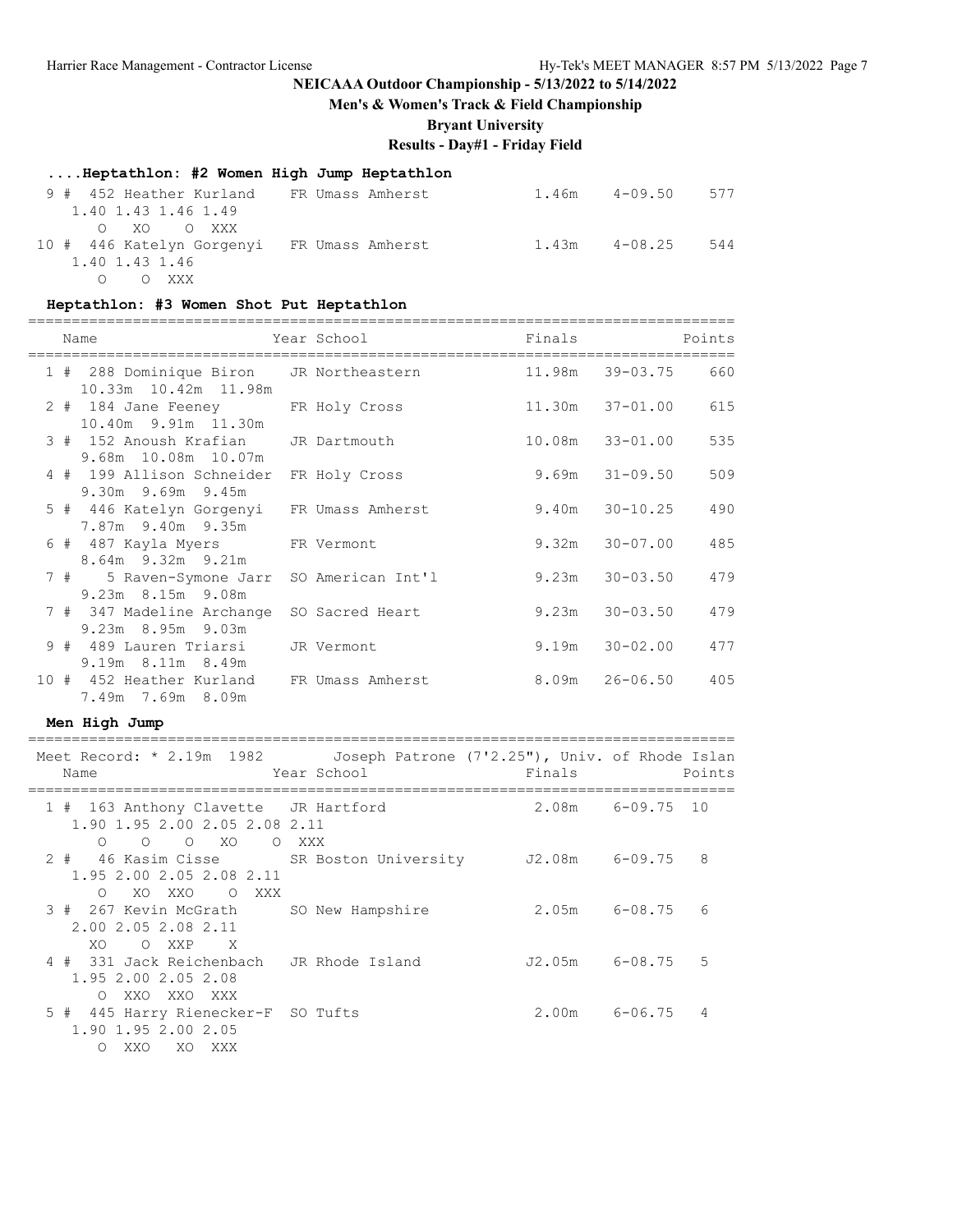#### **Men's & Women's Track & Field Championship**

**Bryant University**

# **Results - Day#1 - Friday Field**

| Men High Jump |  |
|---------------|--|
|---------------|--|

| 6 # 339 Ryan Tona 6-06.75 3<br>1.90 1.95 2.00 2.05                                     |                     |                   |  |
|----------------------------------------------------------------------------------------|---------------------|-------------------|--|
| O XXO XXO XXX<br>7 # 189 Ryan Gendron SO Maine<br>1.90 1.95 2.00<br>O XO XXX           | $1.95m$ $6-04.75$ 2 |                   |  |
| 8 # 97 Michael Marshall FR Bryant<br>1.90 1.95 2.00<br>O XXO XXX                       |                     | J1.95m 6-04.75 1  |  |
| 9 # 403 Jacob Jackson FR Southern Maine 51.95m 6-04.75<br>1.90 1.95 2.00<br>XO XXO XXX |                     |                   |  |
| 10 # 488 Michael Makiej FR Umass Lowell 1.90m 6-02.75<br>1.90 1.95<br>O XXX            |                     |                   |  |
| 10 # 501 Kevin Mills SO Vermont<br>1.90 1.95<br>O XXX                                  |                     | $1.90m$ $6-02.75$ |  |
| 12 # 495 Pierce DeBoer SO Vermont<br>1.90 1.95<br>XO XXX                               |                     | J1.90m 6-02.75    |  |
| -- # 418 Mason Yusko SO Springfield<br>1.90<br>XXX                                     | ΝH                  |                   |  |
| -- # 334 John Santos FR Rhode Island<br>1.90<br>XXX                                    | NH                  |                   |  |
| -- # 99 Trey Muraoka SO Bryant<br>1.90<br>XXX                                          | NH                  |                   |  |
| -- # 564 Ethan Champlin FR Umass Amherst<br>1.90<br>XXX                                | ΝH                  |                   |  |
| -- # 107 Caleb Tondora SO Bryant<br>1.90<br>XXX                                        | NH                  |                   |  |
| -- # 281 Jordan Emile FR New Haven<br>1.90<br>XX                                       | ΝH                  |                   |  |
| -- # 290 Nathaniel Peters FR New Haven<br>1.90<br>XXX                                  | ΝH                  |                   |  |

#### **Men Pole Vault**

================================================================================= Meet Record: \* 5.23m 1982 MarkStrawderman/JamesonWhiting(17'2.25), Rhode Name Year School Finals Points ================================================================================= 1 # 48 Declan Ritzenthal SR Boston University 5.00m 16-04.75 10 4.80 5.00 5.10 XO XXO XXX 2 # 394 Milan Spisek SR So. Conn. St. 4.90m 16-00.75 8 4.60 4.70 4.80 4.90 5.00 XO O O XXO XXX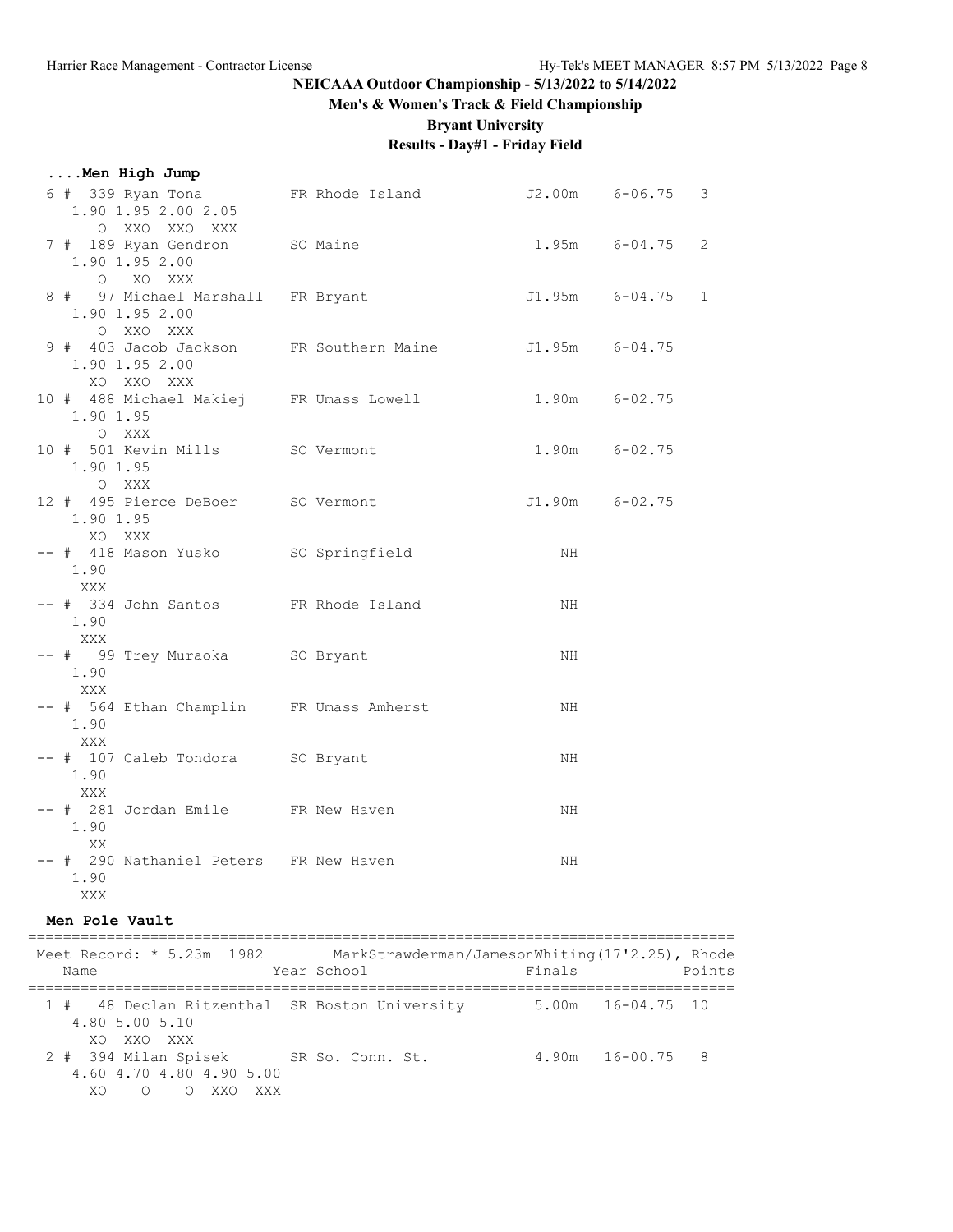# **Men's & Women's Track & Field Championship**

**Bryant University**

# **Results - Day#1 - Friday Field**

### **....Men Pole Vault**

| 3 # 237 Liam Ackerman SR Mit<br>4.70 4.90<br>O XXX                                                     |  |                     | $4.70m$ $15-05.00$ 6 |      |
|--------------------------------------------------------------------------------------------------------|--|---------------------|----------------------|------|
| 4 # 398 Ben Drummey SO Southern Maine J4.70m 15-05.00<br>4.60 4.70 4.80 4.90<br>O XO P XXX             |  |                     |                      | 5    |
| 5 # 310 Mason Brubaker FR Rhode Island J4.70m 15-05.00<br>4.30 4.45 4.60 4.70 4.80<br>O XXO XXO XO XXX |  |                     |                      | 4    |
| 6 # 239 Everett Brandyber SR Mit<br>4.45 4.60 4.70 4.80<br>O O XXO XXX                                 |  |                     | J4.70m 15-05.00 2.50 |      |
| 6 # 384 Nathaniel Llanos SO So. Conn. St. 50 34.70m 15-05.00 2.50<br>4.60 4.70 4.80<br>O XXO XXX       |  |                     |                      |      |
| 8 # 50 Ryan Durkin SR Bowdoin<br>4.30 4.45 4.60 4.70<br>O XO O XXX                                     |  |                     | $4.60m$ $15-01.00$   | 0.50 |
| 8 # 177 Timothy (Tj) Dugg SR Holy Cross<br>4.30 4.45 4.60 4.70<br>O XO O XXX                           |  |                     | 4.60m 15-01.00 0.50  |      |
| 10 # 405 Riley Peterson SR Southern Maine J4.60m 15-01.00<br>4.45 4.60 4.70<br>O XXO XXX               |  |                     |                      |      |
| 11 # 251 Luka Srsic FR Mit<br>4.45 4.60 4.70<br>XO XXO XXX                                             |  |                     | J4.60m 15-01.00      |      |
| 11 # 377 Oliver Hayes SO So. Conn. St. J4.60m 15-01.00<br>4.30 4.45 4.60 4.70<br>XO O XXO XXX          |  |                     |                      |      |
| 13 # 351 Daniel DiGangi SO Sacred Heart J4.60m 15-01.00<br>4.30 4.45 4.60 4.70<br>XO XO XXO XXX        |  |                     |                      |      |
| 14 # 330 Isaiah Powers SO Rhode Island 4.45m 14-07.25<br>4.30 4.45 4.60<br>XO O XXX                    |  |                     |                      |      |
| 15 # 340 Neil Waldhausen FR Rhode Island J4.45m 14-07.25<br>4.30 4.45 4.60<br>XXO OXXX                 |  |                     |                      |      |
| 16 # 96 Mason Jones SO Bryant<br>4.30 4.45 4.60<br>XO XO XXX                                           |  | $J4.45m$ $14-07.25$ |                      |      |
| 17 # 55 Nick Sibiryakov FR Bowdoin<br>4.30 4.45 4.60<br>XO XXO XXX                                     |  |                     | $J4.45m$ $14-07.25$  |      |
| 18 # 218 Maxim Lussier FR Merrimack<br>4.30 4.45<br>O XXX                                              |  |                     | $4.30m$ $14-01.25$   |      |
| 18 # 370 Zach Burleigh JR So. Conn. St.<br>4.30 4.45<br>O XXX                                          |  |                     | $4.30m$ $14-01.25$   |      |
| 20 # 30 Charlie Hansen SR Bates<br>4.30 4.45<br>XO XXX                                                 |  |                     | J4.30m  14-01.25     |      |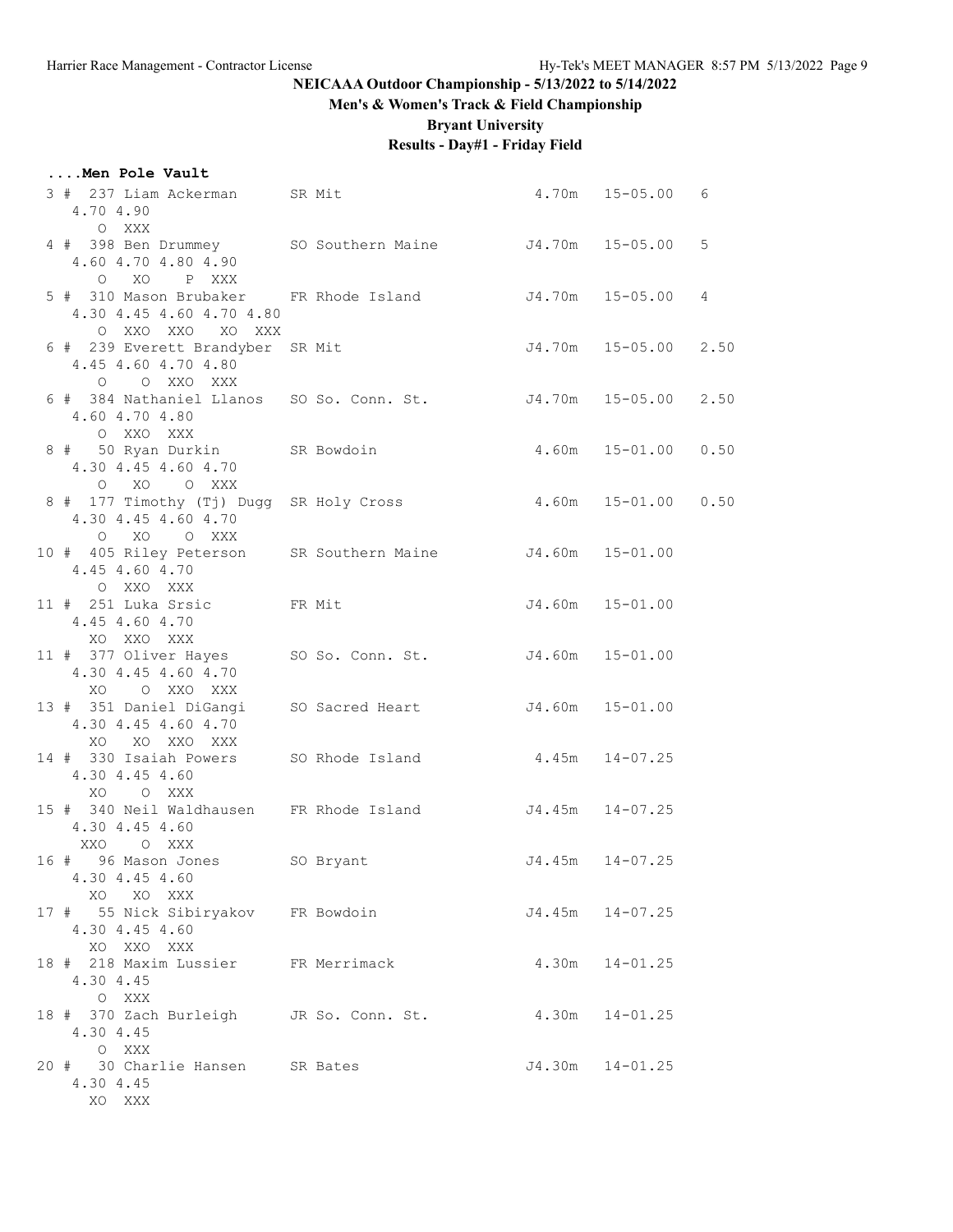**Men's & Women's Track & Field Championship**

**Bryant University**

# **Results - Day#1 - Friday Field**

### **....Men Pole Vault**

| 21 # 128 Christopher Koski SO Connecticut College |              | $J4.30m$ $14-01.25$ |  |
|---------------------------------------------------|--------------|---------------------|--|
| 4.30 4.45                                         |              |                     |  |
| XXO XXX                                           |              |                     |  |
| -- # 125 Peter Martel                             | FR Colby     | NΗ                  |  |
| 4.45                                              |              |                     |  |
| XXX                                               |              |                     |  |
| $--$ # 214 Drew Gardner                           | SR Merrimack | NΗ                  |  |
| 4.30                                              |              |                     |  |
| XXX                                               |              |                     |  |

#### **Men Long Jump**

| Meet Record: * 7.92m 1985 Fred Salle (26'0"), Boston University                                                                                                                            |              |                |
|--------------------------------------------------------------------------------------------------------------------------------------------------------------------------------------------|--------------|----------------|
| Year School<br>Finals Wind<br>Name                                                                                                                                                         |              | H# Points      |
| FR Mit<br>$7.52m -0.8$ 24-08.25 2<br>1 # 252 Kenneth Wei                                                                                                                                   |              | 10             |
| 7.11m(0.3) 6.77m(-0.2) 7.02m(-0.3) PASS 6.91m(+0.0) 7.52m(-0.8)                                                                                                                            |              |                |
| 2 # 489 Evans Oduro SO Umass Lowell 3.05m -1.3 23-01.75 2                                                                                                                                  |              | 8              |
| 6.71m(1.2) FOUL(-0.5) FOUL(0.1) 6.91m(-0.9) 7.05m(-1.3) FOUL(0.4)                                                                                                                          |              |                |
| 3 # 525 Antony Chen SO Williams 7.00m -1.4 22-11.75                                                                                                                                        | 1            | 6              |
| 7.00m (-1.4) $6.76m (+0.0)$ $6.41m (+0.0)$ $6.84m (-0.7)$ $6.63m (+0.0)$ $6.82m (+0.0)$                                                                                                    |              |                |
| 4 # 374 Jaylynn Ellerbe-C JR So. Conn. St.<br>$6.97m -1.1 22-10.50$                                                                                                                        | 2            | 5              |
| 6.84m (+0.0) FOUL (-0.5) FOUL (-0.6) 6.97m (-1.1) 6.75m (+0.0) 6.85m (+0.0)                                                                                                                |              |                |
| 5 # 331 Jack Reichenbach JR Rhode Island 6.92m -0.5 22-08.50                                                                                                                               | 2            | $\overline{4}$ |
| 6.70m (-0.9) 6.48m (+0.0) 6.92m (-0.5) 6.84m (-0.5) 6.92m (-0.6) 6.89m (-0.3)                                                                                                              |              |                |
| 6 # 58 Cheng Xing JR Bowdoin<br>$6.86m - 0.9$ 22-06.25                                                                                                                                     | 2            | 3              |
| $6.68$ m $(-0.4)$ $6.64$ m $(-1.5)$ $6.86$ m $(-0.9)$ $6.42$ m $(+0.0)$ $6.64$ m $(-0.8)$ $6.48$ m $(-0.4)$                                                                                |              |                |
|                                                                                                                                                                                            | $\mathbf{1}$ | $\overline{2}$ |
| 7 # 478 Scott McDonough FR Umass Dartmouth 6.85m -0.5 22-05.75                                                                                                                             |              |                |
| $4.69m (+0.0)$ $6.59m (-0.7)$ $6.71m (+0.0)$ $6.66m (-0.2)$ $6.85m (-0.5)$ $6.58m (+0.0)$                                                                                                  |              |                |
| 8 # 134 Rahul Batlanki FR Dartmouth<br>$6.80m + 0.0$ 22-03.75                                                                                                                              | 2            | $\mathbf{1}$   |
| $6.80m (+0.0)$ $6.72m (+0.0)$ $6.34m (0.1)$ $6.50m (-0.4)$ $6.66m (-0.3)$ $6.39m (0.2)$                                                                                                    |              |                |
| 9 # 215 Joron Harrell JR Merrimack<br>$6.70m - 0.8$ 21-11.75                                                                                                                               | 1            |                |
| 6.70m (-0.8) 6.50m (+0.0) 6.49m (+0.0) 6.13m (+0.0) FOUL (0.4) 6.43m (+0.0)                                                                                                                |              |                |
| 10 # 417 Colby Wilson JR Springfield 6.67m -2.1 21-10.75 1<br>6.67m (-2.1) 6.32m (-0.3) 6.37m (+0.0)<br>11 # 192 Kyle Jacques SR Maine 6.66m -0.4 21-10.25 2<br>FOUI 6.66m -0.4 21-10.25 2 |              |                |
|                                                                                                                                                                                            |              |                |
|                                                                                                                                                                                            |              |                |
| FOUL $6.66m(-0.4)$ FOUL                                                                                                                                                                    |              |                |
| 12 # 337 Davon Tate FR Rhode Island 6.63m -1.2 21-09.00 1                                                                                                                                  |              |                |
| $6.63m(-1.2) 6.38m(-0.3)$ FOUL                                                                                                                                                             |              |                |
| $6.61m + 0.0 21 - 08.25 1$<br>13 # 188 Ben Cotton SR Maine                                                                                                                                 |              |                |
| $6.61m (+0.0) 6.47m (0.2) 6.58m (+0.0)$                                                                                                                                                    |              |                |
| $6.57m -1.7$ 21-06.75 2<br>14 # 434 Justin O'Neil-Ril FR Trinity (Conn.)                                                                                                                   |              |                |
| $6.36m (+0.0)$ FOUL $(-1.4)$ 6.57m $(-1.7)$                                                                                                                                                |              |                |
| $6.54m - 0.5$ 21-05.50 1<br>15 # 339 Ryan Tona FR Rhode Island                                                                                                                             |              |                |
| $6.54m(-0.5)$ 5.70m $(+0.0)$ 6.23m $(-0.4)$                                                                                                                                                |              |                |
| 16 # 461 Tyler Glendon SO Umass Amherst 6.53m -2.4 21-05.25 1                                                                                                                              |              |                |
| $6.53m(-2.4) 6.30m(-0.7) 6.51m(+0.0)$                                                                                                                                                      |              |                |
| 17 # 382 Joshua Lanzieri FR So. Conn. St. 6.46m -0.7 21-02.50 1                                                                                                                            |              |                |
| $5.76m(-1.4) 6.03m(-2.8) 6.46m(-0.7)$                                                                                                                                                      |              |                |
| $6.45m + 0.0$ 21-02.00 2<br>18 # 332 Garrett Robinson JR Rhode Island                                                                                                                      |              |                |
| $6.45m (+0.0)$ FOUL $(0.4)$ FOUL $(-1.2)$                                                                                                                                                  |              |                |
| $6.40m - 1.3$ 21-00.00 1                                                                                                                                                                   |              |                |
| 19 # 285 Jacky Marescot JR New Haven                                                                                                                                                       |              |                |
| $6.40m(-1.3)$ PASS PASS                                                                                                                                                                    |              |                |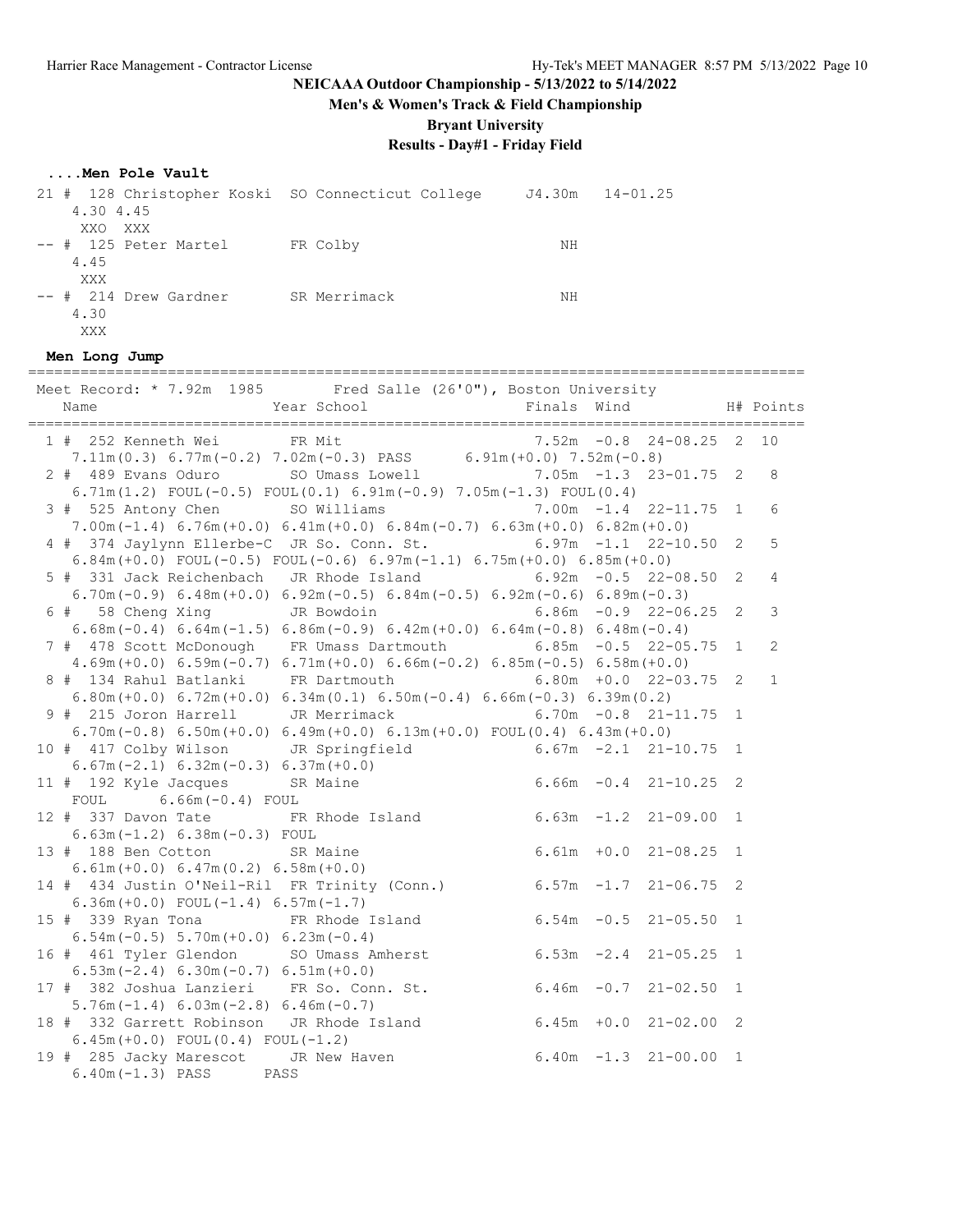**Men's & Women's Track & Field Championship**

**Bryant University**

# **Results - Day#1 - Friday Field**

#### **....Men Long Jump**

| 20 # 368 Riley Bjornberg FR So. Conn. St. |  | $6.38m + 0.0$ $20-11.25$ 2 |  |
|-------------------------------------------|--|----------------------------|--|
| FOUL 6.38m (+0.0) FOUL                    |  |                            |  |
| 21 # 23 Michael Agard SO Babson           |  | $6.37m - 1.5$ 20-10.75 1   |  |
| $6.37m(-1.5) 6.21m(+0.0) 6.10m(-0.1)$     |  |                            |  |
| 22 # 315 Devin Donahue SO Rhode Island    |  | $5.99m -1.1$ 19-08.00 1    |  |
| $5.99m(-1.1) 5.86m(+0.0)$ FOUL            |  |                            |  |
| 23 # 288 Cole Parker FR New Haven         |  | $5.93m -1.2$ 19-05.50 1    |  |
| $5.93m(-1.2)$ FOUL FOUL                   |  |                            |  |
|                                           |  |                            |  |

#### **Men Hammer Throw**

| Meet Record: * 71.78m 1983 Declan Hegarty (235'6"), Boston University<br>Name                                                                           | Year School | Finals                |              | H# Points      |
|---------------------------------------------------------------------------------------------------------------------------------------------------------|-------------|-----------------------|--------------|----------------|
|                                                                                                                                                         |             |                       |              |                |
| 1 # 379 Turner Kelly SR So. Conn. St.<br>60.88m 59.91m 56.83m 55.58m FOUL FOUL                                                                          |             | 60.88m  199-09  2  10 |              |                |
| 2 # 136 Jake Dalton FR Dartmouth 60.37m 198-01 2<br>59.40m 60.37m 59.82m 58.33m FOUL 58.88m                                                             |             |                       |              | 8              |
| 3 # 143 Myles Schreck SO Dartmouth<br>57.72m 56.90m 57.17m 59.39m 58.11m 58.39m                                                                         |             | 59.39m  194-10  2     |              | 6              |
| 4 # 198 Lewis Roebuck JR Maine<br>FOUL 57.94m 59.26m 57.25m 56.21m FOUL                                                                                 |             | 59.26m 194-05 2       |              | 5              |
| 5 # 311 Johnathan Buchana JR Rhode Island<br>311 Johnathan Buchana JR ANOW 10000<br>56.63m 57.14m 58.89m 54.75m 57.95m 57.20m<br>60 Phode Island 58.28m |             | 58.89m  193-02  2     |              | $\overline{4}$ |
| 6 # 309 Sam Bond SO Rhode Island<br>58.28m FOUL FOUL 57.43m 57.83m FOUL                                                                                 |             |                       | $191 - 02$ 2 | 3              |
| 7 # 306 Jide Akinjisola JR Rhode Island<br>56.68m  57.97m  FOUL  FOUL  57.24m  FOUL                                                                     |             | 57.97m                | $190 - 02$ 2 | $\mathbf{2}$   |
| 8 # 299 Nicholas Pisciott FR Northeastern<br>57.61m FOUL FOUL 55.02m 57.67m 57.75m                                                                      |             | 57.75m  189-06 2      |              | $\mathbf{1}$   |
| 9 # 258 Andrew Fleming SO New Hampshire<br>53.01m 56.02m 54.20m 53.99m 54.24m 51.27m                                                                    |             | 56.02m 183-09 1       |              |                |
| 10 # 350 Cameron Croce JR Sacred Heart 55.91m<br>FOUL 55.91m FOUL                                                                                       |             |                       | $183 - 05$ 2 |                |
| 11 # 190 Nathan Holst-Grub JR Maine<br>54.65m FOUL FOUL                                                                                                 |             | $54.65m$ $179-03$ 2   |              |                |
| 12 # 25 Liam Byrne JR Bates<br>49.86m 53.33m FOUL                                                                                                       |             | 53.33m 175-00 2       |              |                |
| 13 # 490 Patrick Pang SR Umass Lowell 53.14m 174-04 2<br>FOUL 53.14m FOUL                                                                               |             |                       |              |                |
| 14 # 300 Tremain Robinson FR Northeastern 52.97m 173-09 1<br>FOUL 52.97m 49.13m                                                                         |             |                       |              |                |
| 15 # 424 Michael Balestra SO Suffolk 52.07m 170-10 1<br>50.10m 51.89m 52.07m                                                                            |             |                       |              |                |
| 16 # 122 John Buchert SR Coast Guard 50.92m<br>50.92m FOUL FOUL                                                                                         |             |                       | $167 - 01$ 1 |                |
| 17 # 471 Coston O'Brien SR Umass Amherst 50.71m<br>47.93m 50.71m FOUL                                                                                   |             |                       | $166 - 04$ 1 |                |
| 18 # 456 William Dion SO Umass Amherst<br>49.98m 50.52m 49.76m                                                                                          |             | 50.52m                | $165 - 09$ 1 |                |
| 19 # 238 Nathan Basinger JR Mit<br>50.26m FOUL FOUL                                                                                                     |             | $50.26m$ $164-11$ 1   |              |                |
| 20 # 372 Adelino Daveiga SO So. Conn. St. 46.92m 153-11 1<br>46.92m FOUL 45.50m                                                                         |             |                       |              |                |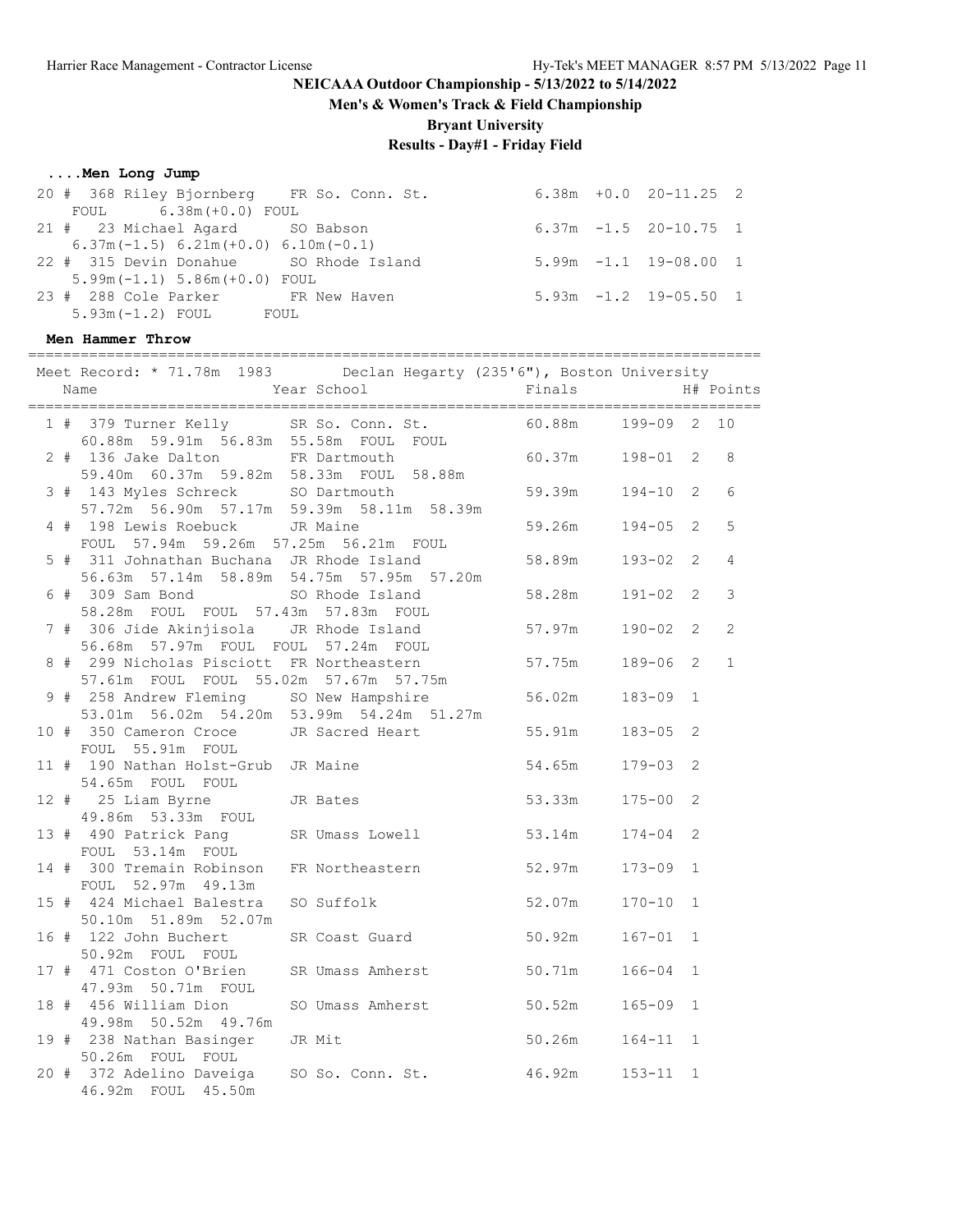**Men's & Women's Track & Field Championship**

**Bryant University**

### **Results - Day#1 - Friday Field**

#### **....Men Hammer Throw**

| 21 # 29 John Everett SR Bates                | 45.39m 148-11 1 |                                    |
|----------------------------------------------|-----------------|------------------------------------|
| 42.04m 40.81m 45.39m                         |                 |                                    |
| 22 # 391 Gary Robinson Jr FR So. Conn. St.   | 45.29m 148-07 1 |                                    |
| FOUL 45.29m 44.36m                           |                 |                                    |
| -- # 305 Jacob Rigoli More JR Plymouth State | FOUL            | $\sim$ $\sim$ $\sim$ $\sim$ $\sim$ |
| FOUL FOUL FOUL                               |                 |                                    |

#### **Men Javelin Throw**

==================================================================================== Meet Record: \* 71.34m 1993 John Taylor (234'1"), Brown University Name 1988 Mear School 1988 Finals H# Points ==================================================================================== 1 # 373 Jordan Davis FR So. Conn. St. FOUL 66.28m FOUL 68.71m 66.84m 71.83m 2 # 318 Lucas Frost SO Rhode Island 68.12m 223-06 2 8 FOUL 67.59m 65.52m 64.59m 68.12m 66.92m 3 # 74 Corey Stalters SO Bridgewater St. 66.74m 218-11 2 6 59.24m 57.23m 59.68m 66.74m 56.11m PASS 4 # 184 Isaiah Allen SR Maine 61.65m 202-03 2 5 57.80m 58.40m 59.26m 59.57m 61.05m 61.65m 5 # 381 Daniel Labbadia SR So. Conn. St. 60.04m 197-00 2 4 53.30m 56.18m 54.52m 60.04m 59.38m 58.00m 6 # 263 John King JR New Hampshire 59.72m 195-11 2 3 55.06m 57.84m 59.72m 58.50m 59.56m 58.12m 7 # 485 Zachary Cardoso SO Umass Lowell 59.56m 195-05 1 2 51.13m 57.19m FOUL 57.73m 59.56m FOUL 8 # 313 Seth Cordeiro SO Rhode Island 58.34m 191-05 2 1 58.34m 55.93m FOUL 56.93m 56.97m 52.67m 9 38.34m 33.95m FOOL 38.95m 30.97m 32.07m<br>9 # 317 Nikolaj Freschlin SO Rhode Island 57.90m 189-11 2 52.20m 56.73m 56.27m 55.26m 54.59m 57.90m 10 # 148 Zanthius Collins SO Fitchburg St. 55.95m 183-07 1 52.19m 55.95m FOUL 11 # 514 Shane Clark SR Westfield State 55.85m 183-03 1 55.85m 47.29m 54.77m 12 # 149 Brogan Bonsaint SO Franklin Pierce 55.50m 182-01 2 52.75m 52.72m 55.50m 13 # 81 Nicholas Alessand SR Bryant 55.32m 181-06 2 51.00m 55.32m 51.99m 14 # 119 Logan Ratcliff SO Central Connecticut 54.75m 179-07 2 54.75m PASS PASS 15 # 265 Thomas Mason FR New Hampshire 53.88m 176-09 1 53.09m 53.88m 53.20m 16 # 369 Nevan Burke FR So. Conn. St. 52.80m 173-03 1 52.80m FOUL 49.50m 17 # 483 Mike Volkmann JR Umass Dartmouth 52.75m 173-01 1 FOUL 52.75m FOUL 18 # 465 Joseph Manchester JR Umass Amherst 52.37m 171-10 2 52.37m 51.42m 47.41m 19 # 511 Tyler Klockars SO Wentworth 52.24m 171-05 1 48.14m 50.72m 52.24m 20 # 301 Diego Sanabria FR Northeastern 50.65m 166-02 1 FOUL FOUL 50.65m 21 # 541 Colin Brennan SR Worcester State 49.20m 161-05 1 49.20m 46.00m 44.48m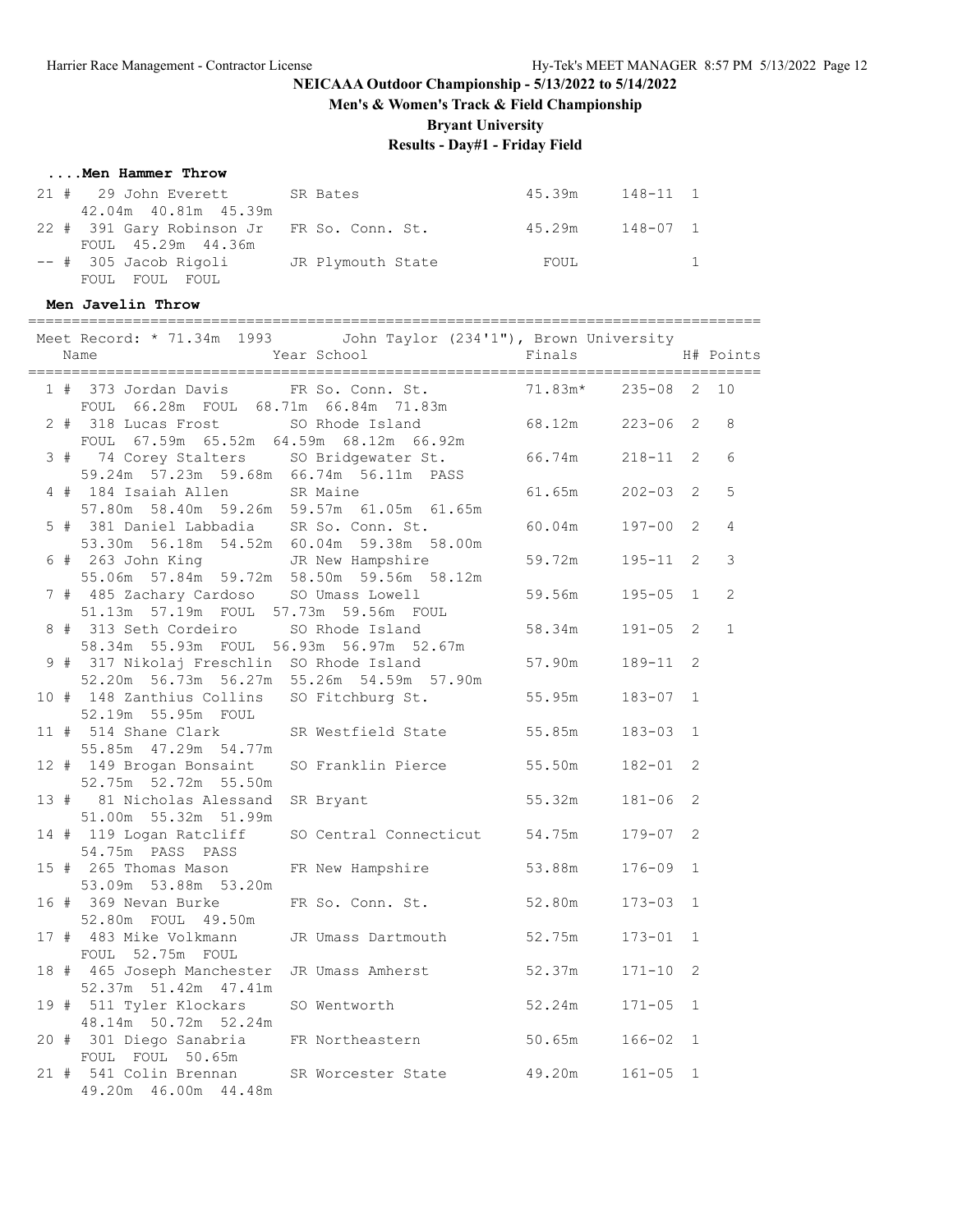**Men's & Women's Track & Field Championship**

**Bryant University**

## **Results - Day#1 - Friday Field**

#### **....Men Javelin Throw**

| 22 | Lucas Stage             |  | JR Rhode Island    | 48.20m | 158-02 1 |  |
|----|-------------------------|--|--------------------|--------|----------|--|
|    | 48.20m FOUL FOUL        |  |                    |        |          |  |
|    | -- # 480 Connor Richard |  | FR Umass Dartmouth | FOUL   |          |  |
|    | FOUL FOUL FOUL          |  |                    |        |          |  |

#### **Decathlon: #4 Men High Jump Decathlon**

| ============================<br>Name                                                                               | Year School                                               | =====================================<br>Finals Points |
|--------------------------------------------------------------------------------------------------------------------|-----------------------------------------------------------|--------------------------------------------------------|
| 1.78 1.81 1.84 1.87 1.90 1.93 1.96<br>$\begin{matrix}0&0&0&0&0&0&0&\text{XXX}\end{matrix}$                         | 1 # 312 Stephen Cirella SR Rhode Island 1.93m 6-04.00 740 |                                                        |
| 1 # 185 Zachary Beaton SR Maine<br>1.72 1.75 1.78 1.81 1.84 1.87 1.90 1.93 1.96<br>XO P XO XO XO XO XO XXO XXO XXX |                                                           | 1.93m 6-04.00 740                                      |
| 3 # 522 Jackson Anderson FR Williams<br>1.69 1.72 1.75 1.78 1.81 1.84 1.87<br>O P O O XO O XXX                     |                                                           | $1.84m$ $6-00.50$ $661$                                |
| 1.63 1.66 1.69 1.72 1.75 1.78 1.81 1.84<br>O P P O P O O XXX                                                       | 4 # 259 Brian Genet JR New Hampshire 1.81m 5-11.25 636    |                                                        |
| 1.75 1.78 1.81 1.84<br>$O$ $O$ $O$ $XXX$                                                                           | 4 # 404 Charles Moody SR Southern Maine 1.81m 5-11.25 636 |                                                        |
| 4 # 448 Ben Stein JR Tufts<br>1.72 1.75 1.78 1.81 1.84<br>O XXO<br>O O XXX                                         |                                                           | 1.81m 5-11.25 636                                      |
| 7 # 393 Shane Smith SR So. Conn. St.<br>1.66 1.69 1.72 1.75 1.78<br>O O XO XXO XXX                                 |                                                           | $1.75m$ $5-08.75$<br>585                               |
| 8 # 508 DJ Snide SR Vermont<br>1.63 1.66 1.69 1.72<br>XXO XXO P XXX                                                |                                                           | $1.66m$ $5-05.25$ $512$                                |
| 9 # 28 Liam Evans SR Bates<br>1.60 1.63 1.66<br>O O XXX                                                            |                                                           | $1.63m$ $5-04.25$ $488$                                |

#### **Decathlon: #2 Men Long Jump Decathlon**

| Name                                                                             | Year School      | Finals Wind |                            | Points |
|----------------------------------------------------------------------------------|------------------|-------------|----------------------------|--------|
| 1 # 404 Charles Moody SR Southern Maine<br>$6.51m(-0.5) 6.65m(+0.0) 6.69m(+0.0)$ |                  |             | $6.69m + 0.021 - 11.50$    | 741    |
| 2 # 185 Zachary Beaton<br>$6.52m(-1.7) 6.44m(-1.2) 6.30m(-0.1)$                  | SR Maine         |             | $6.52m -1.7$ 21-04.75      | 702    |
| 3 # 522 Jackson Anderson<br>$6.25m (+0.0) 6.50m (+0.0) 6.27m (0.3)$              | FR Williams      |             | $6.50m + 0.0$ $21-04.00$   | 697    |
| 4 # 448 Ben Stein<br>$6.49m(-1.4) 6.23m(+0.0) 6.20m(+0.0)$                       | JR Tufts         |             | $6.49m - 1.4$ $21 - 03.50$ | 695    |
| 5 # 259 Brian Genet<br>$6.47m(-0.7) 6.23m(+0.0) 6.12m(+0.0)$                     | JR New Hampshire |             | $6.47m - 0.7$ 21-02.75     | 691    |
| $6$ # 393 Shane Smith<br>$6.13m(-0.6) 6.32m(-0.1) PASS$                          | SR So. Conn. St. |             | $6.32m -0.1$ 20-09.00      | 657    |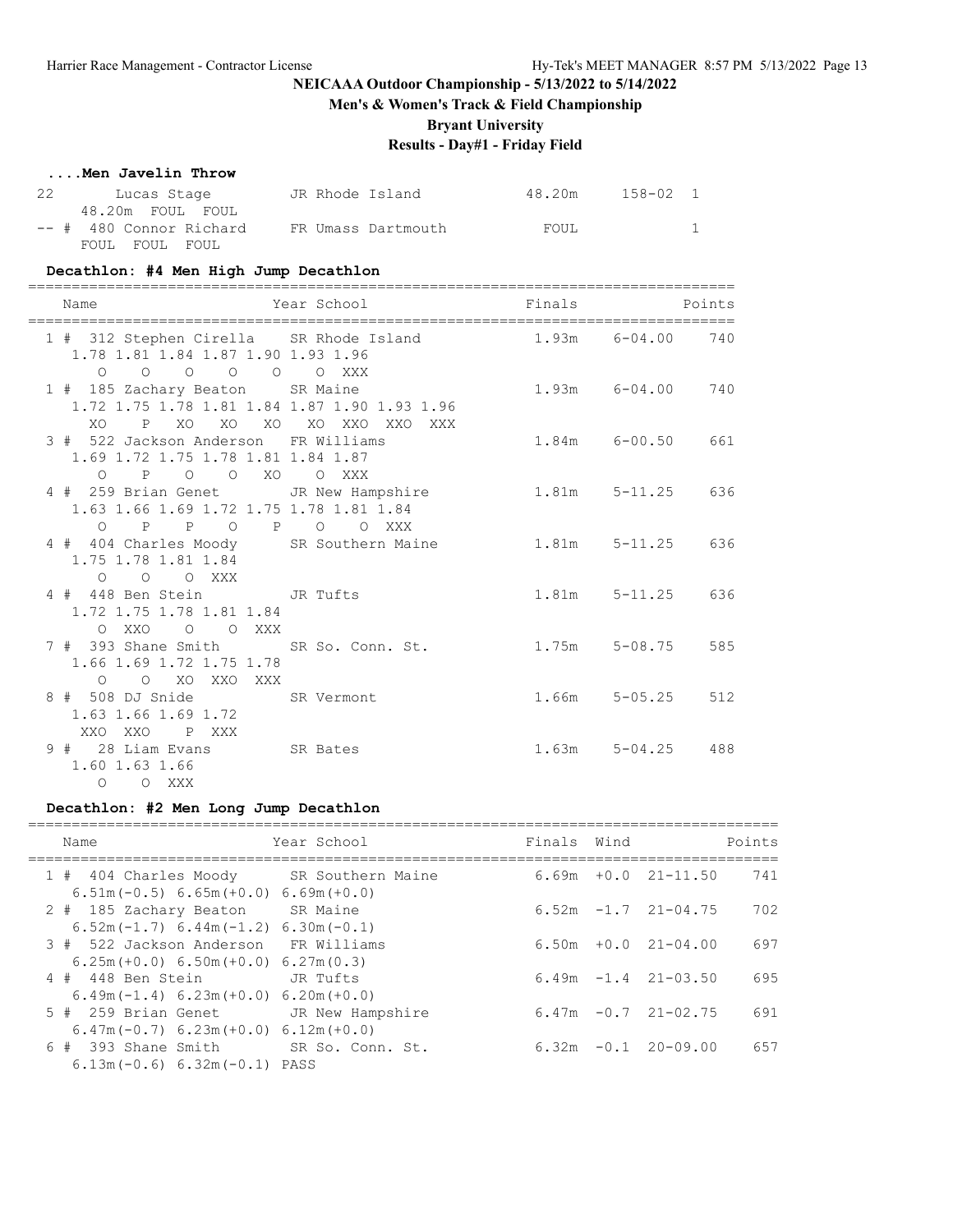**Men's & Women's Track & Field Championship**

**Bryant University**

# **Results - Day#1 - Friday Field**

#### **....Decathlon: #2 Men Long Jump Decathlon**

| 7 # 312 Stephen Cirella SR Rhode Island    |  | $6.24m + 0.0$ 20-05.75 639 |  |
|--------------------------------------------|--|----------------------------|--|
| $6.24m(+0.0) 6.23m(-0.1) F0UL(-2.0)$       |  |                            |  |
| 8 # 508 DJ Snide SR Vermont                |  | $5.94m + 0.0$ 19-06.00 574 |  |
| $5.94m(+0.0)$ FOUL $(-0.7)$ 5.64m $(-1.7)$ |  |                            |  |
| 9 # 28 Liam Evans SR Bates                 |  | $5.77m - 1.8$ 18-11.25 537 |  |
| $5.32m (+0.0) 5.74m (-0.5) 5.77m (-1.8)$   |  |                            |  |

#### **Decathlon: #3 Men Shot Put Decathlon**

#### =================================================================================

| Name                                                            | Year School      | Finals |                          | Points |
|-----------------------------------------------------------------|------------------|--------|--------------------------|--------|
| 1 # 312 Stephen Cirella SR Rhode Island<br>15.96m 14.75m 15.87m |                  | 15.96m | $52 - 04.50$ 849         |        |
| 2 # 404 Charles Moody SR Southern Maine<br>11.49m 11.57m 11.65m |                  |        | 11.65m 38-02.75          | 585    |
| 3 # 508 DJ Snide<br>11.59m 11.39m 11.50m                        | SR Vermont       | 11.59m | 38-00.25                 | 582    |
| 4 # 393 Shane Smith<br>10.44m 11.34m 11.31m                     | SR So. Conn. St. |        | $11.34m$ $37-02.50$      | 566    |
| 5 # 28 Liam Evans SR Bates<br>9.47m 10.32m 9.89m                |                  | 10.32m | 33-10.25                 | 505    |
| 6 # 259 Brian Genet<br>9.81m 8.99m 9.73m                        | JR New Hampshire |        | $9.81m$ $32-02.25$       | 474    |
| 7 # 522 Jackson Anderson<br>$9.57m$ 9.30m 9.37m                 | FR Williams      |        | $9.57m$ $31-04.75$       | 460    |
| 8 # 185 Zachary Beaton SR Maine<br>8.99m 9.18m 9.46m            |                  |        | $9.46m$ $31-00.50$ $453$ |        |
| 9 # 448 Ben Stein JR Tufts<br>9.17m 9.14m 9.26m                 |                  |        | $9.26m$ $30-04.75$ $441$ |        |

=========================================================================================

Women - Team Rankings - 7 Events Scored

|     | 1) Rhode Island        | 28                | 2) Maine              | 20    |
|-----|------------------------|-------------------|-----------------------|-------|
|     | 2) Quinnipiac          | 20                | 4) Harvard            | 18    |
|     | 5) Central Connecticut | 16.50             | 6) WPI                | 15    |
|     | 7) Tufts               | 14                | 7) Holy Cross         | 14    |
|     | 9) So. Conn. St.       | $12 \overline{ }$ | 10) Franklin Pierce   | 11.50 |
|     | 11) UMass Amherst      | 10.75             | 12) Brandeis          | 10    |
|     | 13) Williams           | 9                 | 14) Bridgewater St.   | 8.25  |
|     | 15) Brown              | 8                 | 15) Mount Holyoke     | 8     |
|     | 17) Merrimack          | 7                 | 18) RIC               | 6     |
|     | 19) Bowdoin            | 5                 | 19) Sacred Heart      | 5     |
|     | 19) Bates              | 5                 | 22) Dartmouth         |       |
|     | 22) Assumption         | 4                 | 24) Amherst           |       |
|     | 24) Bentley            | 3                 | 24) Middlebury        | 3     |
| 27) | UMass Lowell           | 2                 | 27) Boston University | 2     |
| 29) | MIT                    |                   |                       |       |

#### =========================================================================================

Men - Team Rankings - 7 Events Scored

| 1) So. Conn. St.   | 45.50 | 2) Rhode Island      | 38  |
|--------------------|-------|----------------------|-----|
| 3) MIT             | 24.50 | 4) Boston University | 18  |
| 5) Williams        | 16    | 6) Dartmouth         | - 5 |
| 7) Bridgewater St. | l 4   | 8) Maine             |     |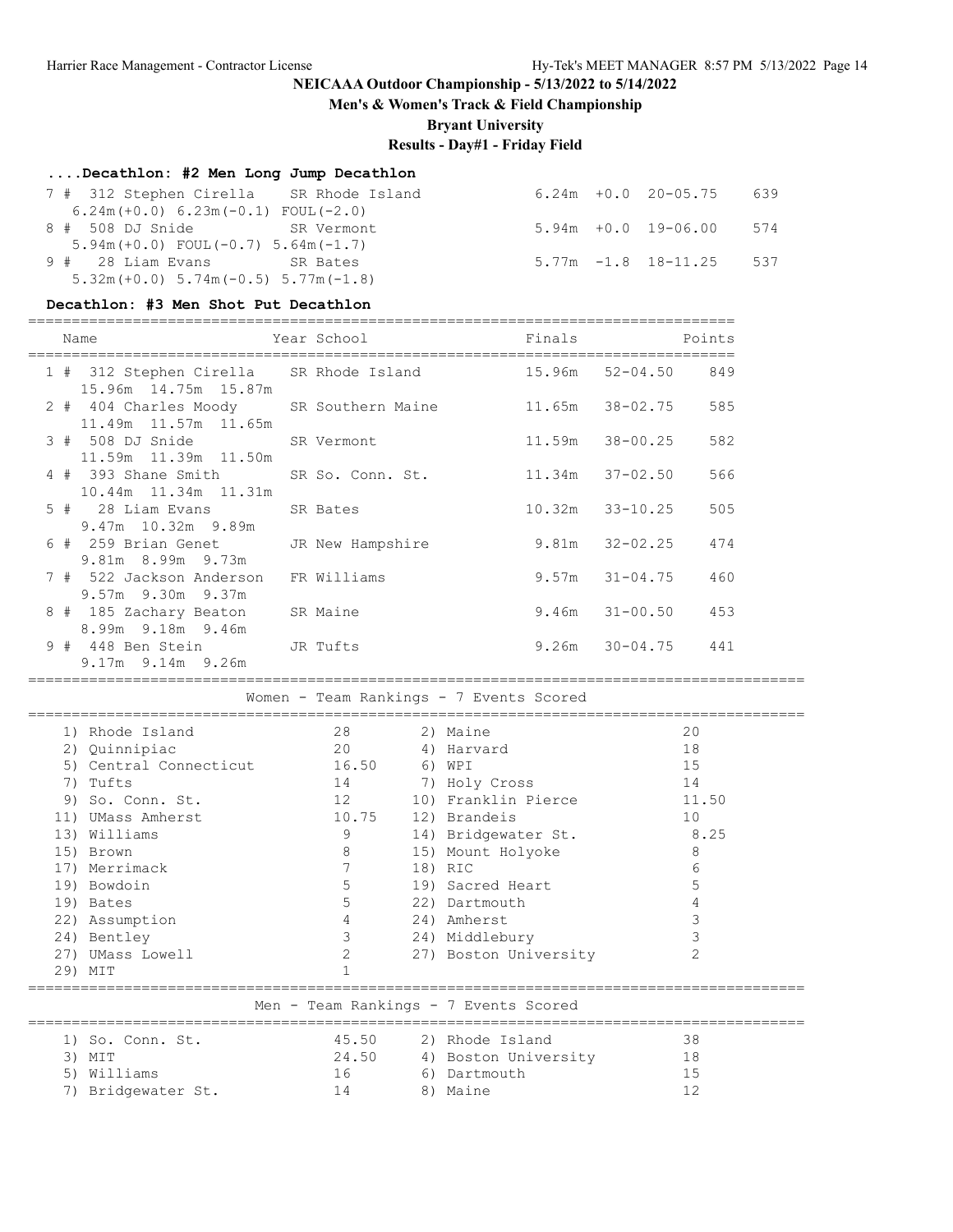# **Men's & Women's Track & Field Championship**

**Bryant University**

# **Results - Day#1 - Friday Field**

## **....Decathlon: #3 Men Shot Put Decathlon**

| 9) Bowdoin              | 11.50 | 10) Hartford        |      |
|-------------------------|-------|---------------------|------|
| 10) UMass Amherst       | 10    | 10) UMass Lowell    | 10   |
| 13) Connecticut College | 9     | 13) Middlebury      | 9    |
| 13) New Hampshire       | 9     | 16) Southern Maine  | 5    |
| 16) Assumption          | 5.    | 18) Tufts           |      |
| 19) Babson              | 2     | 19) UMass Dartmouth |      |
| 21) Vermont             |       | 21) Northeastern    |      |
| 21) Bryant              |       | 24) Holy Cross      | 0.50 |
|                         |       |                     |      |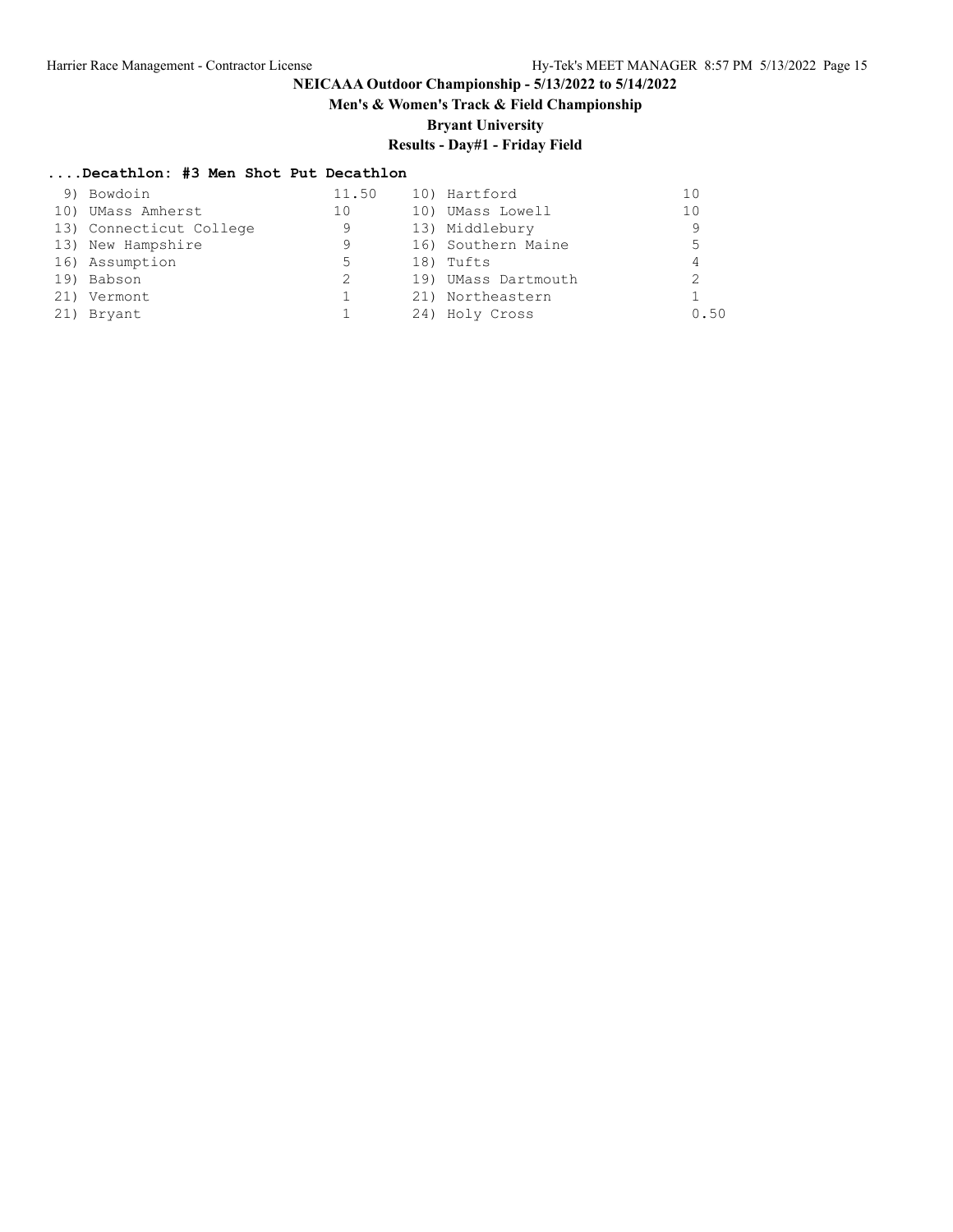**Men's & Women's Track & Field Championship**

**Bryant University**

# **Results - Day #1 - Friday Track**

#### **Women 100 Meter Dash**

## **8 Advance: Top 1 Each Heat plus Next 4 Best Times**

|        | Name  |               |                                       | Meet Record: * 11.34 2013 Ada Udaya, Univ. of New Haven<br>Year School | Prelims             | Wind H# |                            |                |
|--------|-------|---------------|---------------------------------------|------------------------------------------------------------------------|---------------------|---------|----------------------------|----------------|
|        |       | Preliminaries |                                       |                                                                        |                     |         |                            |                |
|        |       |               | 1 # 80 Madelyn Frey SR Brown          |                                                                        | 11.890 1.9 4        |         |                            |                |
|        | $2 +$ |               | 531 Katy Nippert SR Wpi               |                                                                        | 11.94Q 0.7 1        |         |                            |                |
|        | 3#    |               | 124 Michelle Kwafo     JR Coast Guard |                                                                        | 12.010              | $0.9$ 3 |                            |                |
|        | $4$ # |               | 56 Kianne Benjamin SO Bowdoin         |                                                                        | $12.12Q + 0.02$     |         |                            |                |
|        | $5$ # |               |                                       | 385 Ella Maclean FR So. Conn. St.                                      | 12.09q 0.9 3 12.083 |         |                            |                |
|        | 6#    |               | 534 Katherine Pawlak                  | SR Wpi                                                                 | 12.09q 1.9 4 12.086 |         |                            |                |
|        | 7#    |               | 467 Caroline Schissel                 | SO Umass Amherst                                                       | 12.17q              | 0.7     | $\overline{1}$             |                |
|        | 8#    |               | 517 Kiara Tan                         | SO Williams                                                            | 12.22q              | 0.9     | $\overline{\mathbf{3}}$    |                |
| 9      | #     |               |                                       | 3 Haja Donzo SR American Int'l                                         | 12.24               | 1.94    |                            |                |
| 10#    |       |               | 78 Arielle Desir SR Brown             |                                                                        | 12.27               | $0.9$ 3 |                            |                |
| 11#    |       |               |                                       | 8 Monique Malcolm FR American Int'l 12.31                              |                     | $0.9$ 3 |                            |                |
| 12#    |       |               |                                       | 437 Abigail Collins SR Umass Amherst 12.32                             |                     | 0.7     |                            | 1 12.311       |
| 13#    |       |               | 84 Jaiden Stokes                      | SO Brown                                                               | 12.32               |         |                            | 1.9 4 12.313   |
| 14#    |       |               | 462 Grace Poku                        | FR Umass Amherst                                                       | 12.35               | $+0.0$  | $\overline{2}$             |                |
| $15$ # |       |               | 408 Sabria Merrifield SO Springfield  |                                                                        | 12.36 1.9           |         | $\overline{4}$             |                |
| 16#    |       |               | 453 Jordan Lafave                     | FR Umass Amherst 12.43                                                 |                     | $+0.0$  | $\overline{2}$             |                |
| 17#    |       |               | 374 Ava Gravell                       | SO Snhu                                                                | $12.50$ 0.9 3       |         |                            |                |
| 18 #   |       |               |                                       | 407 Sydney Fackrell SR Springfield 12.51                               |                     |         |                            | 1.9 4 12.504   |
| 18#    |       |               | 34 Victoria Steffon JR Assumption     |                                                                        | 12.51               |         |                            | $0.9$ 3 12.504 |
|        |       |               | 20 # 86 Ana Bertarelli                | SO Bryant                                                              | 12.53               | 0.7     | $\overline{1}$             |                |
| 21#    |       |               | 378 Dardielle Exantus                 | FR So. Conn. St. 12.54                                                 |                     | $+0.0$  | $\overline{\phantom{0}}^2$ |                |
| $22 +$ |       |               | 358 Maya Mocarski                     | SO Sacred Heart                                                        | 12.55 0.7 1 12.546  |         |                            |                |
| 23#    |       |               | 64 Devin Hiltunen                     | SO Brandeis                                                            | 12.55               |         |                            | 1.9 4 12.548   |
|        |       |               | 24 # 88 Christina Capozzi             | SO Bryant                                                              | 12.65               | $+0.0$  | $\overline{2}$             |                |
|        |       |               | 25 # 47 Lucy Ambroult                 | SO Bentley                                                             | 12.69               | $+0.0$  | $\overline{2}$             |                |
| 26#    |       |               | 320 Julia Campezato                   | SR Rhode Island 12.73                                                  |                     | 0.7     | $\overline{1}$             |                |
| 27#    |       |               | 195 Molly O'Connor FR Holy Cross      |                                                                        | $12.76$ 0.7         |         | $\overline{1}$             |                |
| $- -$  | #     |               | 96 Jasmine Hope 50 Bryant             |                                                                        | DNF                 | $+0.0$  | $\overline{2}$             |                |
| $--$ # |       |               | 500 Margaret Walker                   | SR Wheaton (Mass.)                                                     | DO.                 | 0.7     |                            | 1 Interference |

#### **Women 200 Meter Dash**

#### **8 Advance: Top 1 Each Heat plus Next 4 Best Times**

|          | Name | Meet Record: * 23.48 2014 | Ada Udaya, Univ. of New Haven<br>Year School | Prelims Wind H# |                       |          |
|----------|------|---------------------------|----------------------------------------------|-----------------|-----------------------|----------|
|          | 1#   | 80 Madelyn Frey           | SR Brown                                     | 24.510          | $\overline{4}$<br>0.5 |          |
|          |      | 2 # 78 Arielle Desir      | SR Brown                                     |                 | 24.600 0.9 1          |          |
| 3#       |      | 139 Malissa Lindsey       | JR Connecticut College                       | 24.820          | $0.4 \quad 3$         |          |
|          | 4#   | 344 Trinity Hayes         | JR Ric                                       | 25.200          | 0.6 2 25.198          |          |
| 5#       |      | 407 Sydney Fackrell       | SR Springfield                               | 25.20g   0.9    |                       | 1 25.194 |
| 6        | #    | 385 Ella Maclean          | FR So. Conn. St.                             |                 | $25.23q$ 0.5 4        |          |
|          | 7#   | 8 Monique Malcolm         | FR American Int'l                            |                 | $25.26q$ 0.6 2        |          |
|          | 8#   | 462 Grace Poku            | FR Umass Amherst                             | 25.35q          | $0.9 \quad 1$         |          |
|          | 9#   | 495 Grace Devanny         | JR Wesleyan                                  | 25.36           | $0.6 \quad 2$         |          |
| 10 #     |      | 384 Begotty Laroche       | JR So. Conn. St.                             | 25.39           | $0.6-2$               |          |
| $11 \pm$ |      | 3 Haja Donzo              | SR American Int'l                            | 25.40           | 4<br>0.5              |          |
| $12 \pm$ |      | 467 Caroline Schissel     | SO Umass Amherst                             | 25.44           | $0.4 \quad 3$         |          |
| 13#      |      | 437 Abigail Collins       | SR Umass Amherst                             | 25.47           | 0.6<br>2              |          |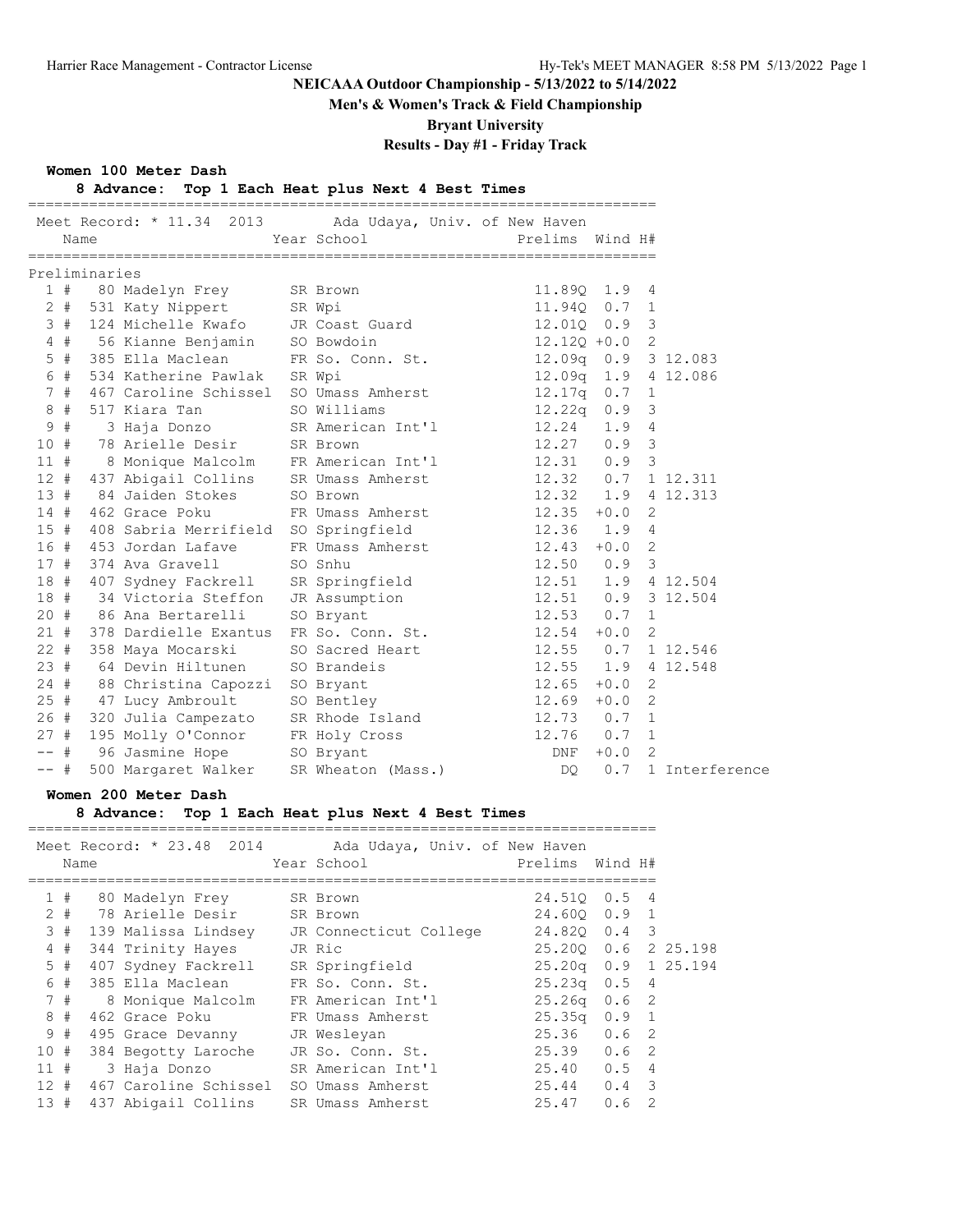**Men's & Women's Track & Field Championship**

**Bryant University**

# **Results - Day #1 - Friday Track**

#### **....Women 200 Meter Dash**

| 14#  |  | 501 Schyler Wyse       | SO Wheaton (Mass.)     | 25.59         | $0.9 \quad 1$    |                         |  |
|------|--|------------------------|------------------------|---------------|------------------|-------------------------|--|
| 15#  |  | 498 Alexandra Case     | SR Wheaton (Mass.)     | 25.61         |                  | $0.5$ 4 25.605          |  |
| 16 # |  | 84 Jaiden Stokes       | SO Brown               | 25.61         |                  | $0.4$ 3 25.607          |  |
| 17#  |  | 111 Magnalen Camara    | SO Central Connecticut | 25.62         | 0.6 <sub>2</sub> |                         |  |
|      |  | 18 # 86 Ana Bertarelli | SO Bryant              | 25.63         | 0.6 <sub>2</sub> |                         |  |
| 19#  |  | 488 Gabby Rausa        | FR Vermont             | 25.67         | $0.4 \quad 3$    |                         |  |
| 20#  |  | 448 Elizabeth Hoenes   | SO Umass Amherst       | 25.72         | 0.54             |                         |  |
| 21#  |  | 107 Nicole Xiarhos     | JR Bryant              | 25.73         |                  | $0.9$ 1 25.726          |  |
| 22#  |  | 169 Brianna Harris     | SR Hartford            | 25.73         |                  | $0.6$ 2 25.728          |  |
| 23#  |  | 374 Ava Gravell        | SO Snhu                | 25.73         |                  | $0.9$ 1 25.729          |  |
| 24#  |  | 322 Sydney Federico    | FR Rhode Island        | 25.82         | 0.54             |                         |  |
| 25#  |  | 128 Lottie Franck      | JR Colby               | 25.92         | $0.9 \quad 1$    |                         |  |
| 26#  |  | 195 Molly O'Connor     | FR Holy Cross          | 26.04         | $0.4 \quad 3$    |                         |  |
| 27#  |  | 88 Christina Capozzi   | SO Bryant              | 26.08         | $0.4 \quad 3$    |                         |  |
|      |  | 28 # 72 Madison Ashley | JR Bridgewater St.     | $26.24$ 0.5 4 |                  |                         |  |
| 29#  |  | 365 Prithika Satish    | SO Sacred Heart        | 26.26         | 0.4              | $\overline{\mathbf{3}}$ |  |
|      |  |                        |                        |               |                  |                         |  |

#### **Women 400 Meter Dash**

#### **8 Advance: Top 1 Each Heat plus Next 4 Best Times** ===================================================================

|        |       | Name | Meet Record: * 51.83 2015 Carly Muscaro, Merrimack                                                                                       | Year School                     | Prelims    | H#             |          |
|--------|-------|------|------------------------------------------------------------------------------------------------------------------------------------------|---------------------------------|------------|----------------|----------|
|        |       |      |                                                                                                                                          |                                 |            |                |          |
|        |       |      |                                                                                                                                          |                                 |            |                |          |
|        |       |      | 1 # 53 Noelani Phillips JR Boston University 55.87Q 1<br>2 # 495 Grace Devanny JR Wesleyan 55.90Q 3<br>2 # 495 Grace Devanny JR Wesleyan |                                 |            |                |          |
|        |       |      | 3 # 419 Kennedy Mullen FR Trinity (Conn.) 57.31Q 4                                                                                       |                                 |            |                |          |
|        |       |      | 4 # 313 Alyssa Romagnoli SO Quinnipiac 57.69Q 2                                                                                          |                                 |            |                |          |
|        | 5 #   |      | 183 Kate Ashley JR Holy Cross                                                                                                            |                                 | $57.25q$ 1 |                |          |
|        | 6 #   |      | 447 Sadai Headley-Maw                                                                                                                    | FR Umass Amherst 57.32q 3       |            |                |          |
|        | 7#    |      | 344 Trinity Hayes                                                                                                                        | JR Ric                          | 57.40q 3   |                |          |
|        | $8$ # |      | 488 Gabby Rausa                                                                                                                          | FR Vermont                      | $57.44q$ 1 |                |          |
|        | 9#    |      | 246 Julia Howarth FR Mit                                                                                                                 |                                 | 57.63      | $\mathbf{1}$   |          |
|        |       |      | 10 # 202 Ashley Thomas SR Holy Cross                                                                                                     |                                 | 57.74      | $\mathbf{1}$   |          |
|        |       |      | 11 # 409 Kaytlin Encarnaca SO Stonehill                                                                                                  |                                 | 57.77 4    |                |          |
|        |       |      | 12 # 165 Nyjah Young-Bey                                                                                                                 | SO Franklin Pierce 57.78        |            | $\overline{2}$ |          |
|        | 13#   |      | 1 Syeira Campbell                                                                                                                        | FR American Int'l 57.93         |            | $\overline{2}$ |          |
|        |       |      | 14 # 461 Daniella Pierre                                                                                                                 | FR Umass Amherst 58.11          |            | 3              |          |
|        |       |      | 15 # 377 Rachel Dube                                                                                                                     | FR So. Conn. St. 58.68          |            | $\overline{2}$ |          |
|        |       |      | 16 # 322 Sydney Federico FR Rhode Island 58.81 3                                                                                         |                                 |            |                |          |
|        |       |      | 17 # 448 Elizabeth Hoenes                                                                                                                | SO Umass Amherst 58.91 1 58.905 |            |                |          |
|        |       |      | 17 # 473 Kaitlyn Bernier                                                                                                                 | FR Umass Dartmouth 58.91        |            |                | 4 58.905 |
|        | 19#   |      | 101 Savannah Pineda                                                                                                                      | FR Bryant                       | 59.06      | $\overline{2}$ |          |
|        |       |      | 20 # 340 Sanaiya Watts                                                                                                                   | SO Rhode Island 59.16           |            | $\mathbf{1}$   |          |
|        |       |      | 21 # 392 Da'Nae Sherman                                                                                                                  | FR So. Conn. St. 59.56          |            | 2              |          |
|        |       |      | 22 # 469 Sarah Witt                                                                                                                      | SO Umass Amherst 59.68 4        |            |                |          |
|        |       |      | 23 # 314 Rylie Smith                                                                                                                     | FR Quinnipiac 1:00.05           |            | $\mathbf{1}$   |          |
|        |       |      | 24 # 319 Hannah Birdsall                                                                                                                 | SO Rhode Island 1:00.36         |            | 3              |          |
|        | 25#   |      | 389 Gillian Penna                                                                                                                        | SO So. Conn. St. 1:00.74        |            | 4              |          |
|        |       |      | 26 # 176 Emily Parchinski SO Hartford                                                                                                    |                                 | 1:01.19    | $\overline{4}$ |          |
|        |       |      | 27 # 21 Kate Carleson FR Assumption 1:02.28                                                                                              |                                 |            | 3              |          |
|        |       | 28#  | 9 Eliza Mullin SR American Int'l 1:02.29                                                                                                 |                                 |            | $\overline{4}$ |          |
| $--$ # |       |      | 169 Brianna Harris                                                                                                                       | SR Hartford                     | FS         | 3              |          |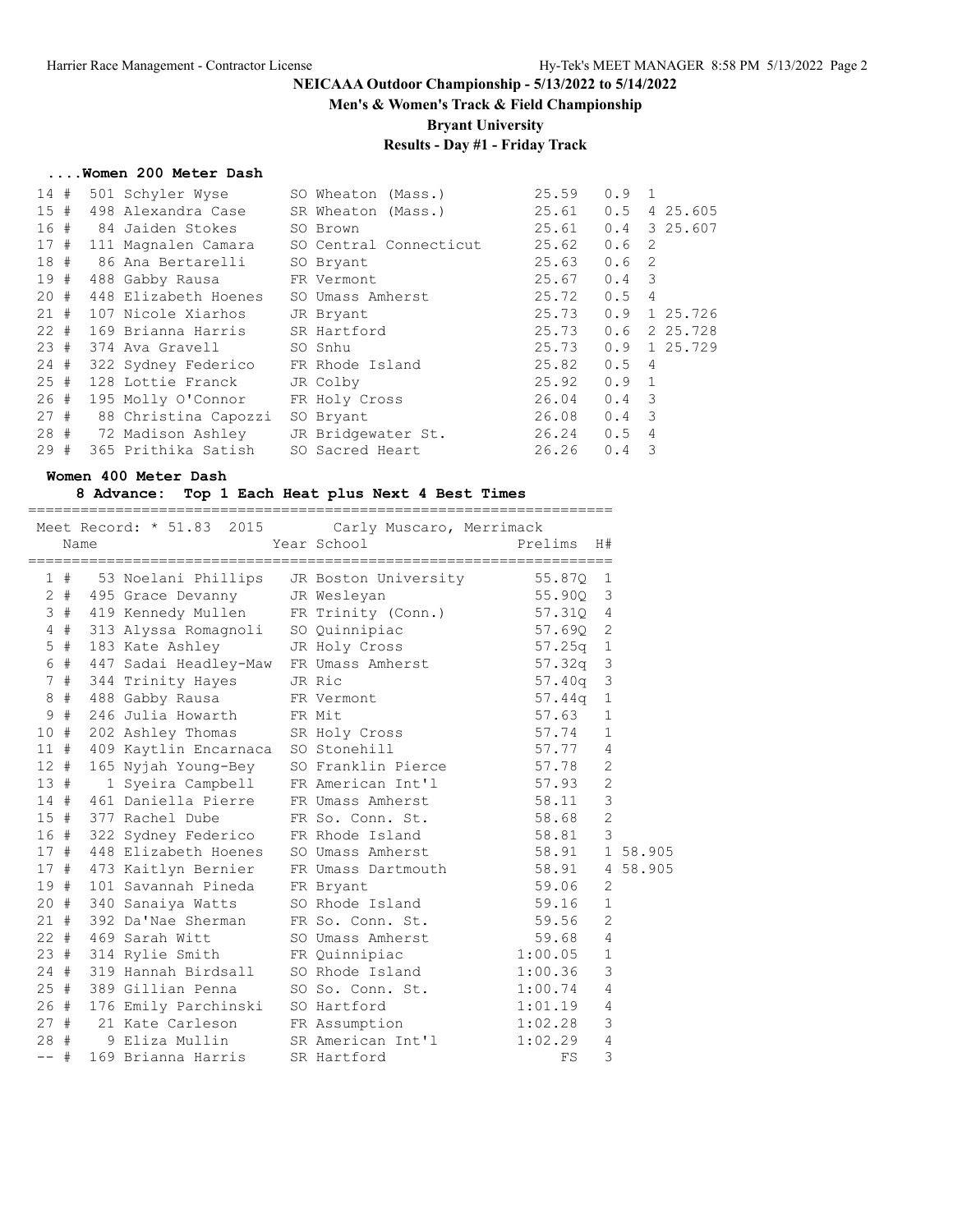**Men's & Women's Track & Field Championship**

**Bryant University**

# **Results - Day #1 - Friday Track**

### **Women 5000 Meter Run**

|             | Meet Record: $* 16:03.6h$                | 1980             |                                        | Judi St. Hilaire, Univ. of Vermon |               |
|-------------|------------------------------------------|------------------|----------------------------------------|-----------------------------------|---------------|
|             | Name                                     |                  | Year School                            | Finals                            | Points        |
|             | ======================                   | ================ |                                        |                                   |               |
| Finals      |                                          |                  |                                        |                                   |               |
| 1#          | 68 Erin Magill                           |                  | SO Brandeis                            | 16:52.26                          | 10            |
| $2 +$       | 301 Liv DiStefano                        |                  | SO Quinnipiac                          | 17:03.71                          | 8             |
| 3#          | 185 Eve Feuerbach                        |                  | JR Holy Cross                          | 17:14.33                          | 6             |
| 4#          | 464 Lily Robinson                        |                  | SO Umass Amherst                       | 17:16.09                          | 5             |
| #<br>5      | 151 Emma Kerimo                          |                  | FR Dartmouth                           | 17:16.42                          | 4             |
| 6 #         | 20 Sophia Wolmer                         |                  | JR Amherst                             | 17:20.13                          | $\mathcal{S}$ |
| 7#          | 504 Ella Ball                            |                  | FR Williams                            | 17:23.86                          | $\mathbf{2}$  |
| #<br>8      | 518 Emma Tapscott                        |                  | JR Williams                            | 17:35.01                          | 1             |
| #<br>9      | 149 Macenna Hansen                       |                  | SO Dartmouth                           | 17:40.65                          |               |
| 10#         | 460 Grace Phair                          |                  | SO Umass Amherst                       | 17:49.99                          |               |
| 11 #        | 122 Megan Churm                          |                  | SO Coast Guard                         | 17:51.47                          |               |
| $12 +$      | 438 Sarah Conant                         |                  | SO Umass Amherst                       | 17:53.55                          |               |
| 13#         | 244 Anna Haddad                          |                  | FR Mit                                 | 17:54.94                          |               |
| 14 #        | 491 Claire Anderson                      |                  | JR Wellesley                           | 17:56.93                          |               |
| 15#         | 520 Claudia Zhang                        |                  | SO Williams                            | 17:59.76                          |               |
| 16 #        | 307 Marisa Keiser                        |                  | SO Quinnipiac                          | 18:02.45                          |               |
| 17#         | 175 Abigail O'Connor                     |                  | SO Hartford                            | 18:07.83                          |               |
| 18 #        | 41 Carly Harris                          |                  | SR Bates                               | 18:33.43                          |               |
| 19#         | 95 Abigail Hamilton                      |                  | SO Bryant                              | 18:35.34                          |               |
| 20#         | 311 Grace Michaud                        |                  | FR Quinnipiac                          | 18:38.05                          |               |
| 21 #        | 217 Hannah Brisson                       |                  | JR Merrimack                           | 18:47.45                          |               |
| $22 +$      | 497 Sophie Scobell                       |                  | SR Wesleyan                            | 18:48.26                          |               |
| 23#         | 214 Olivia Beaudet                       |                  | FR Merrimack                           | 18:48.44                          |               |
| 24          | Brianna Cummings                         |                  | SR Holy Cross                          | 18:49.19                          |               |
| $25 +$      | 30 Tressa Novack                         |                  | SR Assumption                          | 19:03.33                          |               |
| 26 #        | 35 Ashley Wargo                          |                  | SR Assumption                          | 19:21.75                          |               |
| 27#         | 360 Kelly Parker                         |                  | FR Sacred Heart                        | 19:47.78                          |               |
|             | Women 10000 Meter Run                    |                  |                                        |                                   |               |
|             | ----------------------------------       |                  |                                        |                                   |               |
|             | Meet Record: * 35:13.73                  | 1982             |                                        | Karen Dunn, Univ. of New Hampshir |               |
|             | Name                                     |                  | Year School                            | Finals                            | Points        |
|             |                                          |                  |                                        |                                   |               |
| 1#<br>$2 +$ | 119 Brooke Morabito<br>258 Lauren Selkin |                  | SO Central Connecticut                 | 36:57.68                          | 10            |
| 3#          |                                          |                  | JR Mount Holyoke                       | 37:17.42<br>37:26.39              | 8             |
|             |                                          |                  | 379 Elizabeth Fengler SR So. Conn. St. |                                   | 6             |
| 4#          | 45 Jillian Richardso                     |                  | JR Bates                               | 37:46.16                          | 5             |
| $5$ #       | 423 Meghan Davis                         |                  | SO Tufts                               | 38:07.49                          | 4             |
| 6#          | 120 Kaitlyn Stevens                      |                  | SR Central Connecticut                 | 38:57.03                          | 3             |
| 7<br>#      | 233 Grace Kirkpatrick                    |                  | SR Middlebury                          | 39:02.95                          | 2             |
| 8<br>#      | 113 Rebecca Carusone                     |                  | FR Central Connecticut                 | 39:15.06                          | 1             |
| #<br>9      | 112 Juliana Cancellie                    |                  | SO Central Connecticut                 | 39:51.01                          |               |
| 10 #        | 399 Lucy Knowlton                        |                  | SR Southern Maine                      | 39:53.09                          |               |
| 11#         | 58 Jane Hirschman                        |                  | SO Bowdoin                             | 40:08.93                          |               |
| 12#         | 333 Jackie Peschko                       |                  | JR Rhode Island                        | 40:34.17                          |               |
| 13#         | 225 Sarah Tierney                        |                  | SR Merrimack                           | 40:56.11                          |               |
| 14 #        | 526 Sarah Doherty                        |                  | SR Wpi                                 | 40:57.72                          |               |
| 15#         | 532 Sarah Ossing                         |                  | SO Wpi                                 | 43:34.72                          |               |
| 16 #        | 99 Morgan Marckres                       |                  | SO Bryant                              | 45:04.69                          |               |
| -- #        | 426 Madeline Huh                         |                  | SO Tufts                               | DNF                               |               |

=======================================================================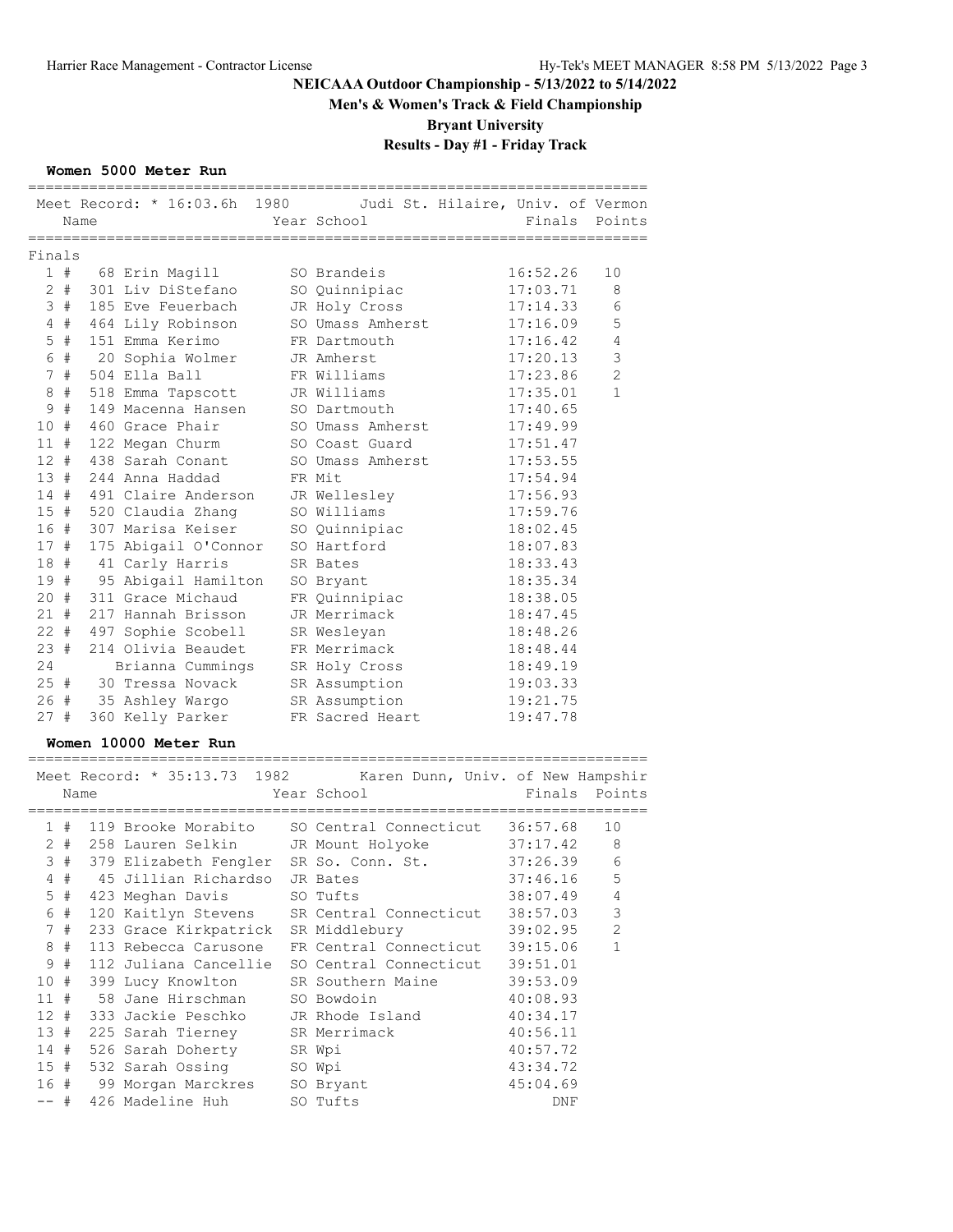**Men's & Women's Track & Field Championship**

**Bryant University**

# **Results - Day #1 - Friday Track**

#### **Women 100 Meter Hurdles**

## **8 Advance: Top 1 Each Heat plus Next 4 Best Times**

|        |       |               |                                       | Meet Record: * 13.62 2012 Kalyn Sheehan, Univ. of Rhode Island |                |                       |          |
|--------|-------|---------------|---------------------------------------|----------------------------------------------------------------|----------------|-----------------------|----------|
|        |       | Name          |                                       | Year School Search                                             | Prelims        | Wind H#               |          |
|        |       | Preliminaries |                                       |                                                                |                |                       |          |
|        |       |               | $1$ # $182$ Jada Jones                | SR Harvard                                                     | $* 13.360 1.1$ | 4                     |          |
|        | $2 +$ |               | 302 Symone Foster SR Quinnipiac       |                                                                | 13.87Q 1.0     | $\overline{2}$        |          |
|        |       |               | 3 # 336 Trinity Smith JR Rhode Island |                                                                | 13.940 0.8     | 3                     |          |
|        | 4#    |               |                                       | 4 Roxan Foster SO American Int'l 14.040 1.1                    |                | 1                     |          |
|        | $5$ # |               |                                       | 71 Jayci Andrews SR Bridgewater St. 14.21q 1.1                 |                | $\mathbf{1}$          |          |
|        | 6 #   |               | 470 Sarah Yocum                       | SR Umass Amherst                                               | $14.33q$ $0.8$ | 3                     |          |
|        | 7#    |               | 446 Katelyn Gorgenyi FR Umass Amherst |                                                                | 14.48q 1.0     | 2                     |          |
|        | $8 +$ |               | 413 Madison Rousseau FR Stonehill     |                                                                | $14.54q$ $1.1$ | 4                     |          |
| 9      | #     |               | 326 Virsavia Goretoy                  | SO Rhode Island                                                | 14.59          | $\overline{2}$<br>1.0 |          |
| 10#    |       |               | 15 Eliza Cardwell                     | FR Amherst                                                     | 14.61          | $\overline{4}$<br>1.1 |          |
| 11#    |       |               | 38 Katherine Jacobs                   | SR Babson                                                      | 14.62          | 1.1                   | 4 14.617 |
| $12 +$ |       |               | 475 Alexandria Grasso                 | SO Umass Lowell                                                | 14.62          | 0.8                   | 3 14.618 |
| 13#    |       |               | 74 Alison McDonough                   | JR Bridgewater St. 14.64 0.8                                   |                | 3                     |          |
| 14#    |       |               | 124 Michelle Kwafo                    | JR Coast Guard                                                 | 14.71 1.1      |                       | 1 14.703 |
| 15#    |       |               | 186 Ella Grey                         | FR Holy Cross                                                  | 14.71          | 1.1                   | 1 14.707 |
|        | 16#   |               | 472 Jaiden Andrews                    | FR Umass Dartmouth                                             | 14.79          | 1.0<br>2              |          |
|        | 17#   |               | 454 Elizabeth Lee                     | SO Umass Amherst                                               | 14.97          | 1.0<br>2              |          |
|        |       |               | 18 # 451 Kira Kopec                   | SR Umass Amherst                                               | 15.03          | 0.8                   | 3 15.024 |
|        |       | 19 #          | 6 Janae Kelly                         | SO American Int'l                                              | 15.03          | 0.8                   | 3 15.030 |
|        |       |               | 20 # 368 Nicole Szilagyi              | JR Sacred Heart                                                | 15.06          | $\overline{2}$<br>1.0 |          |
| 21#    |       |               | 10 Deborah Ofodile                    | SO American Int'l                                              | 15.12          | 1.1<br>1              |          |
| $22 +$ |       |               | 48 Chase Davies                       | SR Bentley                                                     | 15.14          | 1.1<br>$\overline{4}$ |          |
| 23#    |       |               | 42 Amanda Kaufman                     | SR Bates                                                       | 15.23          | 1.1<br>$\mathbf{1}$   |          |
| 24#    |       |               | 108 Grace Yost                        | SO Bryant                                                      | 15.28          | $\overline{2}$<br>1.0 |          |
| $25$ # |       |               | 224 Kathryn Sullivan                  | JR Merrimack                                                   | 15.29          | 1.1<br>4              |          |
| 26#    |       |               | 62 Alya Campbell                      | FR Brandeis                                                    | 15.36          | 1.1<br>$\overline{4}$ |          |
| 27#    |       |               | 126 Kassie Brink                      | JR Colby                                                       | 15.63          | 1.1                   | 1 15.621 |
| 28#    |       |               | 60 Sonali Anderson                    | SO Brandeis                                                    | 15.63          | 1.0                   | 2 15.622 |
| 29#    |       |               | 172 Cali Leonard                      | FR Hartford                                                    | 15.72          | $\mathcal{S}$<br>0.8  |          |
| 30#    |       |               | 127 Erin Daugherty FR Colby           |                                                                | 15.83          | $\mathcal{S}$<br>0.8  |          |
| 31#    |       |               | 375 Emma Hallet                       | SO Snhu                                                        | 17.81          | $\mathbf{1}$<br>1.1   |          |

### **Women 400 Meter Hurdles**

## **8 Advance: Top 1 Each Heat plus Next 4 Best Times**

|     |       | Name | Meet Record: * 58.13 1993 | Alison Poulin, New Hampshire<br>Year School | Prelims H#              |                |  |
|-----|-------|------|---------------------------|---------------------------------------------|-------------------------|----------------|--|
|     | 1#    |      | 450 Lillian Kirry         | SO Umass Amherst                            | 59.720 3                |                |  |
|     | $2 +$ |      | 51 Emma Montova           | SR Boston University                        | 1:00.110 4              |                |  |
|     | 3#    |      | 13 Johnelle Thomas        | SO American Int'l                           | $1:00.940$ 1            |                |  |
|     | 4#    |      | 388 Isabella Newbury      | FR So. Conn. St.                            | $1:02.880$ 2 1:02.872   |                |  |
|     | 5#    |      | 71 Jayci Andrews          | SR Bridgewater St.                          | $1:02$ .79q             | $\overline{4}$ |  |
|     | 6 #   |      | 451 Kira Kopec            | SR Umass Amherst                            | $1:02.88q$ 1 $1:02.878$ |                |  |
|     | 7#    |      | 15 Eliza Cardwell         | FR Amherst                                  | $1:03.62q$ 3            |                |  |
| 8   | #     |      | 470 Sarah Yocum           | SR Umass Amherst                            | $1:03.76q$ 2            |                |  |
|     | 9#    |      | 445 Alexandra Gonet       | SO Umass Amherst                            | 1:03.88                 | 2              |  |
|     |       |      | 10 # 228 Ciara Dale       | SO Middlebury                               | 1:03.94                 | 4              |  |
| 11# |       |      | 242 Paige Cooksey         | FR Mit                                      | 1:04.19                 | 3              |  |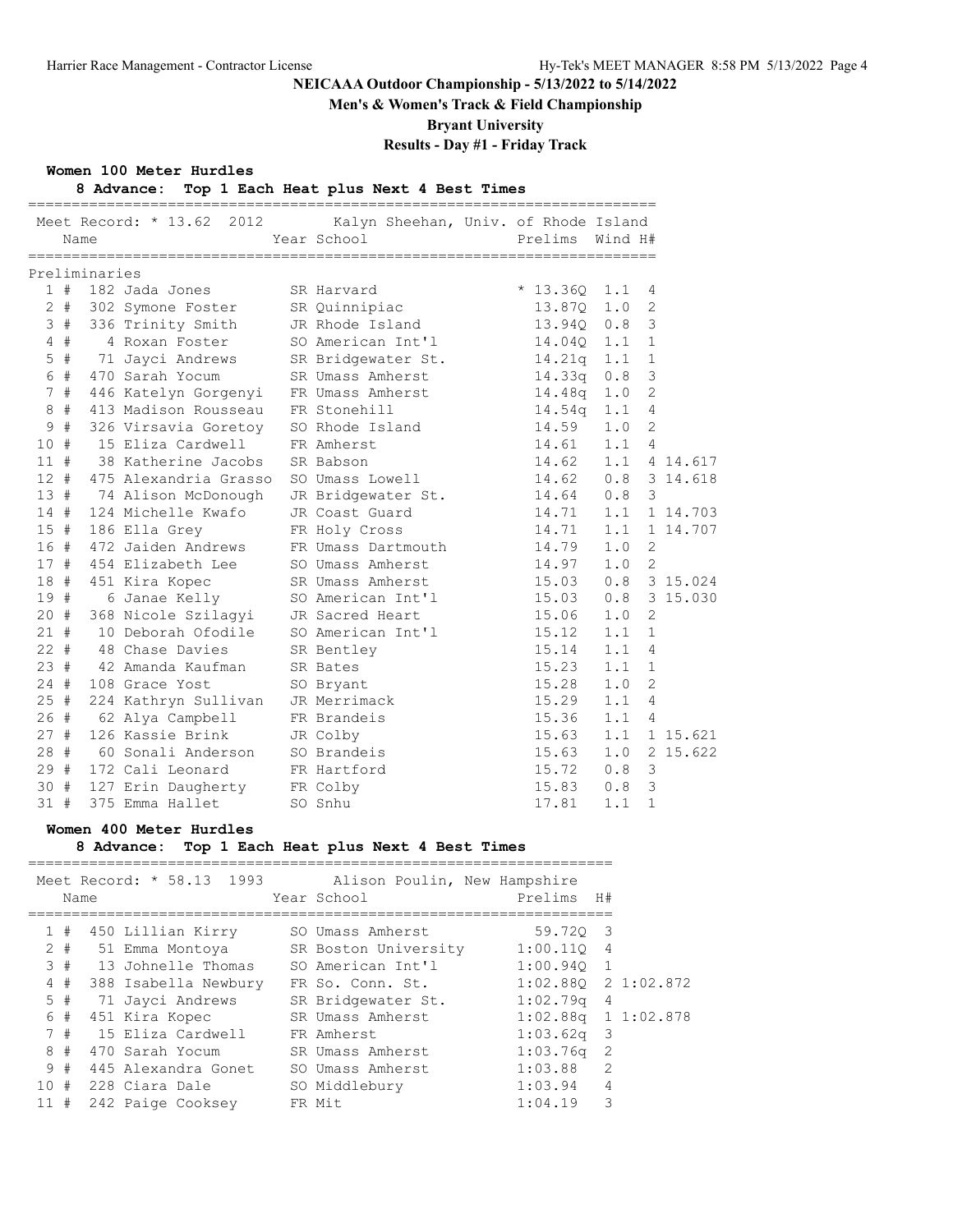#### **Men's & Women's Track & Field Championship**

**Bryant University**

## **Results - Day #1 - Friday Track**

#### **....Women 400 Meter Hurdles**

| 2<br>13#<br>480 Sophie Christophe FR Vermont<br>1:04.65<br>$\mathbf{1}$<br>1:04.82<br>14#<br>424 Campbell Devlin SO Tufts<br>1:04.83<br>2<br>15#<br>108 Grace Yost SO Bryant<br>4<br>16 # 401 Anna Reny FR Southern Maine 1:04.89<br>$\overline{2}$<br>1:05.10<br>17 # 318 Hasna Badji     JR Rhode Island<br>18#<br>1:05.26<br>$\overline{4}$<br>194 Haley Murphy FR Holy Cross<br>19 #<br>1:05.58<br>431 Emma Smith FR Tufts<br>41:05.575<br>1:05.58<br>20<br>41:05.578<br>Shelby Degrenier SO Bryant<br>21 # 67 Yahni Lapa FR Brandeis<br>1:05.73<br>$\overline{4}$<br>$\mathbf{1}$<br>22 # 36 Angela Hagstrom FR Babson<br>1:05.82<br>3<br>23 # 44 Maddie Lee SO Bates<br>1:06.45<br>24#<br>387 Kylie Neretich FR So. Conn. St.<br>1:06.51<br>11:06.501<br>31:06.507<br>25#<br>132 Fiona Mejico FR Colby<br>1:06.51<br>1:07.14<br>3<br>26#<br>483 Nejla Hadzic<br>SO Vermont<br>2<br>27#<br>1:07.17<br>282 Isabella Bostic<br>SO New Haven<br>$\mathbf{1}$<br>28#<br>1:07.30<br>216 Carla Bouchrouche SO Merrimack<br>296 Camille Blain SO Quinnipiac 1:08.03<br>$\overline{2}$<br>29#<br>3<br>30 # 478 Chelsea Lynch SO Umass Lowell<br>1:08.60<br>$\mathbf{1}$<br>31#<br>1:09.23<br>127 Erin Daugherty FR Colby | 12# | 519 Camryn Taylor | SO Williams | 1:04.26 | $\mathbf{1}$ |  |
|-----------------------------------------------------------------------------------------------------------------------------------------------------------------------------------------------------------------------------------------------------------------------------------------------------------------------------------------------------------------------------------------------------------------------------------------------------------------------------------------------------------------------------------------------------------------------------------------------------------------------------------------------------------------------------------------------------------------------------------------------------------------------------------------------------------------------------------------------------------------------------------------------------------------------------------------------------------------------------------------------------------------------------------------------------------------------------------------------------------------------------------------------------------------------------------------------------------------------|-----|-------------------|-------------|---------|--------------|--|
|                                                                                                                                                                                                                                                                                                                                                                                                                                                                                                                                                                                                                                                                                                                                                                                                                                                                                                                                                                                                                                                                                                                                                                                                                       |     |                   |             |         |              |  |
|                                                                                                                                                                                                                                                                                                                                                                                                                                                                                                                                                                                                                                                                                                                                                                                                                                                                                                                                                                                                                                                                                                                                                                                                                       |     |                   |             |         |              |  |
|                                                                                                                                                                                                                                                                                                                                                                                                                                                                                                                                                                                                                                                                                                                                                                                                                                                                                                                                                                                                                                                                                                                                                                                                                       |     |                   |             |         |              |  |
|                                                                                                                                                                                                                                                                                                                                                                                                                                                                                                                                                                                                                                                                                                                                                                                                                                                                                                                                                                                                                                                                                                                                                                                                                       |     |                   |             |         |              |  |
|                                                                                                                                                                                                                                                                                                                                                                                                                                                                                                                                                                                                                                                                                                                                                                                                                                                                                                                                                                                                                                                                                                                                                                                                                       |     |                   |             |         |              |  |
|                                                                                                                                                                                                                                                                                                                                                                                                                                                                                                                                                                                                                                                                                                                                                                                                                                                                                                                                                                                                                                                                                                                                                                                                                       |     |                   |             |         |              |  |
|                                                                                                                                                                                                                                                                                                                                                                                                                                                                                                                                                                                                                                                                                                                                                                                                                                                                                                                                                                                                                                                                                                                                                                                                                       |     |                   |             |         |              |  |
|                                                                                                                                                                                                                                                                                                                                                                                                                                                                                                                                                                                                                                                                                                                                                                                                                                                                                                                                                                                                                                                                                                                                                                                                                       |     |                   |             |         |              |  |
|                                                                                                                                                                                                                                                                                                                                                                                                                                                                                                                                                                                                                                                                                                                                                                                                                                                                                                                                                                                                                                                                                                                                                                                                                       |     |                   |             |         |              |  |
|                                                                                                                                                                                                                                                                                                                                                                                                                                                                                                                                                                                                                                                                                                                                                                                                                                                                                                                                                                                                                                                                                                                                                                                                                       |     |                   |             |         |              |  |
|                                                                                                                                                                                                                                                                                                                                                                                                                                                                                                                                                                                                                                                                                                                                                                                                                                                                                                                                                                                                                                                                                                                                                                                                                       |     |                   |             |         |              |  |
|                                                                                                                                                                                                                                                                                                                                                                                                                                                                                                                                                                                                                                                                                                                                                                                                                                                                                                                                                                                                                                                                                                                                                                                                                       |     |                   |             |         |              |  |
|                                                                                                                                                                                                                                                                                                                                                                                                                                                                                                                                                                                                                                                                                                                                                                                                                                                                                                                                                                                                                                                                                                                                                                                                                       |     |                   |             |         |              |  |
|                                                                                                                                                                                                                                                                                                                                                                                                                                                                                                                                                                                                                                                                                                                                                                                                                                                                                                                                                                                                                                                                                                                                                                                                                       |     |                   |             |         |              |  |
|                                                                                                                                                                                                                                                                                                                                                                                                                                                                                                                                                                                                                                                                                                                                                                                                                                                                                                                                                                                                                                                                                                                                                                                                                       |     |                   |             |         |              |  |
|                                                                                                                                                                                                                                                                                                                                                                                                                                                                                                                                                                                                                                                                                                                                                                                                                                                                                                                                                                                                                                                                                                                                                                                                                       |     |                   |             |         |              |  |
|                                                                                                                                                                                                                                                                                                                                                                                                                                                                                                                                                                                                                                                                                                                                                                                                                                                                                                                                                                                                                                                                                                                                                                                                                       |     |                   |             |         |              |  |
|                                                                                                                                                                                                                                                                                                                                                                                                                                                                                                                                                                                                                                                                                                                                                                                                                                                                                                                                                                                                                                                                                                                                                                                                                       |     |                   |             |         |              |  |
|                                                                                                                                                                                                                                                                                                                                                                                                                                                                                                                                                                                                                                                                                                                                                                                                                                                                                                                                                                                                                                                                                                                                                                                                                       |     |                   |             |         |              |  |

#### **Heptathlon: #4 Women 200 Meter Dash Heptathlon**

=============================================================================== Name The Year School Contract Finals Wind H# Points =============================================================================== Finals 1 # 152 Anoush Krafian JR Dartmouth 25.02 0.7 2 885 2 # 288 Dominique Biron JR Northeastern 25.04 0.7 2 883 3 # 489 Lauren Triarsi JR Vermont 25.62 0.7 2 831 4 # 5 Raven-Symone Jarr SO American Int'l 25.76 0.7 2 818 5 # 446 Katelyn Gorgenyi FR Umass Amherst 26.14 0.7 2 785 6 # 199 Allison Schneider FR Holy Cross 26.52 0.8 1 752 7 # 184 Jane Feeney FR Holy Cross 27.10 0.8 1 704 8 # 347 Madeline Archange SO Sacred Heart 27.42 0.8 1 677 9 # 452 Heather Kurland FR Umass Amherst 27.49 0.8 1 672 10 # 487 Kayla Myers FR Vermont 28.73 0.8 1 574

## **Heptathlon: #1 Women 100 Meter Hurdles Heptathlon**

|       | Name |                       | Year School       | Finals |     |     | Wind H# Points |
|-------|------|-----------------------|-------------------|--------|-----|-----|----------------|
|       | #    | 288 Dominique Biron   | JR Northeastern   | 14.26  | 0.4 | - 3 | 942            |
| $2 +$ |      | 5 Raven-Symone Jarr   | SO American Int'l | 14.44  | 0.4 | -3  | 917            |
| 3     | #    | 446 Katelyn Gorgenyi  | FR Umass Amherst  | 14.56  | 0.4 | 3   | 901            |
| 4     | #    | 489 Lauren Triarsi    | JR Vermont        | 14.59  | 0.7 | 2   | 897            |
| 5     | #    | 152 Anoush Krafian    | JR Dartmouth      | 14.73  | 0.4 | -3  | 878            |
| 6#    |      | 199 Allison Schneider | FR Holy Cross     | 15.57  | 0.7 | - 2 | 768            |
| 7#    |      | 347 Madeline Archange | SO Sacred Heart   | 15.59  | 1.2 |     | 765            |
| 8     | #    | 184 Jane Feeney       | FR Holy Cross     | 15.63  | 1.2 |     | 760            |
|       | 9#   | 452 Heather Kurland   | FR Umass Amherst  | 16.03  | 1.2 |     | 711            |
| 10    | #    | 487 Kayla Myers       | FR Vermont        | 16.95  | 1.2 |     | 602            |
|       |      |                       |                   |        |     |     |                |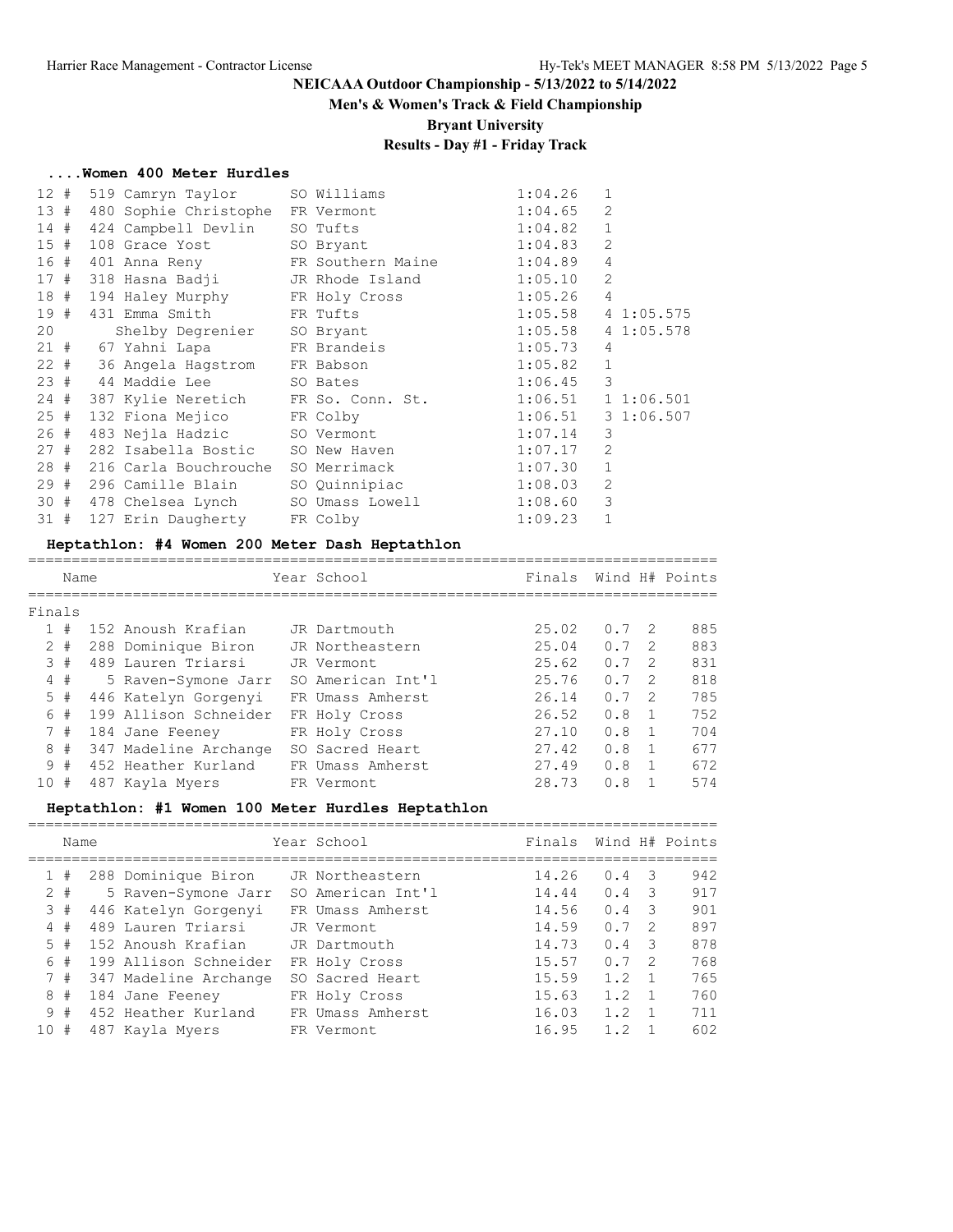**Men's & Women's Track & Field Championship**

**Bryant University**

# **Results - Day #1 - Friday Track**

## **Men 100 Meter Dash**

## **8 Advance: Top 1 Each Heat plus Next 3 Best Times**

|     |                                      |                                                                                                      |                                                                                                                                                                                                                                                                                                 |                                                                                                         |                                                                                                                                                                                                                                                                                                                                                                                                                                                                                                                                                                                                                     |                                            | 1 10.754                                                                                                                                                                                                                                                                                                                                                                                                                                                                                                                                                                                                  |
|-----|--------------------------------------|------------------------------------------------------------------------------------------------------|-------------------------------------------------------------------------------------------------------------------------------------------------------------------------------------------------------------------------------------------------------------------------------------------------|---------------------------------------------------------------------------------------------------------|---------------------------------------------------------------------------------------------------------------------------------------------------------------------------------------------------------------------------------------------------------------------------------------------------------------------------------------------------------------------------------------------------------------------------------------------------------------------------------------------------------------------------------------------------------------------------------------------------------------------|--------------------------------------------|-----------------------------------------------------------------------------------------------------------------------------------------------------------------------------------------------------------------------------------------------------------------------------------------------------------------------------------------------------------------------------------------------------------------------------------------------------------------------------------------------------------------------------------------------------------------------------------------------------------|
|     |                                      |                                                                                                      |                                                                                                                                                                                                                                                                                                 |                                                                                                         |                                                                                                                                                                                                                                                                                                                                                                                                                                                                                                                                                                                                                     |                                            |                                                                                                                                                                                                                                                                                                                                                                                                                                                                                                                                                                                                           |
|     |                                      |                                                                                                      |                                                                                                                                                                                                                                                                                                 |                                                                                                         |                                                                                                                                                                                                                                                                                                                                                                                                                                                                                                                                                                                                                     |                                            |                                                                                                                                                                                                                                                                                                                                                                                                                                                                                                                                                                                                           |
|     |                                      |                                                                                                      |                                                                                                                                                                                                                                                                                                 |                                                                                                         |                                                                                                                                                                                                                                                                                                                                                                                                                                                                                                                                                                                                                     |                                            |                                                                                                                                                                                                                                                                                                                                                                                                                                                                                                                                                                                                           |
|     |                                      |                                                                                                      |                                                                                                                                                                                                                                                                                                 |                                                                                                         |                                                                                                                                                                                                                                                                                                                                                                                                                                                                                                                                                                                                                     |                                            | 5 10.760                                                                                                                                                                                                                                                                                                                                                                                                                                                                                                                                                                                                  |
|     |                                      |                                                                                                      |                                                                                                                                                                                                                                                                                                 |                                                                                                         |                                                                                                                                                                                                                                                                                                                                                                                                                                                                                                                                                                                                                     |                                            |                                                                                                                                                                                                                                                                                                                                                                                                                                                                                                                                                                                                           |
|     |                                      |                                                                                                      |                                                                                                                                                                                                                                                                                                 |                                                                                                         |                                                                                                                                                                                                                                                                                                                                                                                                                                                                                                                                                                                                                     |                                            |                                                                                                                                                                                                                                                                                                                                                                                                                                                                                                                                                                                                           |
|     |                                      |                                                                                                      |                                                                                                                                                                                                                                                                                                 |                                                                                                         |                                                                                                                                                                                                                                                                                                                                                                                                                                                                                                                                                                                                                     |                                            |                                                                                                                                                                                                                                                                                                                                                                                                                                                                                                                                                                                                           |
|     |                                      |                                                                                                      |                                                                                                                                                                                                                                                                                                 |                                                                                                         |                                                                                                                                                                                                                                                                                                                                                                                                                                                                                                                                                                                                                     |                                            | 1 10.911                                                                                                                                                                                                                                                                                                                                                                                                                                                                                                                                                                                                  |
|     |                                      |                                                                                                      |                                                                                                                                                                                                                                                                                                 |                                                                                                         |                                                                                                                                                                                                                                                                                                                                                                                                                                                                                                                                                                                                                     |                                            | 3 10.917                                                                                                                                                                                                                                                                                                                                                                                                                                                                                                                                                                                                  |
|     |                                      |                                                                                                      |                                                                                                                                                                                                                                                                                                 |                                                                                                         |                                                                                                                                                                                                                                                                                                                                                                                                                                                                                                                                                                                                                     |                                            |                                                                                                                                                                                                                                                                                                                                                                                                                                                                                                                                                                                                           |
|     |                                      |                                                                                                      |                                                                                                                                                                                                                                                                                                 |                                                                                                         |                                                                                                                                                                                                                                                                                                                                                                                                                                                                                                                                                                                                                     |                                            |                                                                                                                                                                                                                                                                                                                                                                                                                                                                                                                                                                                                           |
|     |                                      |                                                                                                      |                                                                                                                                                                                                                                                                                                 |                                                                                                         |                                                                                                                                                                                                                                                                                                                                                                                                                                                                                                                                                                                                                     |                                            |                                                                                                                                                                                                                                                                                                                                                                                                                                                                                                                                                                                                           |
|     |                                      |                                                                                                      |                                                                                                                                                                                                                                                                                                 |                                                                                                         |                                                                                                                                                                                                                                                                                                                                                                                                                                                                                                                                                                                                                     |                                            | 2 11.001                                                                                                                                                                                                                                                                                                                                                                                                                                                                                                                                                                                                  |
| 19# |                                      |                                                                                                      |                                                                                                                                                                                                                                                                                                 |                                                                                                         |                                                                                                                                                                                                                                                                                                                                                                                                                                                                                                                                                                                                                     | 1.0                                        | 1 11.008                                                                                                                                                                                                                                                                                                                                                                                                                                                                                                                                                                                                  |
|     |                                      |                                                                                                      |                                                                                                                                                                                                                                                                                                 |                                                                                                         |                                                                                                                                                                                                                                                                                                                                                                                                                                                                                                                                                                                                                     | 0.9                                        | 2 11.024                                                                                                                                                                                                                                                                                                                                                                                                                                                                                                                                                                                                  |
| 21# |                                      |                                                                                                      |                                                                                                                                                                                                                                                                                                 |                                                                                                         |                                                                                                                                                                                                                                                                                                                                                                                                                                                                                                                                                                                                                     |                                            | 1.1 4 11.027                                                                                                                                                                                                                                                                                                                                                                                                                                                                                                                                                                                              |
|     |                                      |                                                                                                      |                                                                                                                                                                                                                                                                                                 |                                                                                                         |                                                                                                                                                                                                                                                                                                                                                                                                                                                                                                                                                                                                                     |                                            |                                                                                                                                                                                                                                                                                                                                                                                                                                                                                                                                                                                                           |
| 23# |                                      |                                                                                                      |                                                                                                                                                                                                                                                                                                 |                                                                                                         |                                                                                                                                                                                                                                                                                                                                                                                                                                                                                                                                                                                                                     | 1.0                                        | 1 11.049                                                                                                                                                                                                                                                                                                                                                                                                                                                                                                                                                                                                  |
|     |                                      |                                                                                                      |                                                                                                                                                                                                                                                                                                 |                                                                                                         |                                                                                                                                                                                                                                                                                                                                                                                                                                                                                                                                                                                                                     | 1.0                                        |                                                                                                                                                                                                                                                                                                                                                                                                                                                                                                                                                                                                           |
|     |                                      |                                                                                                      |                                                                                                                                                                                                                                                                                                 |                                                                                                         |                                                                                                                                                                                                                                                                                                                                                                                                                                                                                                                                                                                                                     | 1.6                                        |                                                                                                                                                                                                                                                                                                                                                                                                                                                                                                                                                                                                           |
| 26# |                                      |                                                                                                      |                                                                                                                                                                                                                                                                                                 |                                                                                                         | 11.11                                                                                                                                                                                                                                                                                                                                                                                                                                                                                                                                                                                                               | 1.6                                        |                                                                                                                                                                                                                                                                                                                                                                                                                                                                                                                                                                                                           |
|     | 7#<br>9<br>#<br>10#<br>11#<br>$12 +$ | Name<br>$2 +$<br>4#<br>$5$ #<br>6 #<br>8#<br>13#<br>14#<br>15#<br>16#<br>17#<br>18#<br>$20 +$<br>25# | Preliminaries<br>72 Matthew Lighten<br>45 Leon Christian<br>211 Zachary Fisher<br>439 Luke Botsford<br>71 Jacob DeAndrade<br>336 Abraham Tambah<br>427 Robert Allen<br>390 Tariq Phillips<br>78 Kevin Boyce<br>479 Bryan Obidike<br>188 Ben Cotton<br>192 Kyle Jacques<br>24 # 500 Henry Miller | 319 Tristen Howard<br>6 Worlf Malivert<br>9 Junior Pontes Da<br>462 Felipe Gonzalez<br>477 Edward Lundy | Year School<br>1 # 376 Nigel Green SR So. Conn. St.<br>308 Nate Barjolo FR Rhode Island<br>3 # 328 Jolon O'Connor SO Rhode Island<br>FR Rhode Island<br>JR American Int'l<br>FR Merrimack<br>SO Tufts<br>SR Bridgewater St.<br>SO Rhode Island<br>JR Trinity (Conn.)<br>FR So. Conn. St.<br>SR Brown<br>SO American Int'l<br>SO Umass Amherst<br>FR Umass Dartmouth<br>SR Maine<br>494 Chike Asanya SR Vermont<br>SR Maine<br>513 Christian Denny SR Wesleyan<br>22 # 474 Michael Rodia SO Umass Amherst<br>520 Kelvin Peterson FR Wheaton (Mass.)<br>FR Vermont<br>556 Andrew Whitney SR Wpi<br>SO Umass Dartmouth | SR Bridgewater St.<br>FR Boston University | Meet Record: * 10.38 2002 Kwesi Frimpong-Boateng, UMass Amherst<br>Prelims Wind H#<br>$10.510$ $1.1$<br>$\overline{4}$<br>$10.650$ $0.9$<br>$\overline{2}$<br>10.660 1.5 3<br>5<br>10.700 1.6<br>$10.76Q$ $1.0$<br>10.69q 0.9<br>2<br>$10.75q$ $0.9$<br>2<br>10.76g 1.1 4 10.752<br>$10.76$ 1.6<br>$\mathcal{E}$<br>$10.77$ 1.5<br>$10.82$ 1.6<br>5<br>$10.89$ $1.1$ 4<br>10.92 1.0<br>10.92<br>1.5<br>1.5<br>10.96<br>3<br>$10.97$ $1.1$<br>$\overline{4}$<br>3<br>1.5<br>10.99<br>11.01<br>0.9<br>11.01<br>11.03<br>11.03<br>11.05  0.9  2  11.042<br>11.05<br>11.06<br>$\mathbf{1}$<br>11.09<br>5<br>5 |

## **Men 200 Meter Dash**

## **8 Advance: Top 1 Each Heat plus Next 4 Best Times**

|                |       |      |                                        | Meet Record: * 20.68 2007 Ashhad Agyapong, Univ. of Rhode Islan |                |                     |          |
|----------------|-------|------|----------------------------------------|-----------------------------------------------------------------|----------------|---------------------|----------|
|                |       | Name |                                        | Year School                                                     | Prelims        | Wind H#             |          |
|                | 1#    |      |                                        | 376 Nigel Green SR So. Conn. St.                                | 21.050         | -2<br>1.1           |          |
|                | $2 +$ |      |                                        | 378 Elijah Henry JR So. Conn. St.                               | 21.480 1.0     | 1                   |          |
|                | 3#    |      | 439 Luke Botsford SO Tufts             |                                                                 | 21.560 1.4     | $\overline{4}$      |          |
| $\overline{4}$ | #     |      |                                        | 484 Michael Blake SO Umass Lowell                               |                | 21.730 0.7 3        |          |
|                |       |      |                                        | 5 # 72 Matthew Lighten SR Bridgewater St. 21.41q 1.1            |                | 2                   |          |
| 6              | #     |      | 2 Jean Paul Castro                     | FR American Int'l                                               | $21.59q$ $1.0$ | $\mathbf{1}$        |          |
| 7              | #     |      | 211 Zachary Fisher FR Merrimack        |                                                                 | $21.83q$ $1.4$ |                     | 4 21.821 |
| 8              | #     |      | 87 Andrew Canale JR Bryant             |                                                                 |                | 21.83q 1.0 1 21.828 |          |
| 9              | #     |      | 342 Jarrett Young FR Rhode Island      |                                                                 | 21.87 0.7 3    |                     |          |
| 10#            |       |      | 78 Kevin Boyce         SR Brown        |                                                                 | 21.89 1.4      | $\overline{4}$      |          |
| 11#            |       |      | 314 Liam Creeley SO Rhode Island       |                                                                 | 21.91          | 1.0<br>1            |          |
| 12#            |       |      | 507 Alex Siaton 50 Vermont             |                                                                 | 21.93          | 1.0<br>$\mathbf{1}$ |          |
| 13#            |       |      | 463 Lucas Honohan     JR Umass Amherst |                                                                 | 21.96          | 0.7<br>3            |          |
| 14#            |       |      | 357 Jonathan Mahon                     | FR Sacred Heart                                                 | 21.99          | 1.1<br>2            |          |
| 15#            |       |      | 308 Nate Barjolo                       | FR Rhode Island                                                 | 22.10          | 2<br>1.1            |          |
| 16#            |       |      | 420 Solomon King FR Stonehill          |                                                                 | 22.14          | 3<br>0.7            |          |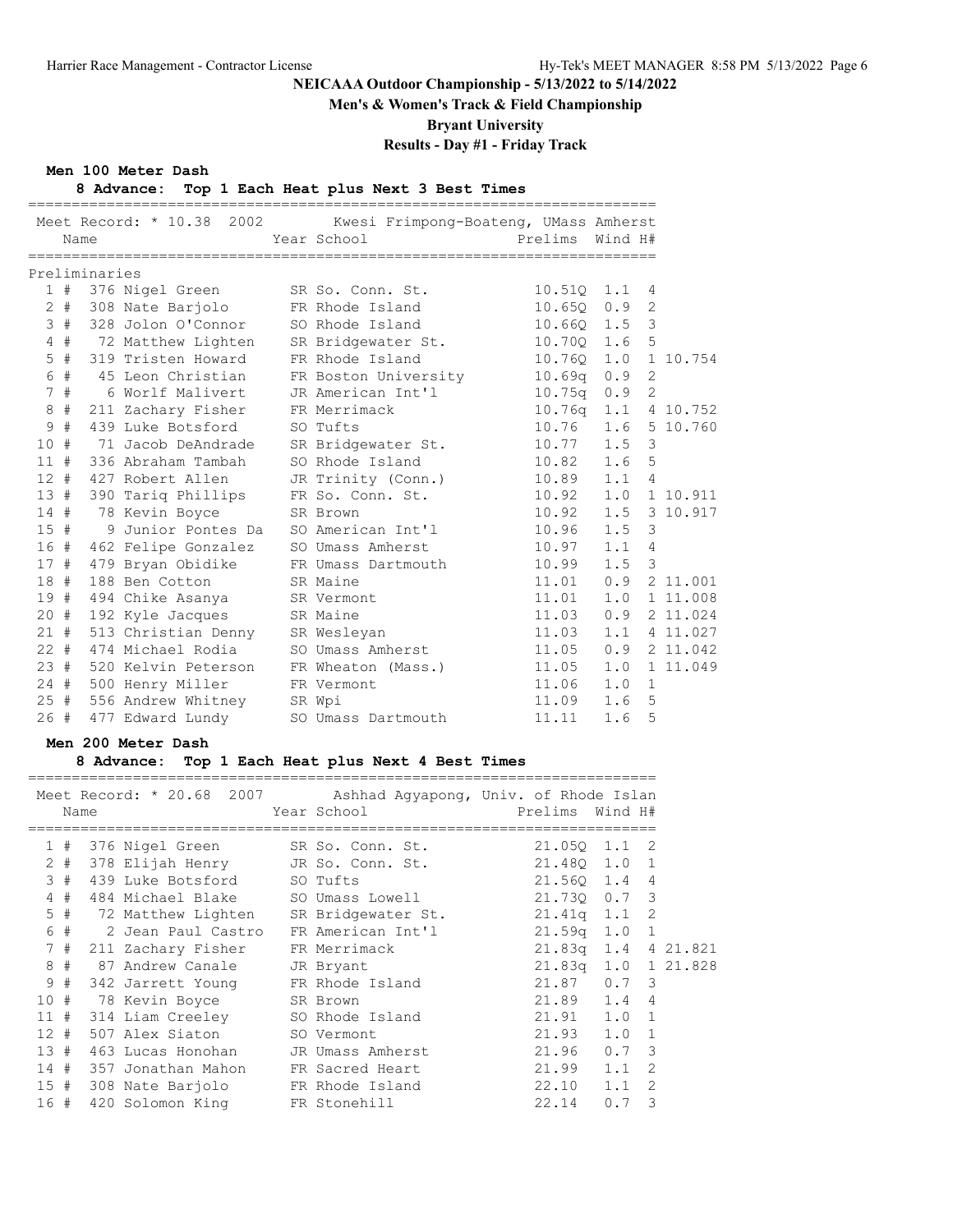**Men's & Women's Track & Field Championship**

**Bryant University**

# **Results - Day #1 - Friday Track**

#### **....Men 200 Meter Dash**

| 17#    | 492 Joseph Young              | JR Umass Lowell    | 22.17 | 1.4           | $\overline{4}$ |
|--------|-------------------------------|--------------------|-------|---------------|----------------|
| 18#    | 462 Felipe Gonzalez           | SO Umass Amherst   | 22.20 | 1.1           | - 2            |
| 19#    | 125 Peter Martel              | FR Colby           | 22.22 | 0.7           | - 3            |
| 20#    | 544 Tristan Andrew            | SO Wpi             | 22.23 | 1.4           | $\overline{4}$ |
| 21#    | 192 Kyle Jacques              | SR Maine           | 22.26 | $0.7 \quad 3$ |                |
| $22 +$ | 223 Brian Smith               | JR Merrimack       | 22.33 | 1.0           |                |
| 23#    | 75 Gavin Weldon               | FR Bridgewater St. | 22.35 | 1.4           | $\overline{4}$ |
| 24#    | 419 Shea Drugan               | FR Stonehill       | 22.38 | 1.1           | $\overline{2}$ |
| 25#    | 517 John Dowgiert             | FR Wheaton (Mass.) | 22.40 | 1.4           | $\overline{4}$ |
| 26#    | 390 Tariq Phillips            | FR So. Conn. St.   | 22.42 | 1.0           | $\overline{1}$ |
| 27#    | 35 Colby Stakun-Pick JR Bates |                    | 22.56 | 1.1           | -2             |
| 28#    | 395 Naszier Torrence-         | SO So. Conn. St.   | 22.97 | 0.7           |                |

#### **Men 400 Meter Dash**

#### **8 Advance: Top 1 Each Heat plus Next 4 Best Times**

|     | Name |                                         | Meet Record: * 46.19 1998 Trinity Gray, Brown University<br>Year School <a> Prelims H#</a>                                                                                                                                          |                        |                |  |
|-----|------|-----------------------------------------|-------------------------------------------------------------------------------------------------------------------------------------------------------------------------------------------------------------------------------------|------------------------|----------------|--|
|     |      | 1 # 101 William Remkiewic SO Bryant     |                                                                                                                                                                                                                                     | 47.70Q 4               |                |  |
|     |      |                                         | 2 # 378 Elijah Henry JR So. Conn. St. 47.720 1                                                                                                                                                                                      |                        |                |  |
|     |      |                                         | 3 # 16 Tre'Sean Bouie 5 FR Assumption 47.810 2<br>4 # 87 Andrew Canale 5 JR Bryant 48.850 3 48.848                                                                                                                                  |                        |                |  |
|     |      |                                         |                                                                                                                                                                                                                                     |                        |                |  |
|     |      |                                         | 5 # 329 Lucas Plaia FR Rhode Island 47.87q 1                                                                                                                                                                                        |                        |                |  |
|     |      |                                         | 6 # 463 Lucas Honohan JR Umass Amherst 18.00q 2<br>7 # 476 David Bennett FR Umass Dartmouth 18.10q 4                                                                                                                                |                        |                |  |
|     |      |                                         |                                                                                                                                                                                                                                     |                        |                |  |
|     |      | 8 # 253 Benton Wilson SR Mit            |                                                                                                                                                                                                                                     | 48.11q 1               |                |  |
|     | 9#   |                                         | 4 Marvin Dure SO American Int'l 48.30 1                                                                                                                                                                                             |                        |                |  |
|     |      | 10 # 357 Jonathan Mahon                 | FR Sacred Heart 48.63                                                                                                                                                                                                               |                        | 2              |  |
|     |      |                                         | 11 # 407 Luke Chastain JR Springfield 68.82 4                                                                                                                                                                                       |                        |                |  |
|     |      |                                         |                                                                                                                                                                                                                                     |                        |                |  |
|     |      |                                         | 11 # 407 Bund chapter<br>12 # 207 Cory Couture 50 Merrimack 48.85 2 48.849<br>13 # 443 Alex Lemieux 50 Tufts 48.88 1                                                                                                                |                        |                |  |
|     |      |                                         | 14 # 388 Christ N'Dabian FR So. Conn. St. 48.94                                                                                                                                                                                     |                        | $\overline{4}$ |  |
|     |      |                                         | 15 # 394 Milan Spisek SR So. Conn. St.                                                                                                                                                                                              | 48.98                  | 2              |  |
|     |      |                                         | 16 # 342 Jarrett Young FR Rhode Island 49.25                                                                                                                                                                                        |                        | $\overline{4}$ |  |
|     |      |                                         | 17 # 356 Rafael Mahario FR Sacred Heart 49.41 1                                                                                                                                                                                     |                        |                |  |
|     |      |                                         | 18 # 157 Nathan Rinaldi SO Franklin Pierce 49.47 2                                                                                                                                                                                  |                        |                |  |
|     |      | 19 # 433 Nolan McKenna                  | FR Trinity (Conn.) 49.75                                                                                                                                                                                                            |                        | 3              |  |
|     |      | 20 # 302 Pierre Sylvain                 | JR Northeastern 49.79                                                                                                                                                                                                               |                        | $\overline{c}$ |  |
|     |      | 21 # 475 Colin Stoddard                 | JR Umass Amherst 49.81                                                                                                                                                                                                              |                        | $\mathcal{S}$  |  |
|     |      |                                         | 19.92 = 1 507 Alex Siaton<br>23 # 217 Jason Louis 19.92 = 1<br>24 # 248 Evan Schaefer 19.91 = 17.92 = 17.92 = 17.92 = 17.92 = 17.92 = 17.92 = 17.92 = 17.92 = 17.92 = 17.92<br>24 # 248 Evan Schaefer 19.92 = 17.93 = 17.92 = 17.92 |                        |                |  |
|     |      |                                         |                                                                                                                                                                                                                                     |                        |                |  |
|     |      |                                         |                                                                                                                                                                                                                                     |                        |                |  |
|     |      | 25 # 346 Mahari Nayte FR Ric            |                                                                                                                                                                                                                                     | 50.22                  | 3              |  |
|     |      |                                         | 26 # 324 Wyatt Lamell FR Rhode Island 50.23                                                                                                                                                                                         |                        | $\overline{4}$ |  |
|     |      | 27 # 283 Blake Jandreau JR New Haven    |                                                                                                                                                                                                                                     | 50.36                  | 2              |  |
|     |      | 28 # 284 Kevin Leach-Brown JR New Haven |                                                                                                                                                                                                                                     | $50.52$ 3<br>$51.42$ 3 |                |  |
| 29# |      | 510 Alex Warner                         | JR Vermont                                                                                                                                                                                                                          |                        |                |  |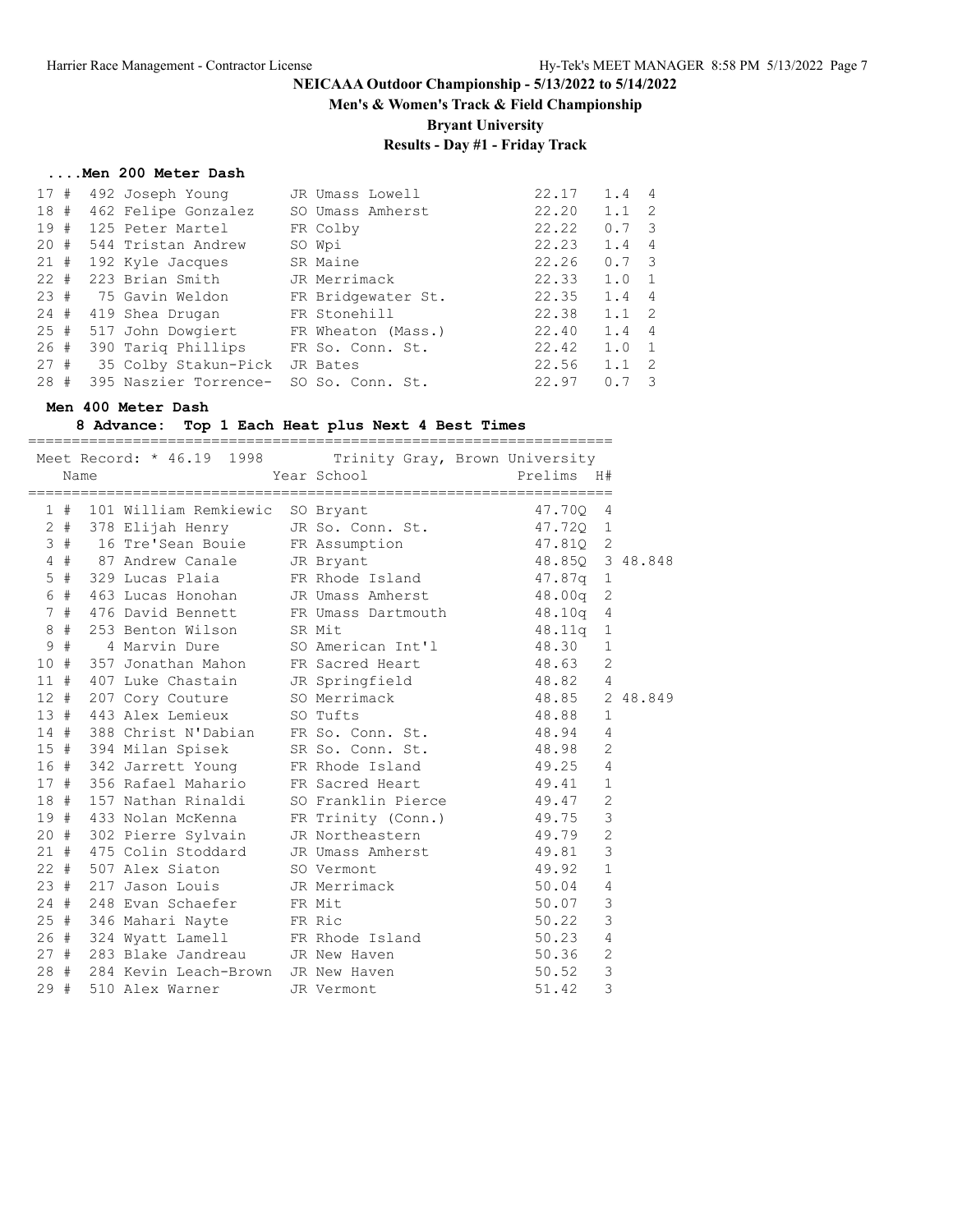## **Men's & Women's Track & Field Championship**

**Bryant University**

# **Results - Day #1 - Friday Track**

### **Men 5000 Meter Run**

|            |      | Meet Record: * 14:03.35 1978               | John Treacy, Providence College                            |                      |                |  |
|------------|------|--------------------------------------------|------------------------------------------------------------|----------------------|----------------|--|
| Name       |      |                                            | Year School                                                | Finals Points        |                |  |
|            |      | .=====================                     | =========================                                  | =================    |                |  |
| Finals     |      |                                            |                                                            |                      |                |  |
| 1#         |      | 530 Elias Lindgren                         | JR Williams                                                | 14:17.87             | 10             |  |
|            |      | 2 # 129 Jeffrey Love                       | JR Connecticut College 14:40.69                            |                      | 8              |  |
| 3#         |      | 383 Christopher Lebea                      | SR So. Conn. St.                                           | 14:43.52             | 6              |  |
| 4#         |      | 53 Andrew Meredith                         | SR Bowdoin                                                 | 14:48.32             | 5              |  |
| $5$ #      |      | 316 Ben Fleischer                          | SO Rhode Island                                            | 14:52.38             | $\overline{4}$ |  |
| 6 #        |      | 234 Luke Lorenz                            | JR Middlebury                                              | 14:55.24             | $\mathsf 3$    |  |
| 7#         |      | 232 Alexander Kessler                      | SR Middlebury                                              | 14:55.42             | $\mathbf{2}$   |  |
| 8#         |      | 127 Matt Carter                            | JR Connecticut College 14:56.69                            |                      | 1              |  |
| 9#         |      | 105 Ryan Slaney                            | FR Bryant                                                  | 14:59.19             |                |  |
| 10#        |      | 469 Surafel Mengist                        | SO Umass Amherst                                           | 15:01.29             |                |  |
| 11#        |      | 51 Will Goddard                            | FR Bowdoin                                                 | 15:03.74             |                |  |
| $12 +$     |      | 503 Steve O'Driscoll                       | SR Vermont                                                 | 15:05.87             |                |  |
| 13#        |      | 532 Charles Namiot                         | FR Williams                                                | 15:07.27             |                |  |
| 14#        |      | 5 Titus Kiptoo                             | JR American Int'l                                          | 15:08.01             |                |  |
| 15#        |      | 455 Zachary Conant                         | SO Umass Amherst                                           | 15:12.08             |                |  |
| 16 #       |      | 34 Ryan Smith                              | JR Bates                                                   | 15:17.23             |                |  |
| 17#        |      | 343 Eric Zulkofske                         | JR Rhode Island                                            | 15:20.89             |                |  |
| 18#        |      | 493 Owen Amsden                            | SR Vermont                                                 | 15:24.17             |                |  |
| 19#        |      | 371 Jalen Coleman                          | SR So. Conn. St.                                           | 15:25.07             |                |  |
| 20#        |      | 408 John DeRosa                            | JR Springfield                                             | 15:39.60             |                |  |
|            |      | 21 # 442 Sam Gatti                         | JR Tufts                                                   | 15:45.53             |                |  |
|            |      | 22 # 205 Billy Coakley                     | SO Merrimack                                               | 15:49.53             |                |  |
|            |      | 135 Alex Craig                             | FR Dartmouth                                               | 15:55.42             |                |  |
|            |      |                                            |                                                            |                      |                |  |
| 23 #       |      |                                            |                                                            |                      |                |  |
|            |      | Men 10000 Meter Run                        |                                                            |                      |                |  |
|            |      |                                            |                                                            |                      |                |  |
|            |      |                                            | Meet Record: * 29:14.74 1995 Sam Wilbur, Dartmouth College |                      |                |  |
|            | Name |                                            | Year School                                                | Finals Points        |                |  |
|            |      |                                            |                                                            |                      |                |  |
| 1#         |      | 473 Joshua Rahn                            | JR Umass Amherst                                           | 30:27.84             | 10             |  |
|            |      |                                            | 2 # 76 Trevor Wysong SR Bridgewater St. 30:39.58           |                      | 8              |  |
| 3#         |      | 243 Lowell Hensgen                         | SO Mit                                                     | 30:47.21             | 6              |  |
| 4#         |      | 21 Claudio Rocha                           | JR Assumption                                              | 31:13.04             | 5              |  |
| $5$ #      |      | 229 Alec Gironda                           | SO Middlebury                                              | 31:15.84             | 4              |  |
| 6#         |      | 52 John Hood                               | SR Bowdoin                                                 | 31:19.25             | $\mathsf 3$    |  |
|            |      | 7 # 24 Anthony Rodriguez SO Babson         |                                                            | 31:41.75             | 2              |  |
| 8#         |      | 496 Ian Denis                              | SR Vermont                                                 | 31:55.02             | 1              |  |
|            |      | 9 # 264 Forest Mackenzie SO New Hampshire  |                                                            | 32:05.41             |                |  |
| 10 #       |      | 120 Mark Rodriguez                         | FR Central Connecticut                                     | 32:19.41             |                |  |
| 11#        |      | 186 Lucas Bergeron                         | JR Maine                                                   | 32:23.66             |                |  |
| $12 +$     |      | 56 Shane Smolenski                         | SR Bowdoin                                                 | 32:35.06             |                |  |
| 13#        |      | 26 Jackson Donahue                         | SR Bates                                                   | 32:38.13             |                |  |
| 14#        |      | 241 Jacob Hansen                           | FR Mit                                                     | 32:39.79             |                |  |
| 15#        |      | 162 Riley Brutvan                          | FR Hartford                                                | 32:41.84             |                |  |
| 16 #       |      | 549 Logan Gaudette                         | SR Wpi                                                     | 32:48.19             |                |  |
| 17#        |      | 31 Victor Kering                           | SO Bates                                                   | 33:16.70             |                |  |
| 18 #       |      | 400 Masho Gebremikael                      | SR Southern Maine                                          | 33:25.94             |                |  |
| 19 #       |      | 548 Connor Gaudette                        | SO Wpi                                                     | 33:45.11             |                |  |
| 20#<br>21# |      | 102 Dawson Reynolds<br>132 Joseph Walewski | FR Bryant<br>JR Connecticut College                        | 33:53.04<br>33:58.26 |                |  |

=======================================================================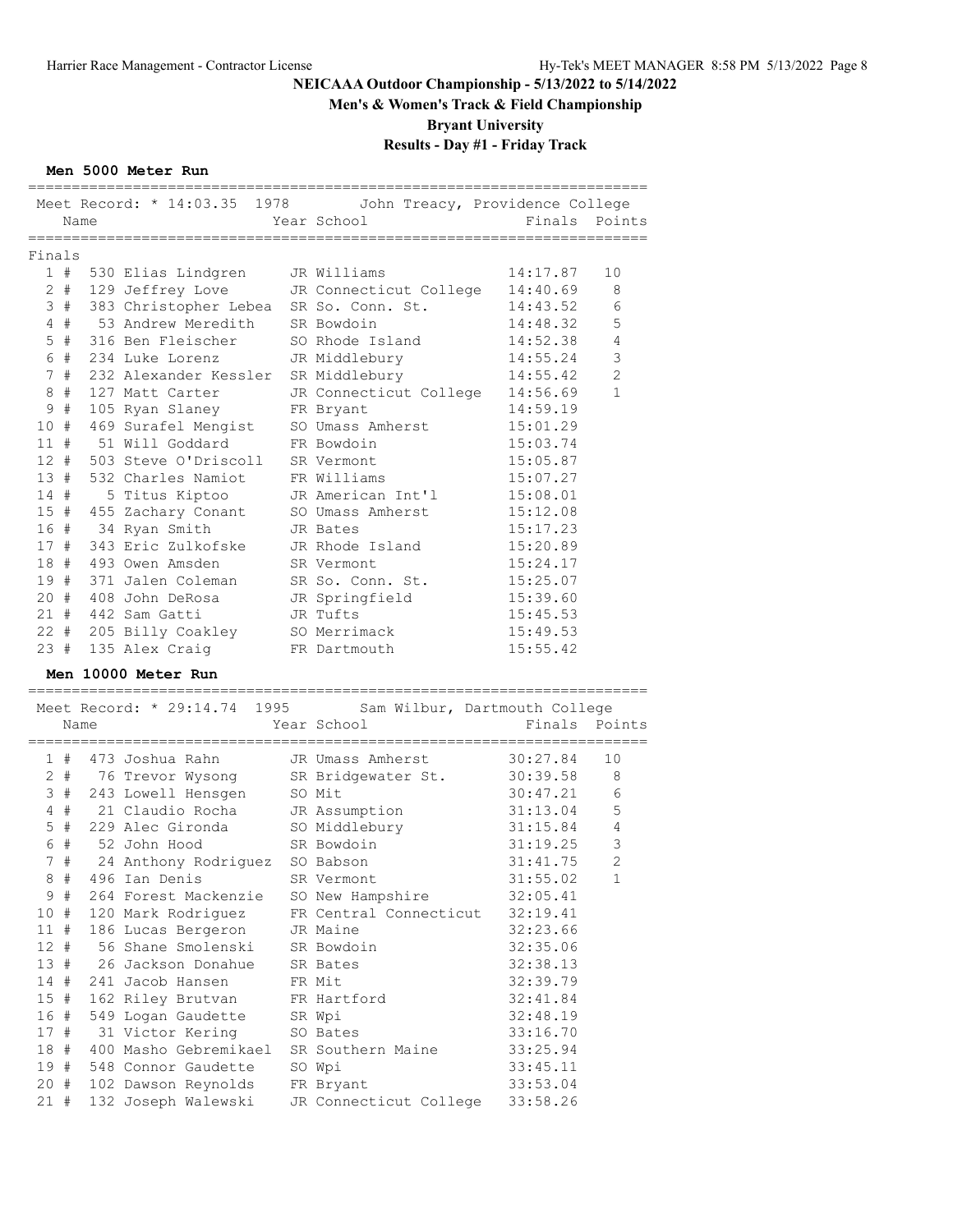**Men's & Women's Track & Field Championship**

**Bryant University**

## **Results - Day #1 - Friday Track**

#### **....Men 10000 Meter Run**

|  | 22 # 347 Andre Solomon-Mes JR Ric |                    | 34:10.27 |
|--|-----------------------------------|--------------------|----------|
|  | 23 # 363 Gediyon Prince           | SO Sacred Heart    | 34:40.82 |
|  | 24 # 352 Christopher Gilli        | JR Sacred Heart    | 34:54.12 |
|  | 25 # 170 Samuel Moffat            | FR Hartford        | 35:06.75 |
|  | 26 # 275 William Brown            | FR New Haven       | 37:11.39 |
|  | -- # 316 Ben Fleischer            | SO Rhode Island    | DNF      |
|  | $--$ # 158 Wondu Summa            | SO Franklin Pierce | DNF      |
|  | -- # 245 Andrew Mah               | SO Mit             | DNF      |

#### **Men 110 Meter Hurdles**

**8 Advance: Top 1 Each Heat plus Next 4 Best Times**

========================================================================

Meet Record: \* 13.87 1998 Peter Coghlan, Yale University Name  $Year School$  Prelims Wind H# ======================================================================== Preliminaries 1 # 252 Kenneth Wei FR Mit 14.52Q -1.1 2 14.514 2 # 124 Tanner Burton SR Colby 14.52Q 0.5 1 14.518 3 # 212 Aaron Gable SR Merrimack 14.55Q 1.4 4 4 # 555 Oliver Thomas SR Wpi 14.72Q +0.0 3 5 # 291 Abdiel Tejada JR New Haven 14.53q 0.5 1 6 # 303 Terrell Lewis SR Plymouth State 14.57q 0.5 1 7 # 22 Joseph Santos JR Assumption 14.59q 1.4 4 8 # 280 Jordany Dely SO New Haven 14.77q +0.0 3 9 # 69 Chigozie Adigwe FR Bridgewater St. 15.18 +0.0 3 10 # 281 Jordan Emile FR New Haven 15.22 -1.1 2 11 # 179 Brian Fennelly FR Holy Cross 15.29 0.5 1 12 # 335 Kai Schmidt Bilow FR Rhode Island 15.33 -1.1 2 13 # 452 Willy White SO Tufts 15.34 1.4 4 14 # 516 Matthew Cahill JR Wheaton (Mass.) 15.43 -1.1 2 15 # 82 Kevin Aroke JR Bryant 15.63 1.4 4 16 # 521 Jordan Pinnix FR Wheaton (Mass.) 15.84 +0.0 3 17 # 315 Devin Donahue SO Rhode Island 15.88 -1.1 2 18 # 349 Bryan Bushey SO Sacred Heart 18.21 1.4 4 -- # 447 Jay Sharma FR Tufts FS -1.1 2 -- # 73 Dimetri Morris JR Bridgewater St. DNF +0.0 3 -- # 546 Nicholas Fiorenza JR Wpi DNF 0.5 1

#### **Men 400 Meter Hurdles**

#### **8 Advance: Top 1 Each Heat plus Next 4 Best Times**

|              |       | Name | Meet Record: * 50.66 1982 | Bob Danville, Boston University<br>Year School | Prelims  | H#             |
|--------------|-------|------|---------------------------|------------------------------------------------|----------|----------------|
| $\mathbf{1}$ | #     |      | 385 Sachin Manning        | SR So. Conn. St.                               | 52.120   | $\overline{4}$ |
|              | $2 +$ |      | 481 Cameron Rodgers       | FR Umass Dartmouth                             | 52.950 1 |                |
|              | 3#    |      | 360 Joseph Morrone        | FR Sacred Heart                                | 53.120 3 |                |
|              | 4#    |      | 375 Ramsley Exantus       | JR So. Conn. St.                               | 53.620 2 |                |
|              | 5#    |      | 231 Peter Hansen          | JR Middlebury                                  | 53.47q   | 1              |
| 6            | #     |      | 14 Ellis Phillips-Ga      | JR Amherst                                     | 54.27g   | -4             |
|              | 7#    |      | 457 Daniel Dubsky         | SO Umass Amherst                               | 54.63q   | -4             |
| 8            | #     |      | 428 Kai Bailin            | SO Trinity (Conn.)                             | 54.70g   | - 3            |
| 9            | #     |      | 447 Jay Sharma            | FR Tufts                                       | 55.43    | 2              |
| 10           | #     |      | 54 Max Russo              | SO Bowdoin                                     | 55.65    | 3              |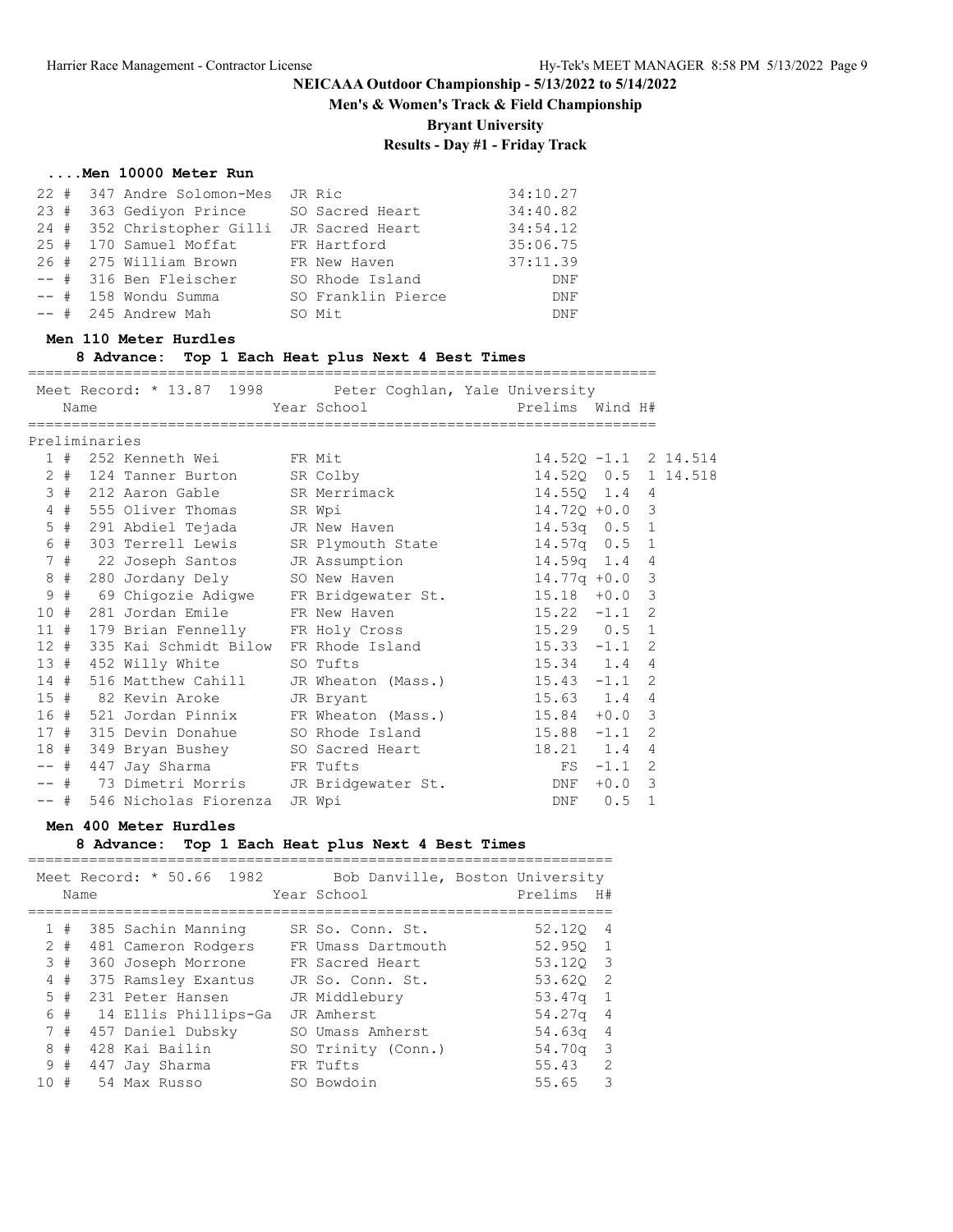## **Men's & Women's Track & Field Championship**

**Bryant University**

# **Results - Day #1 - Friday Track**

#### **....Men 400 Meter Hurdles**

| 11#    |  | 180 Sean Flaherty                   | JR Holy Cross                                       | 55.94   | $\overline{2}$ |
|--------|--|-------------------------------------|-----------------------------------------------------|---------|----------------|
| 12#    |  | 468 Sean McKay FR Umass Amherst     |                                                     | 56.36   | 3              |
|        |  | 13 # 193 Conner Michaud SO Maine    |                                                     | 56.48   | $\overline{4}$ |
|        |  | 14 # 40 Alex Lawes FR Bentley       |                                                     | 56.76 1 |                |
|        |  | 15 # 182 Samuel Hennedy             | SO Keene State                                      | 56.94 3 |                |
|        |  | 16 # 15 Kyle Belmonte JR Assumption |                                                     | 57.01   | 4              |
|        |  | 17 # 92 Ethan Ferraiola             | SO Bryant                                           | 57.16   | $\overline{1}$ |
|        |  | 18 # 290 Nathaniel Peters           | FR New Haven                                        | 57.22   | $\mathbf{1}$   |
| 19#    |  | 194 Michael O'Clair                 | SR Maine                                            | 57.40   | $\overline{2}$ |
|        |  | 20 # 181 Cameron Lloyd              | JR Holy Cross                                       | 57.79   | 3              |
| 21#    |  | 144 Justin Stevens 6 FR Dartmouth   |                                                     | 57.96   | 4              |
|        |  |                                     | 22 # 108 Shawn Akomeah SO Central Connecticut 58.01 |         | $\overline{4}$ |
|        |  |                                     | 23 # 11 Hilton Smith JR American Int'l              | 58.04   | 2              |
|        |  | 24 # 519 William Jacobs             | SR Wheaton (Mass.)                                  | 59.46   | 2              |
|        |  | 25 # 68 Ori Slotky FR Brandeis      |                                                     | 1:00.60 | 4              |
|        |  | 26 # 103 Mark Rubin JR Bryant       |                                                     | 1:00.99 | 3              |
| $--$ # |  | 291 Abdiel Tejada     JR New Haven  |                                                     | DNF     | 3              |

#### **Decathlon: #1 Men 100 Meter Dash Decathlon**

|        | Name  |  |                      | Year School       | Finals Wind H# Points |      |                |     |
|--------|-------|--|----------------------|-------------------|-----------------------|------|----------------|-----|
| Finals |       |  |                      |                   |                       |      |                |     |
|        | 1#    |  | 522 Jackson Anderson | FR Williams       | 10.90                 | 0.92 |                | 883 |
|        | $2 +$ |  | 404 Charles Moody    | SR Southern Maine | 11.09                 | 0.9  | - 2            | 841 |
|        | 3#    |  | 185 Zachary Beaton   | SR Maine          | 11.42                 | 0.9  | - 2            | 769 |
| 4      | #     |  | 259 Brian Genet      | JR New Hampshire  | 11.54                 | 0.9  | - 2            | 744 |
| 5.     | #     |  | 508 DJ Snide         | SR Vermont        | 11.59                 | 0.9  | - 2            | 734 |
| 6      | #     |  | 393 Shane Smith      | SR So. Conn. St.  | 11.61                 | 0.9  |                | 730 |
|        | 7#    |  | 312 Stephen Cirella  | SR Rhode Island   | 11.67                 | 0.9  | $\overline{1}$ | 717 |
|        | 8#    |  | 28 Liam Evans        | SR Bates          | 11.70                 | 0.9  |                | 711 |
| 9      | #     |  | 448 Ben Stein        | JR Tufts          | 11.80                 | n 9  |                | 691 |
|        |       |  |                      |                   |                       |      |                |     |

#### **Decathlon: #5 Men 400 Meter Dash Decathlon**

| Name                                    |                        |       |                                         | Year School |                  |            | Finals H# Points    |             |     |             |
|-----------------------------------------|------------------------|-------|-----------------------------------------|-------------|------------------|------------|---------------------|-------------|-----|-------------|
|                                         | 1#                     |       | 522 Jackson Anderson FR Williams        |             |                  |            | 50.71 2             |             | 782 |             |
|                                         | $2 +$                  |       | 393 Shane Smith                         |             | SR So. Conn. St. |            |                     | 51.42 2     |     | 750         |
|                                         | 3#                     |       | 259 Brian Genet JR New Hampshire        |             |                  |            |                     | 52.80 1     |     | 690         |
|                                         | 4#                     |       | 185 Zachary Beaton SR Maine             |             |                  |            |                     | 52.90 2     |     | 686         |
|                                         |                        |       | 5 # 28 Liam Evans SR Bates              |             |                  |            |                     | 52.91 1     |     | 685         |
|                                         |                        |       | 6 # 404 Charles Moody SR Southern Maine |             |                  |            |                     | 53.07 2     |     | 679         |
|                                         | 7#                     |       | 448 Ben Stein                           |             | JR Tufts         |            |                     | 53.22 1     |     | 672         |
|                                         |                        |       | 8 # 508 DJ Snide                        |             | SR Vermont       |            |                     |             |     | 55.14 2 593 |
|                                         |                        |       | 9 # 312 Stephen Cirella SR Rhode Island |             |                  |            |                     | 55.16 1 592 |     |             |
| Women - Team Rankings - 7 Events Scored |                        |       |                                         |             |                  |            |                     |             |     |             |
|                                         | 1) Rhode Island        |       |                                         | 28          |                  | 2) Maine   |                     |             |     |             |
|                                         | Quinnipiac<br>2)       |       |                                         | 20          |                  | 4) Harvard |                     |             |     |             |
|                                         | 5) Central Connecticut |       |                                         | 16.50       |                  | 6) WPI     |                     |             |     |             |
|                                         | 7)                     | Tufts |                                         |             | 14               |            | 7) Holy Cross       |             |     |             |
|                                         | 9)                     |       | So. Conn. St.                           |             | 12               |            | 10) Franklin Pierce |             |     |             |